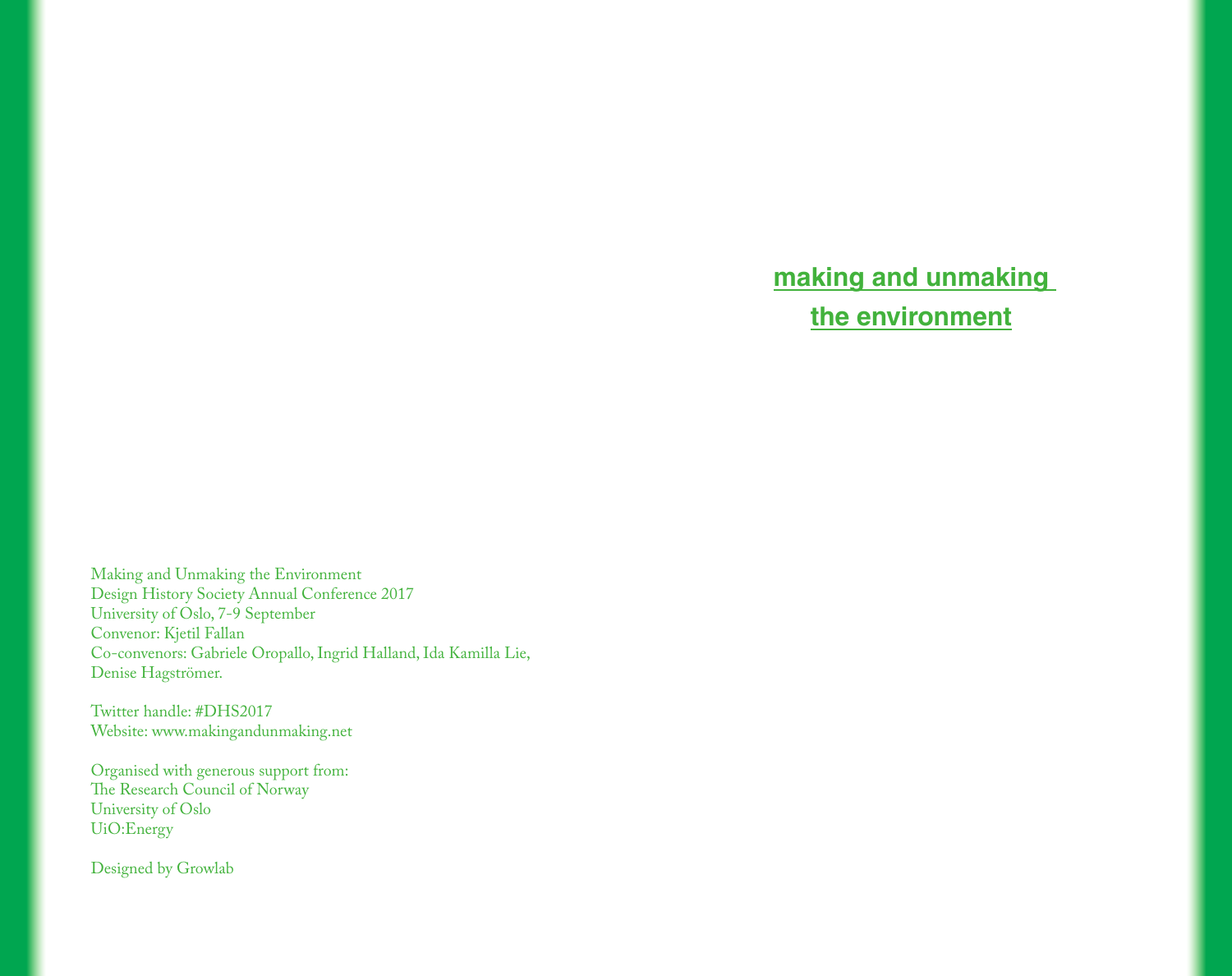## By Kjetil Fallan

## Preface

Design and designers hold an ambiguous place in contemporary environmental discourse. They are alternatively being blamed for causing environmental problems, and hailed as possessing some of the competences that could help solving those problems. Despite this long-standing centrality of design to environmental discourse, and vice versa, these interrelations remain underexplored in design historical scholarship.

Half a century ago, Leo Marx coined the phrase 'the machine in the garden' to describe a trope he identified as a prominent feature of 19th and early 20th century American literature, in which the pastoral ideal is seen as disturbed by the invasion of modern technology. Marx subsequently shifted perspective from this fascination with 'the technological sublime' to a deep concern for the environmental ramifications of technological progress. The question of how we as society deal with the allegorical machine in the proverbial garden is more relevant than ever. Design is both making

and unmaking the environment. Conversely, it might be argued that the environment is both making and unmaking design. This conference seeks to explore how these processes unfold, across timescapes and landscapes, thus opening a new agenda for the field of design history.

In the anthropocene, we can no longer talk about design (and) culture without also talking about design (and) nature. The conference theme is intended to stimulate new directions in design historical discourses that take seriously design's complex interrelations with nature and the environment. Not only does design feature prominently in the making and unmaking of the environment; studying the history of these processes will also help reveal how the idea of the environment itself has been articulated over time. Engaging with issues of environmental controversies and sustainable development can move design history beyond its conventional societal significance, and may thus enable more resilient futures.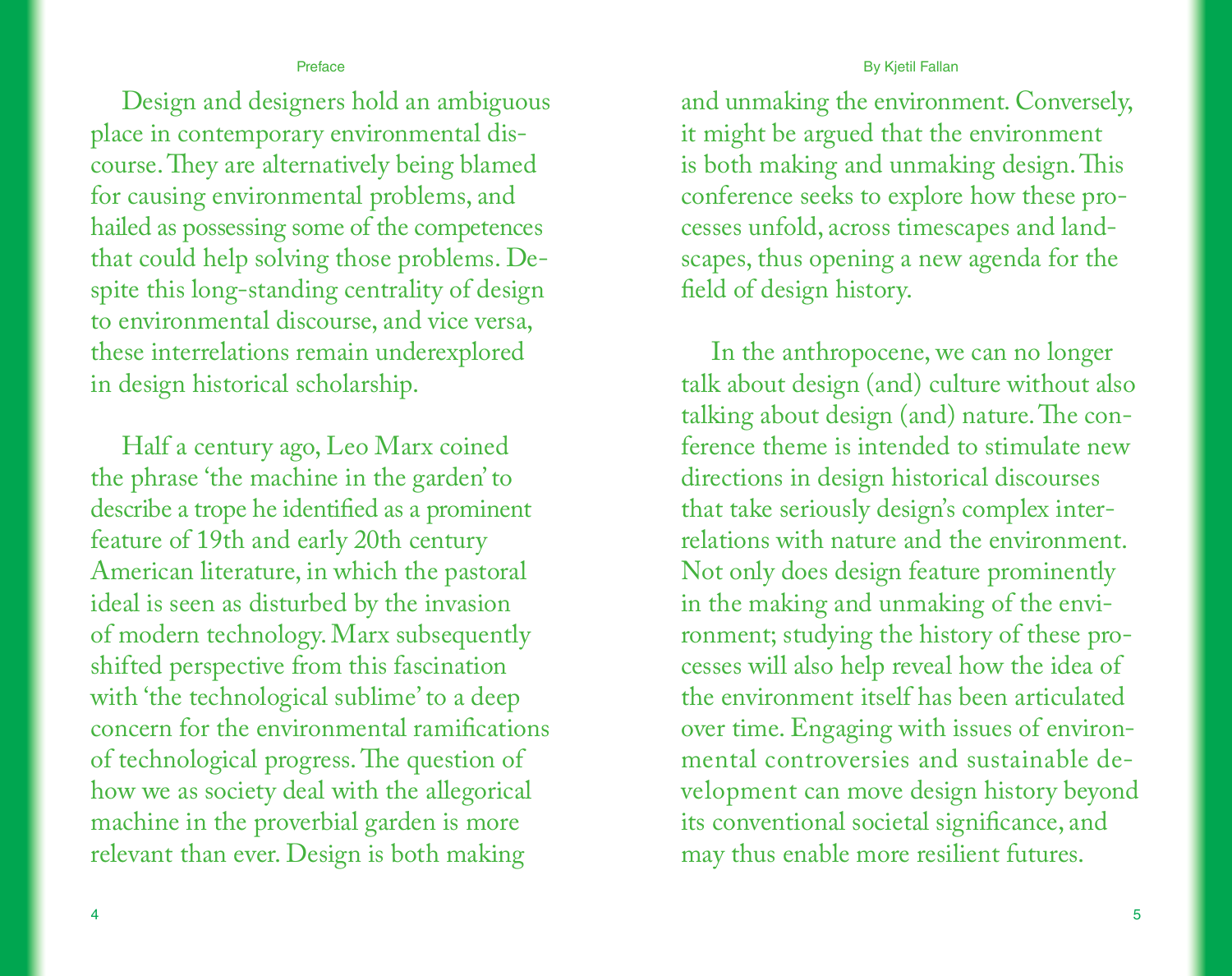Parallel Session 1

#### **In the public eye**

Chair: Harriet Atkinson

Venue: Seminar room 1



**Rehabilitating a 'Climate Criminal': Overhauling the SUV for Environmentally Conscious Times**

Paul Hazell, University of Worcester

This paper explores the background and responses to the growing criticism of car manufacturers with regard to environmental responsibility. It examines how public relations, marketing strategy and latterly the re-design of products and processes have been used to address the accusation of environmental irresponsibility levelled at such brands.

In the early 2000s with the growing popularity of 4x4 'Sports Utility Vehicles' amongst car buyers the environmental impact of SUVs began to attract increasingly negative media attention due to their higher than average CO2 emissions. Companies such as Land Rover were particularly vulnerable to such criticism as sales of its large prestige models, the Range Rover and the Discovery, grew in popularity and were increasingly being used in urban settings. In 2005 Greenpeace singled out Land Rover for particular condemnation and accused the then parent company, Ford, of being a 'climate criminal'.

It can be argued that before such campaigns, Land Rover had been slow to address concerns with regard to its products and their impact. Initially, as the company attempted to grapple with questions regarding environmental responsibility, it largely characterised the issue as being the responsibility of the owner or operator. Later 'carbon offsetting' at the time of vehicle purchase was introduced as a way of addressing emissions concerns, however such strategies were not without criticism from environmental campaign groups. This was to lead to a more fundamental change in the company's approach to the environment with (re)design of both product and processes becoming increasingly important for creating a sustainable corporate future. Developments may have been driven by a public relations imperative, but with Land Rover attempting to repositioning itself as a responsible environmental innovator it has sought to turn a reputational vulnerability into a marketing asset through design.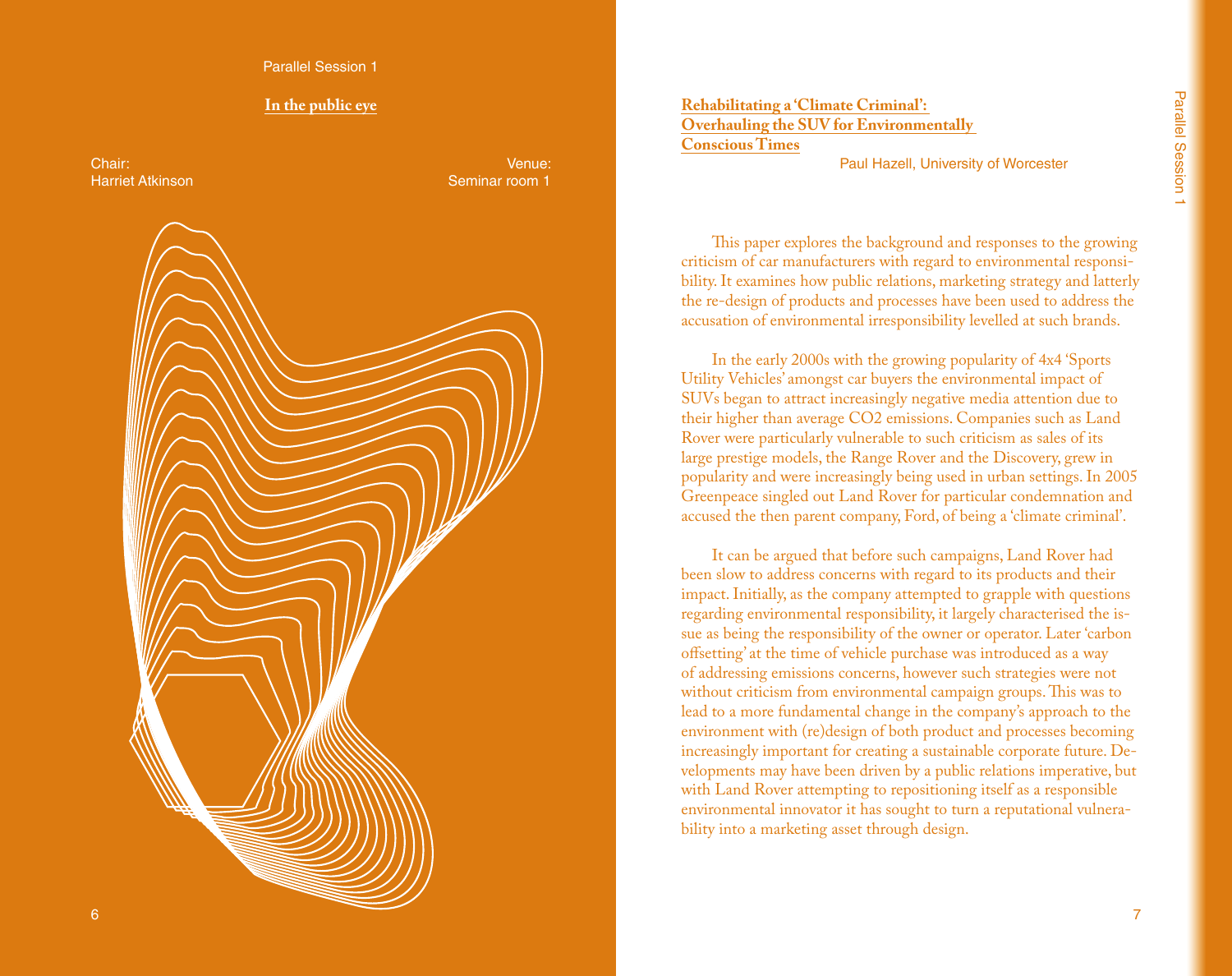# **The Cooper Hewitt, Socially Responsible Design, and Activism 2010-2017**

David Raizman, Drexel University

This paper examines the role of museums in constructing the public meaning of sustainable and related socially responsible design initiatives by focusing upon two exhibitions held at the Cooper Hewitt National Design Museum in New York in 2010 and 2016/2017. "Why Design Now" (2010) was the fourth Design Triennial for the CH, but the first that was international rather than national in scope. "By the People: Designing a Better America" (2016-2017) was the last of three smaller exhibitions devoted to issues of socially responsible design (part of the series titled "Design with the other 90 %"), centering on community-based rather than designer-led initiatives undertaken on a variety of scales. "By the People" was curated by Cynthia E. Smith, who holds the title "Curator of Socially Responsible Design" at the CH. In both exhibitions the CH included the environment as an integral component of an ongoing design discourse, framing the subject in relation to social responsibility, accessibility, and empowerment. At the same time, the two shows intersect with broader concerns about the role of government and business sponsorship of museum exhibitions, the movement of responsible design from the fringes to the mainstream, and the transformation of an activist dynamic that has generally characterized various strands of an earlier and more radical design practice and criticism. Negotiating such potential conflicts of interest becomes part of the challenge for the museum, its curators, its sponsors, and the engagement of its audience.

A careful study and comparison of these two exhibitions will highlight the subject of design in relation to environmental and other socially responsible concerns, touching upon themes of activism, technology, authorship, business, and the role of the museum in mediating the meaning of contemporary design to the public.

**Alessandro Mendini's Casabella, MODO and Domus: The Fluctuations of The Ecological Discourse in Three Italian Architecture and Design Journals (1970-1985)** Daniela Prina, University of Liege

The association between the natural and cultural landscapes has always defined Italian ecological struggles since their inception in the 60s. The protection of the natural landscape indeed overlaps with the preservation of cultural heritage, stressing the link between architecture, design, craft and the environment. Therefore, between the 60s and the 70s, environmental issues started to be discussed in Italy not only in specialised publications or national newspapers, but also in architectural and design magazines, which, at the time, were promoting a critical discourse on the discipline. Three of them in particular – Casabella, MODO and Domus – were engaged, under the editorial guidance of architect Alessandro Mendini, in constructing an ecological consciousness by promoting a sort of new humanism, in which science, technique, social interactions and design were conceived outside of the traditional productive and economic framework.

Moreover, Casabella, MODO and Domus addressed, in the years between 1970 and 1985, the necessity of encouraging an ecological awareness through the redefinition of design practices. This paper will examine these journals' ecological discourses, identifying how Mendini's clear and systematic editorial line provided structure to the issues with targeted essays and policies of visual communication emphasizing the association between architecture, design and the environment. It will also discuss how the ecological discourse promoted by Mendini and his circle changed over the years and impacted their productions in the considered time-frame.

In the public eye In the public eye

8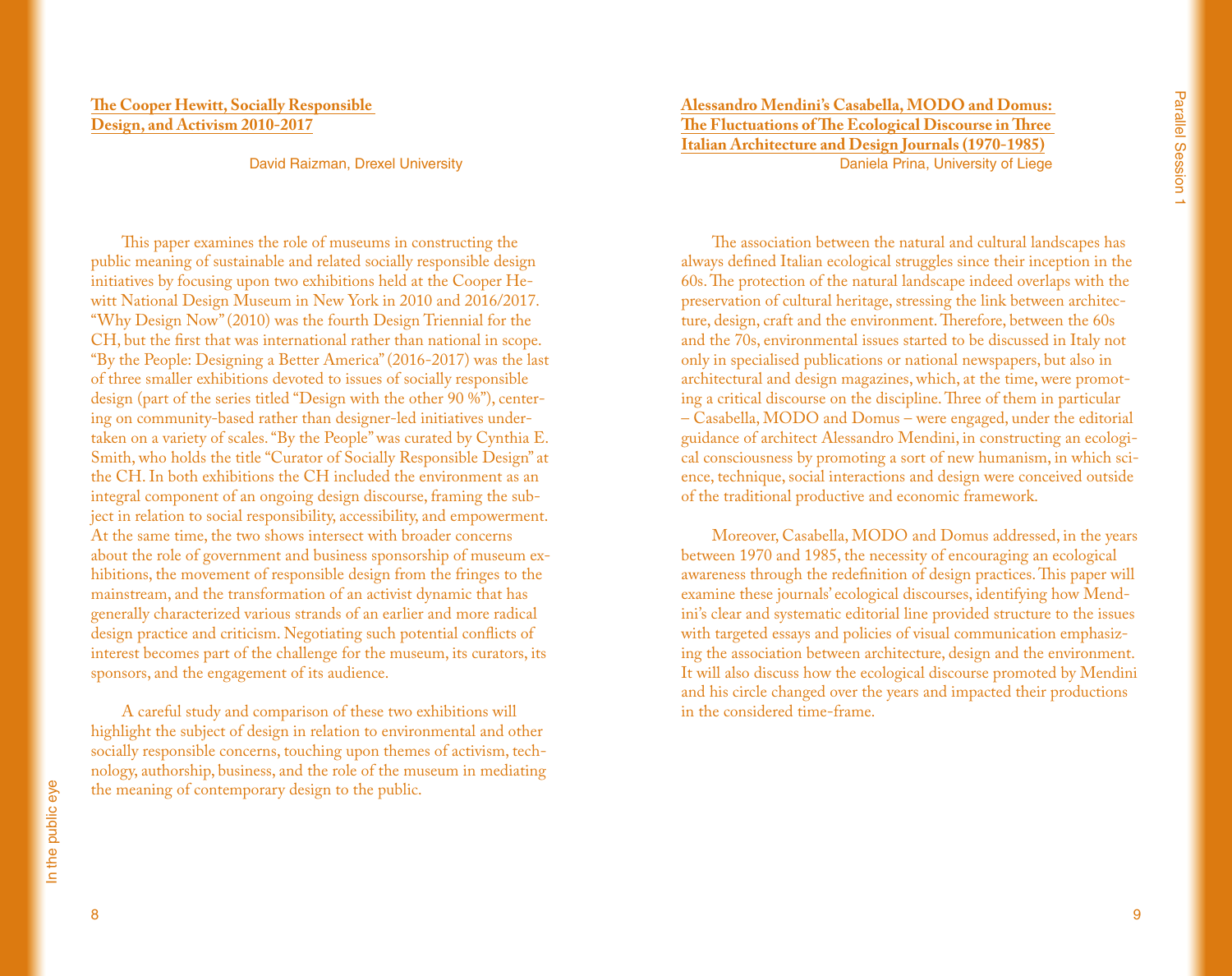Parallel Session 1

#### **Eco-fiction**



## **Imaging Popular Eco-Dystopias**

#### Dori Griffin, Ohio University

What can the cover designs of popular dystopian novels reveal about the evolving nature of how humans have imagined and pictori alized our impact on the environment? The paper examines the covers of J. G. Ballard's The Drowned World (1962), Harry Harrison's Make Room! Make Room! (1966), John Brunner's The Sheep Look Up (1972), Octavia Butler's Parables duology (1993, 1998), and Margaret Atwood's Maddaddam trilogy (2003, 2009, 2013). Unlike popular dystopias characterized primarily by failed socio-political structures, all of these novels imagine a near future in which the environment has been irreparably damaged by human population growth, technolog ical "progress," and the cycle of production and consumption. These particular eco-dystopias were selected for their simultaneous persistent presence in both the scholarly and journalistic literature of science fiction and on crowd-sourced "most popular" lists – for example, the GoodReads "Best Dystopian Fiction" list, for which 23.7k voters logged votes for the top five books on the list; and OpenCulture's "10 Must-Read Dystopian Novels: Our Readers' Picks," with 9.3k social media shares. The earliest of the novels was published the same year as Rachel Carson's Silent Spring, and while the 1960s saw the birth of contemporary environmentalism, The Drowned World and novels like it were long read within the genre limitations of science fiction, not as prescient eco-parables of a genuinely possible near-future. By the time Atwood's Maddaddam was published in 2013, a human-de signed environmental disaster of global scale seemed not only possible but potentially unavoidable. This paper will examine two interrelated themes as illustrated by chronologically and visually diverse cover de signs for each of the novels: first, the evolving strategies for aestheti cizing fictional eco-dystopias even as real-world eco-disasters escalate; and second, the ways in which our historically-situated imaginaries of the post-apocalyptic environment intersect with and influence our capacity to picture human-designed environmental disaster.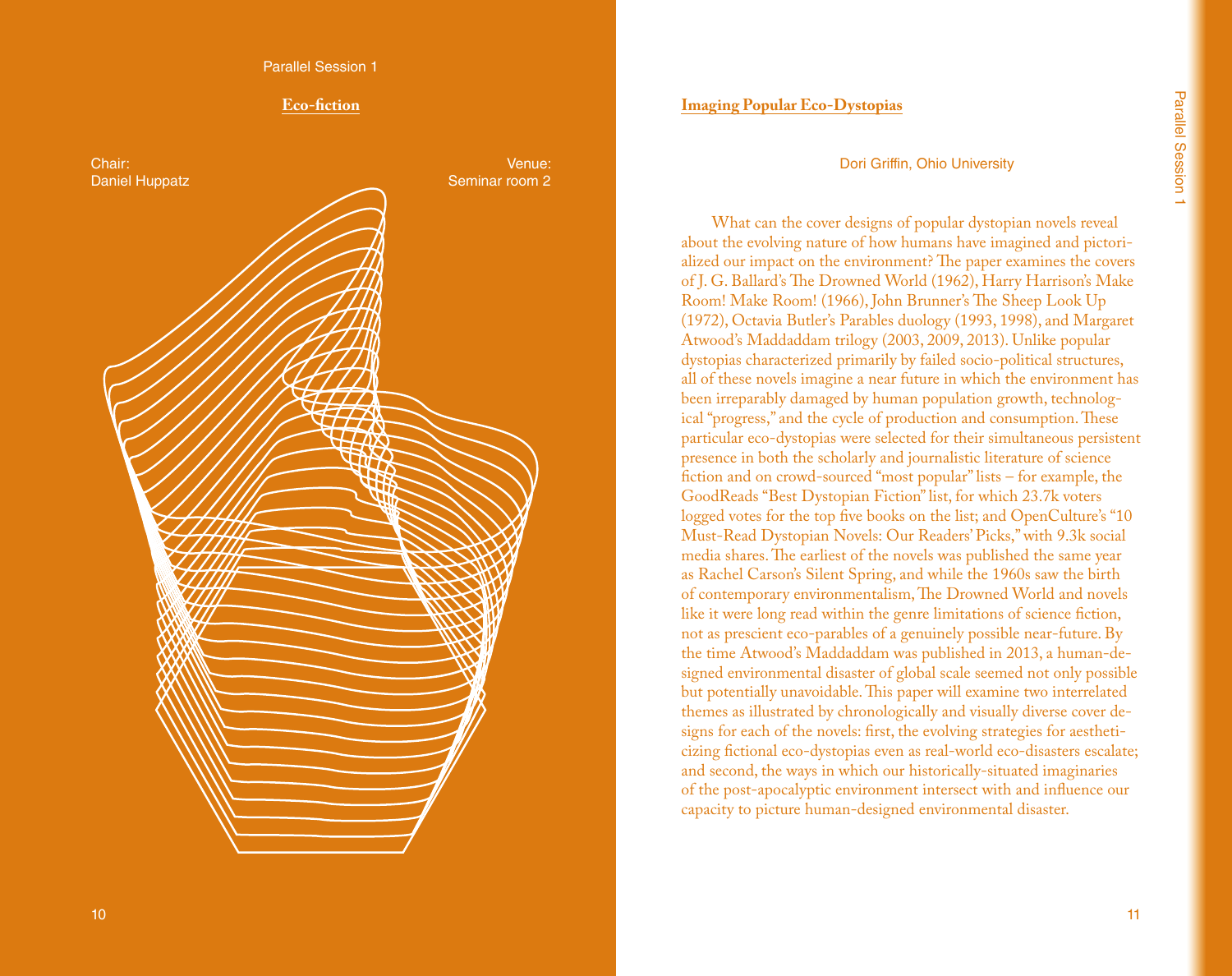# **Letting off Steam? Unpicking Steampunk's Sustainable Design Retrofuture**

Sally-Anne Huxtable, National Museums Scotland

By recentering the nineteenth century within a twenty-first-century context, steampunks are able to confront issues relating to gender equality, colonization and imperialism, environmental conquest, late consumer capitalist notions of human/object relations, and so on. – Suzanne Barber and Matt Hale, 'Upcycling the Past, Present, and Future in Steampunk', 2013

Since the term 'Steampunk' was coined in 1989 by K.W. Jeter, this idea of a Victorian 'retrofuture' has spawned an entire subculture and /or cultural movement Although a number of academic works have looked at the literature of Steampunk, very little critical work has engaged seriously with the visual and material culture associated with the movement.

This paper seeks to unpick the frequently made claim that the emphasis on making and upcycling in Steampunk visual and material culture makes it a sustainable and environmentally-friendly practice. In particular the paper will examine two aspects of Steampunk making: Firstly 'tinkering', in which existing components are reconfigured and repurposed to create entirely new objects, and secondly, 'Steampunked' objects, where the appearance of existing 'found' objects is transformed in alignment with Steampunk aesthetics. It will examine whether Steampunk can be described as part of a larger 'Romantic Movement' which, 'has the potential to point the way towards humanity's next great shift in worldview, towards a more holistic balance between technology and ecology, between matter and consciousness…'[1] or, conversely, whether Steampunk's inherent reliance and focus upon aesthetics, materiality, machines and steam, and the increasing commercialisation of many aspects of Steampunk in popular culture, negates it as a sustainable way of living.

Eco-fiction Eco-fiction

*[1] Dara Fogel, 'Steampunk at an Indicator of Paradigmatic Shift', FANS Conference, Dallas 2014*

# **A Cityless and Countryless World: Utopias of Dispersal, 1871-1933**

Nathaniel Walker, College of Charleston

Critics of the social and ecological costs of sprawling automobile suburbs often lay blame at the feet of design professionals such as Le Corbusier or Norman Bel Geddes. It has long been known, however, that Ebenezer Howard—founder of the Garden City movement and thus one of the most influential early advocates of decentralization was inspired to enter the field of urban planning not by an education in design, but rather by the pages of a provocative science-fiction novel. This was Edward Bellamy's international bestseller Looking Backward: 2000-1887, a manifesto of utopian political reform published in Boston in 1888. The book's urban design content is scarce but dramatic, and typical of dozens of other, less popular but more detailed prophecies published before and after, in both Britain and America. In the latter portion of the nineteenth century and continuing into the twentieth, well-known authors such as Edward Bulwer-Lytton and H.G. Wells repeatedly issued pleas for the eradication of dense cities and their replacement with high-tech garden suburbs. They also called for the appropriation of "wasteful" and "empty" natural habitats, so that every square inch of the planet might be rendered down for economic exploitation. Less well-known authors, with backgrounds ranging from college professor to street peddler, followed suit with titles such as A Cityless and Countryless World (1893) and The World a Department Store (1900). Tracing, contextualizing, and analyzing these vivid proposals can shine new light on the public anticipation and reception of modern suburbia. The home-buying public was, after all, also the reading public; many members of that public joined the authors of utopian science fiction to operate motorcars and populate suburbs with their imaginations long before their bodies could follow.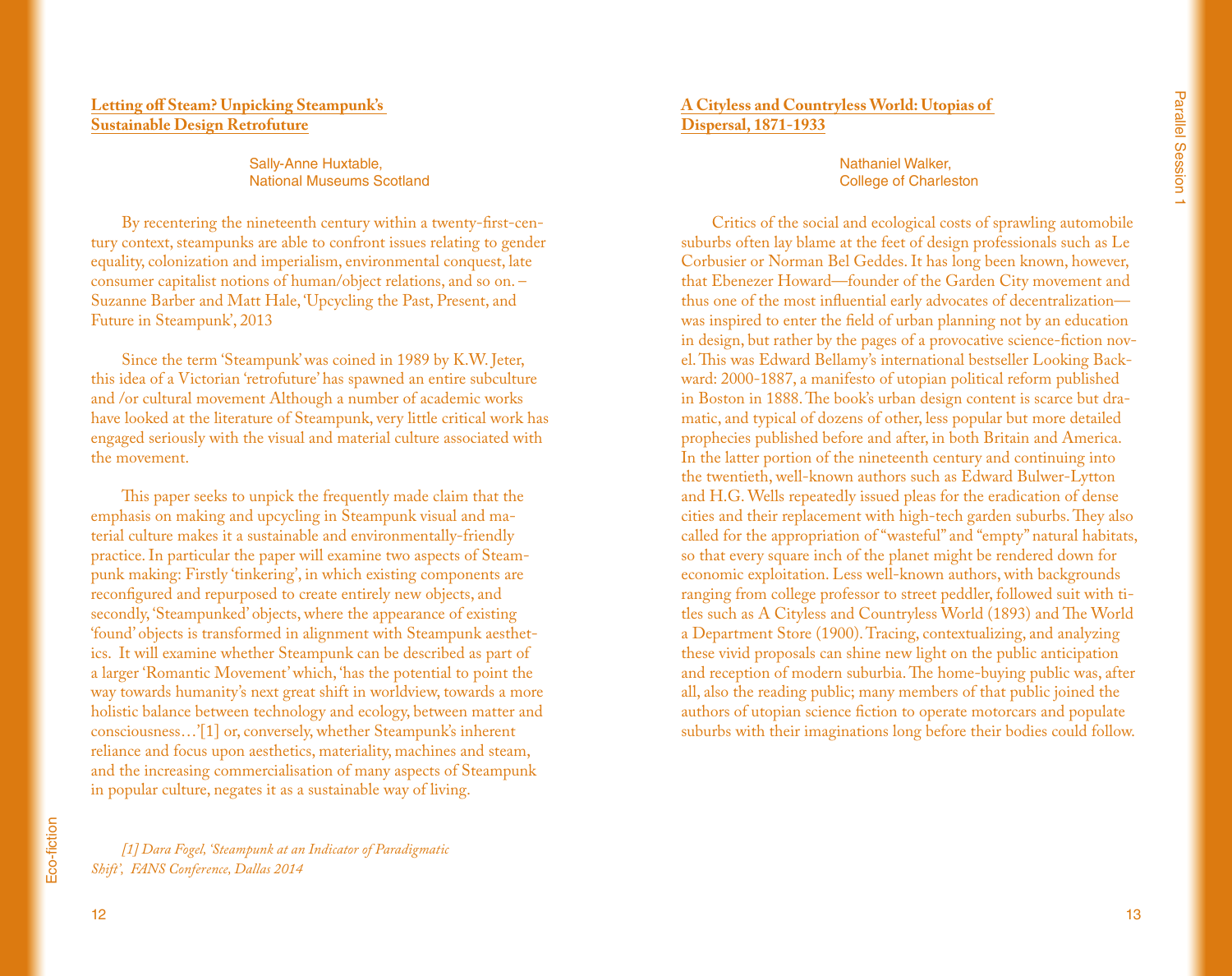#### **Forest Green: Ecotopian Design for Travel, Sport and Food**

Chair: Joan Greer

Venue: Seminar room 3

Ecotopia as envisioned in Ernest Callenbach's 1975 novel was a separatist, sylvan idyll in the Pacific Northwest. This core model of the countercultural rejection of American post-war mass consumption and constrained social mores was imagined through tropes of leafy, folk communities, yet its inhabitants still embraced the selective adoption of technology in realizing 'greener', freer futures. The papers in this panel examine how utopian thematics of the novel (localism, sport and urban food production) resonate in designed projects in the contrasting contexts of France, the United Kingdom and the Netherlands. Dystopian and ecotopian narratives cohabit within each design case study: agoraphobia and landscape motifs in maritime transport design, a green stadium amidst the constraints of urban planning and discourses around bacteria and the multivalent design opportunities around fungi. Whilst these three projects each embrace primordial forests as a source of positive identification and 'green' futures, they nonetheless also typify the persistence and attendant anxieties around science and technology in striving to create ecotopia.

## **Faux Leathers and Forests: Ecotopia at Sea**

#### Claire O'Mahony, University of Oxford

'[There is] a psychological phenomenon well-known to seafarers: after sometime what does one think of at sea? Land of course! One is so surrounded by this immense liquid expanse that one feels the need to contemplate a small piece of land' (Pierre Mazars 1969: 19). The design strategies of 'Le France', the last ocean liner built at Saint Nazaire, reveal how the cultural imaginary of the forest positioned French identity as an ecotopian alternative amidst the technological and artistic rivalries of the Cold War. The mixed materials and metaphors deployed in the ship's first-class salon resonate with the ambivalences around ecology and technology in Callenbach's epistolary novel which would propose a regionalist, sensual tree-filled idyll a decade later. At first glance the Fontainebleau Salon, orchestrated by Maxime Old, embraces technocracy. Throughout this fluorescent-lit space for dance and conversation, and indeed the whole ship, only fire-proof unsustainable materials were deployed. Old's mid-century modern reworking of the club armchair was manufactured in two of the 'wonder' materials which re-asserted France's place in post-war industrial manufacturing: light-weight aluminium and 'Rislan', a new polyurethane-based imitation leather upholstery. The one exception to the strict fire regulations was accorded to artistic wall treatments. The walls of Fontainebleau salon are covered with vast tapestries executed by the Pinton frères firm of Aubusson. Their motifs saturate this Atomic Age interior with the sensual and mythic cultural imaginary of the forest suggesting a self-contained ecotopia amidst the physical and political dangers of the mid-Atlantic. The project of this last ocean liner and its sylvan decoration amidst the explosion of jet-age travel proposed a narrative where France's regional forests offered a supra-temporal, transnational antidote to both the agoraphobia of traveling across vast oceans and the anxieties about France's marginality amidst Cold War struggles for cultural and technocratic authority.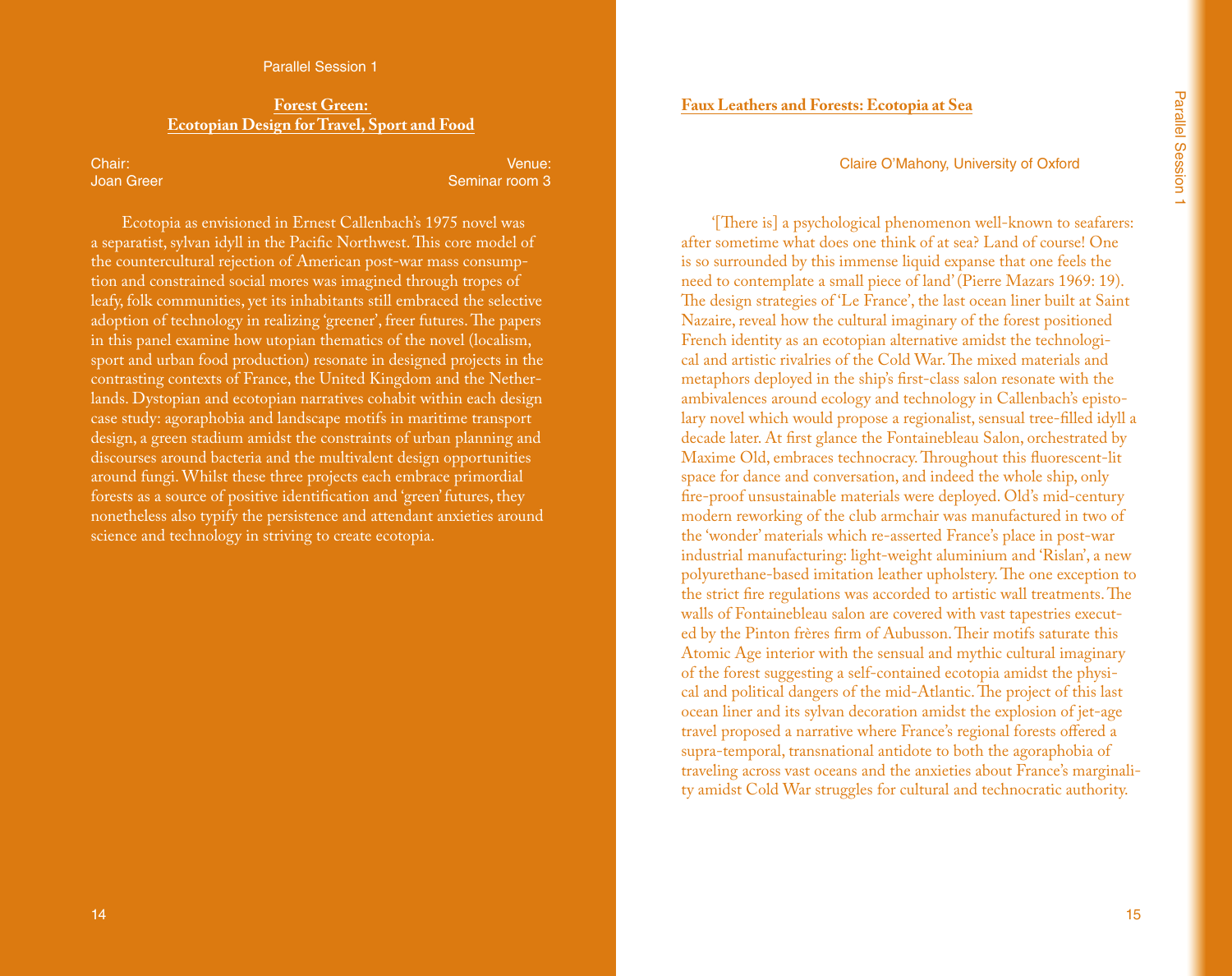# **Wild Rovers: Ecology and the Modern Football Club**

#### Mike O'Mahony, University of Bristol

In 2012 Forest Green Rovers, founded in 1889 in the leafy surroundings of Nailsworth, Gloucestershire, became the first European Union EMAS (Eco-Management and Audit Scheme) accredited football club. It remains, to this day, the only club globally to have acquired this status. Claiming to be 'the most sustainable football club in Britain, probably the world', Rovers are leading the way in the development of sustainability in sport. Its activities have included: recycling under-pitch and stadium-roof water; the use of the first solar-powered 'mow-bot' to cut the pitch; banning the sale and consumption of red meat; and developing a fully organic pitch. The impetus behind the drive to make Rovers a carbon-neutral club began in 2010 when Dale Vince, former New Age traveller and founder of renewable energy company Ecotricity, became a major shareholder and chairman of the club. Recently he launched a campaign to develop a new eco-stadium, the centerpiece of a 100 acre, green Eco Park that aims to bring together the natural and the designed environment. In 2016 Zaha Hadid Architects won this commission to build a 'bold and innovative' stadium 'designed to the highest architectural and sustainability standards'. Constructed entirely from wood, this will be the first of its kind and 'the greenest football stadium in the world'. In line with Callenbach's conception of sport in Ecotopia, the new complex will also provide local sporting facilities to encourage wider participation, not just spectatorship. This paper will explore the proposed design for Forest Green Rovers' new stadium and complex within the wider history and context of sustainability and sport. It seeks to address how ecological issues can inform and challenge conventional ideas about design and sport, as well as considering future possibilities for interactions between ecological and sporting issues as shaped in the design world.

# **"Fungitopia" and the Nature of Growing**

#### Marian Groot. Vrije Universiteit Amsterdam

This paper will address recent appearances and metaphorical meanings of fungi in a city environment in the ways these fungi are presented by contemporary designers and cultured by bio-food enthusiasts. Starting point is the re-use of architecture of a late 1980s tropical swimming 'paradise' in the Dutch city of Rotterdam. This was turned into place for the agricultural industry of growing of oyster mushrooms, allowing for a small start-up initiative to succeed by marketing their food product RotterZwam (a pun of zwam – i.e. fungus - and the name of city). The swimming pool with its transparent dome offers an interesting new and unexpected "food factory" in the city. The ecological aspect gets a further dimension by re-using coffee pads for the mushrooms to grow on. To disseminate their ideas, an attractive website with graphic design and images invite a young audience to eat mushrooms as well as grow their own mushrooms in a box or kit: Their mission statement "all Dutch people as #sink-agrarians" supports a visual design rhetoric of an ecotopia of the Netherlands simply by growing your own mushrooms. On the level of sophisticated 'high design', designers discover the growing process of fungi and mushrooms as basis for a new material, such as mycelium. They "grow" this ecological material and present it to us in the form of designed furniture, shoes, dress, building bricks, and more. These objects have a natural appearance but any further applications seem to remain utopian. Contextualizing their designs, they exhibit them in a very aesthetic manner, such as in a Hortus Botanicus in Utrecht where they complement serious biological research after fungi and bacteria to stimulate public engagement of scientific research. The 'vogue' for mushrooms and bacteria - from which mushrooms are the visible outcome, will be analyzed and interpreted via these examples.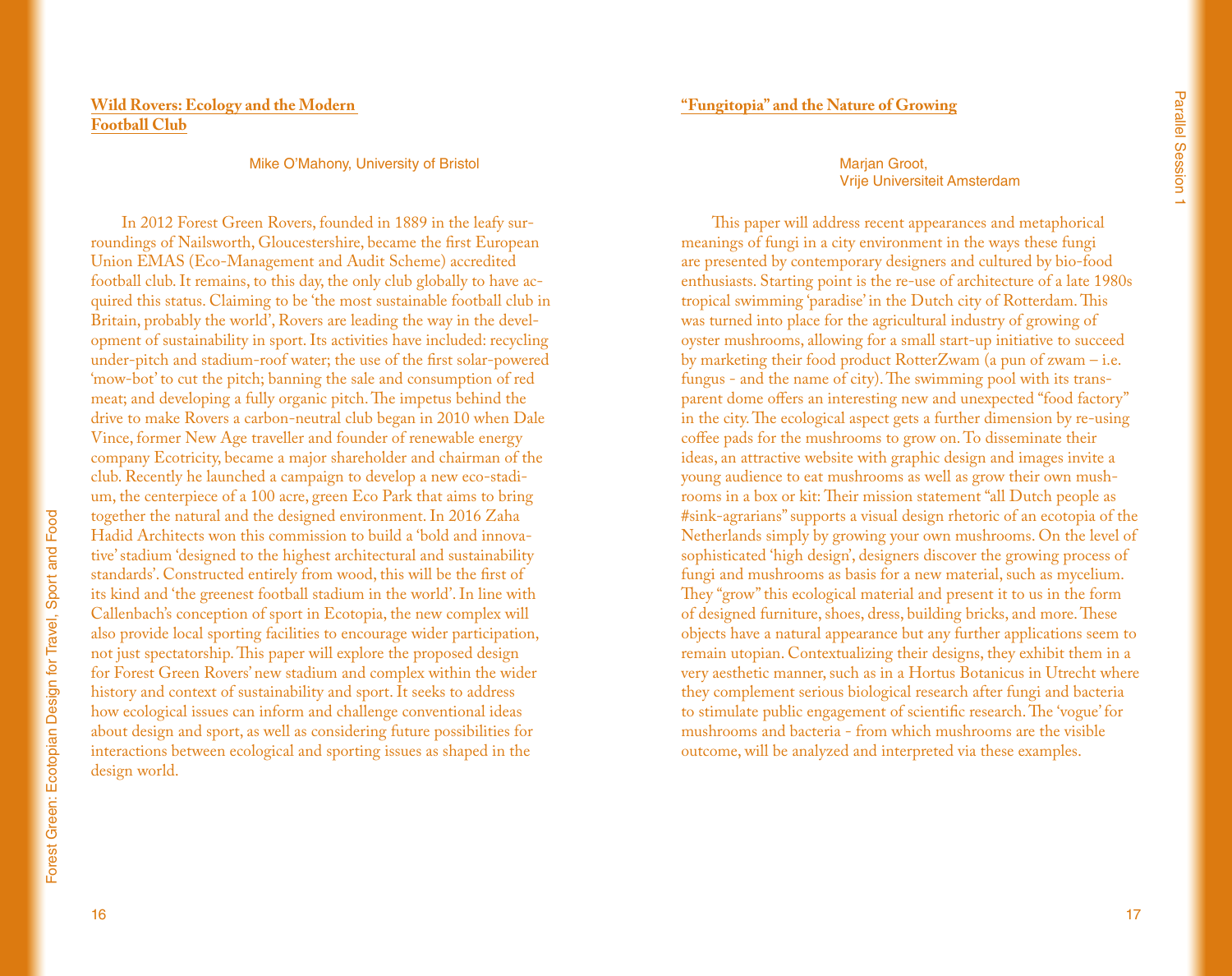# **Shakers and Movers**



# **Victor Papanek and the Moral Nature of Design**

Trygve Ask, Oslo School of Architecture and Design/ Scandinavian Business Seating

Victor Papanek (1923-1998) was an influential agitator for ecological design and had a strong impact in the Scandinavian countries.

This paper will examine the concepts of nature, real and false needs, artificial obsolescence and pollution as they are presented and used in Papanek's seminal book Design for the Real World: Human Ecology and Social Change (1971).

In Design for the Real World, Papanek argues that the designer must take responsibility for the ecological consequences of the products he or she makes. However he also draws the designer's responsibility further. Papanek sees design primarily as a problem solving activity and consequently the designer, according to Papanek, bears a moral responsibility to resolve what he considers real world problems. According to Papanek these real problems are pollution, hunger, population growth and other threatening ecological disasters. The designer should thus not, according to Papanek, just avoid damaging nature through the products he or she makes. The designer is also morally obligated to be involved in solving the problems that already exist in the world.

My paper will argue that Design for the Real World builds on ideas from moralistic design reform movements in the 19th century, coupled with the idea of design seen as problem solving, as developed by the post-war Design Methods Movement.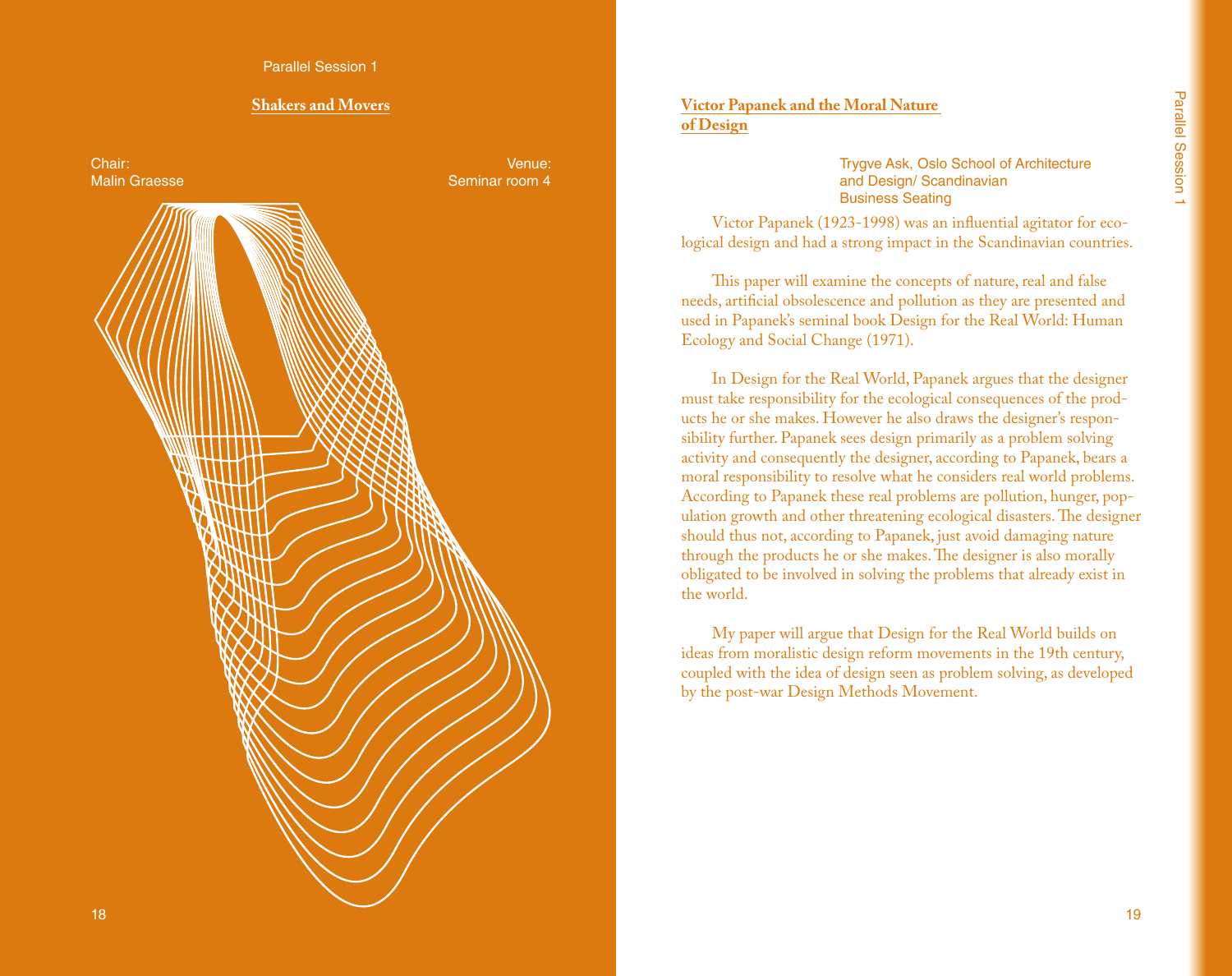#### **Papanek Behind the Iron Curtain: Unmaking the Industrial Environment of Socialism**

Iva Kostesic, Fedja Vukic, Zagreb University

Victor Papanek had added a significant effort in analysis and unmaking of mass scale economy of the industrial environment, by way of his seminal book Design for the Real World. It is a less known fact that his book was translated as early as in 1973 in Croatia, then the constituent republic of FSR Yugoslavia. Papanek was invited twice to Zagreb to perform an exhibition and lecture in the Gallery of Contemporary Arts, a year after the book was published in Croatia. By the end of the seventies, the book was included in curricula of the humanities and social sciences. It is of research interest to note that the reception of this revolutionary approach to design took place on the other side of Iron Curtain, within the context that started to change its social and economic structure. These changes, eventually, proved unsuccessful and ultimately led the whole state to demise and political collapse by the early nineties.

Were there any recognizable influences of Papanek's ideas within the social context of self-management socialism of FSR Yugoslavia? The concept of design was then already a public topic for at least two decades and it is a curious fact that the University of Zagreb had awarded honoris causa Ph.D. to Papanek in 1986, three years before the first higher education school of design was established within it. Detecting the reasons behind Papanek's strong presence in Zagreb and revealing the influence of his concepts throughout the local context points to some important aspects of ideological modernization. The crisis of mass scale economy, however, formed a strong obstacle to the establishment of design practice. On the other hand, in spite of the collapse of industrial production, ideas on sustainable and inclusive design proved to be influential within the curricula of design education in Croatia.

#### **Emancipating and Sustaining the Environment: Avant-garde Experiments around 1970 in Denmark**

Hans-Christian Jensen, Anders V. Munch, University of Southern Denmark

In this presentation it will be argued that the success of designers and design critics in putting environmental issues on the design agenda around 1970 has deeper roots than hitherto pointed out. Lines will be drawn back to the avant-garde of the 1920ties and even further back to the idea of the Gesamtkunstwerk of the Art Nouveau movement. The idea of design as an altruistic agent of radical reform profoundly reshaping and reorganizing human environment through total design lies at the bedrock of design ideology and was effectively reactivated by the Scandinavian avant-garde and activist movements in the second half of the 1960ies.

The outset for the presentation will be an investigation of the radical experiments of the Danish designer and architect duo Susanne Ussing (1940 - 1998) and Carsten Hoff (1934 - ) around 1970 which drew much attention and were considered as pointing to the future of design by contemporary design critics. Their activities encompassed exhibitions, teaching and experimental buildings and coincide with the advent of Victor Papanek in Scandinavia. Most notably they arranged provocative multi-sensory exhibitions in established museums, set up teaching facilities outside the academy and did a three-month building experiment using cheap and accessible materials like scaffolding, armoured plastic tarpaulin and cardboard in 'the new society' camp in Thy, Jutland. In the discourse accompanying the activities of the duo themes of objects and buildings as catalysts of emancipation and new ways of living predominate. The concept of 'miljø' [environment] was key in capturing the totality of the social life to reform and the result of the reformed social life. At this point 'miljø' thus could be said to point both back and forth in relation to design in a Danish context.

20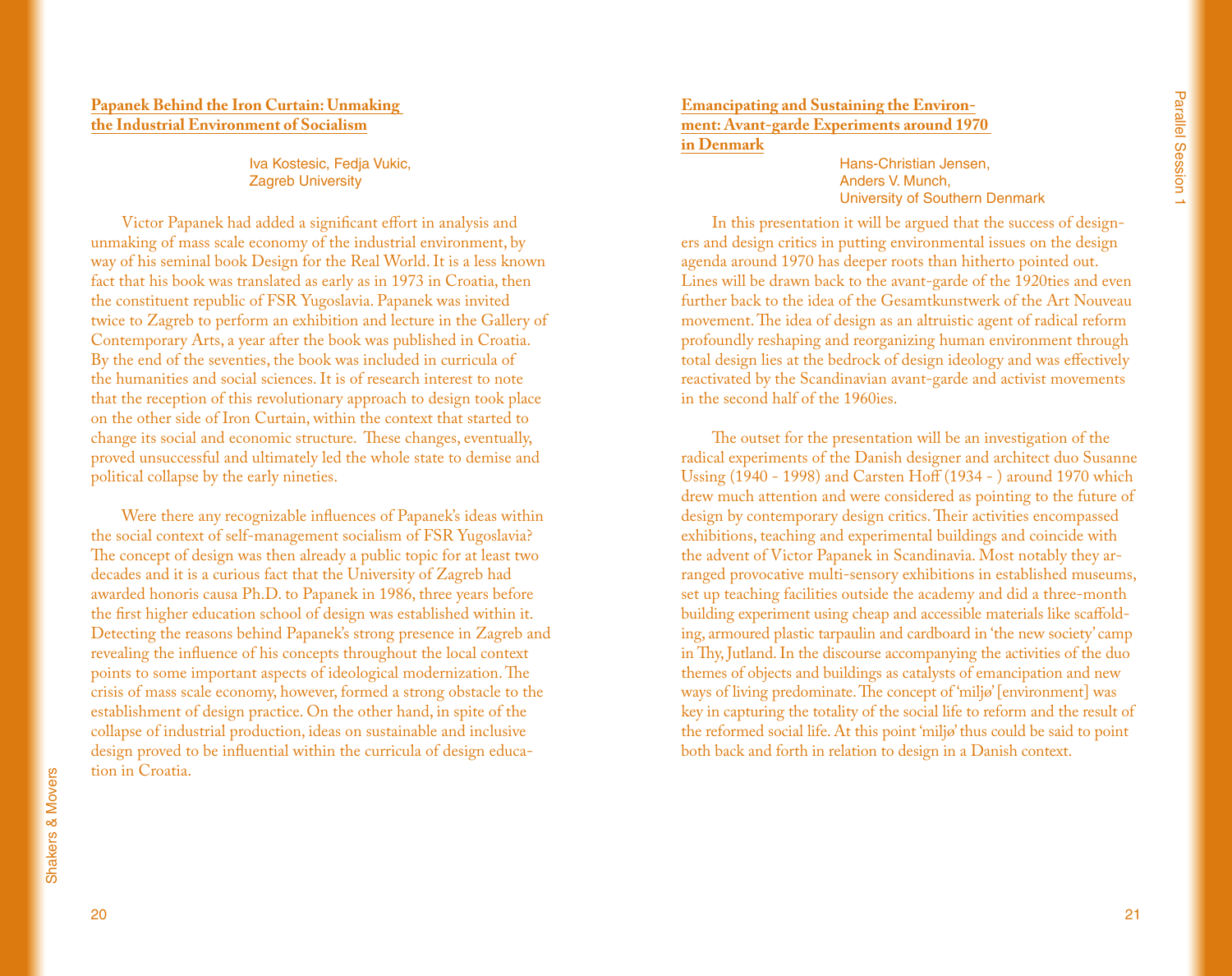Parallel Session 1

#### **Norwegian Wood**

Chair: Sarah Lichtman

Venue: Seminar room 5

# **Ekebergparken, Landscape and Democracy**

Karsten Jørgensen, Norwegian University of Life Sciences

Ekebergparken Sculpture Park in Oslo is a privately funded sculpture park established on a municipal owned recreational area. The park opened 26th September 2013 after a long period of organized opposition to the realization of the plans. One of several contested elements was the treatment of the remains of a monumental staircase construction from World War II that originally was part of an honorary cemetery for fallen German soldiers and officers.

When this cemetery was built in 1940, the garden architect firm "Norske Hager" was involved. When the war ended, members of arts organizations who were accused of having collaborated with the Germans punished in the so-called "honor trials" after the war. Norwegian Association of Garden Architects conducted such a process in the months after liberation in May 1945, leading to the exclusion of garden architects from Norske Hager.

The construction of the honorary cemetery in 1940 and the creation of Ekeberg park in 2013 thematises the relationship between landscape and democracy, and shows how the changing landscape easily becomes an arena for conflicts of interest. In the paper, these two examples of landscape projects are examined in light of the democratic values like equal access to welfare benefits, transparent decision-making and public participation.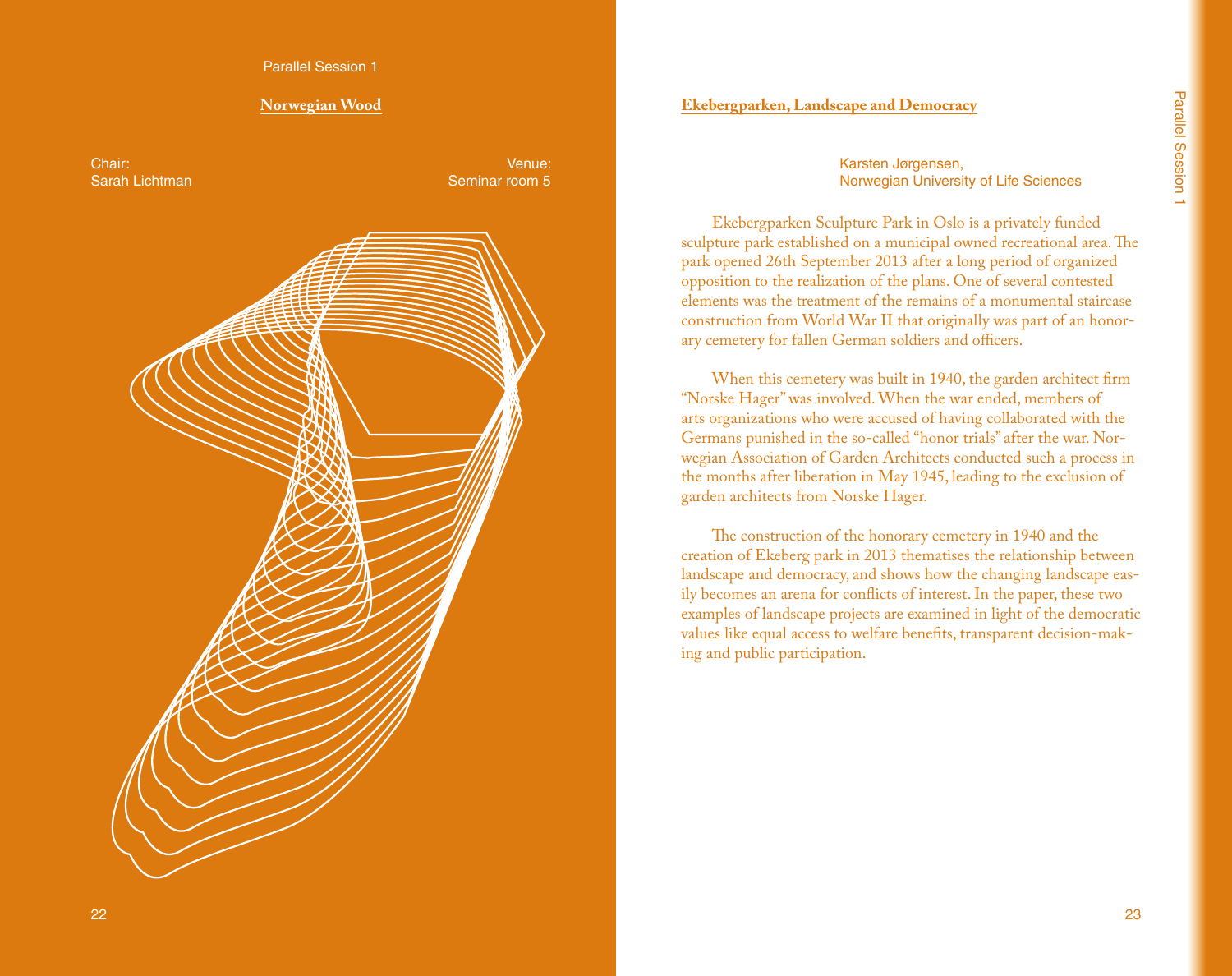## **Environment in Cristian Norberg-Schulz' Editorial Work for Byggekunst 1963-1978**

Beata Labuhn, Oslo School of Architecture and Design

Recently, the work of the Norwegian architect-historian Christian Norberg-Schulz (1926-2000) has been raised in connection with terms such as nature, ecology and sustainability (Holl 1993, Ellefsen 2013, Pfammatter 2014). But the relationship between Norberg-Schulz and environmental notions is curious. Hitherto he has been mostly recognized for his architectural implementation of phenomenology and for his re-introduction of genius loci in the context of the transition from modernism to postmodernism. While in scholarly evaluations he often comes out as nostalgic and conservative (anti-)modernist.

Does the recent attribution of sustainable ideas to his work make sense? While there is the risk that associating Norberg-Schulz with environmental issues could become pure retrospective greenwashing, it is quite intriguing to note that the notion of sustainability has increasingly embraced ecological concepts that resonate with Norberg-Schulz's ideas about environment. In this light, we might cast him as a progenitor of the current holistic notions of sustainability.

This article focuses on Christian Norberg-Schulz´s immediate responses to the 1960´s and 1970´s environmental awareness in the context of Byggekunst – a magazine of which Norberg-Schulz was editor between 1963 and 1978. In various issues (especially 3/1969) Norberg-Schulz addresses the environmental crisis debate and the work of well-established environmental activists such as Rachel Carson or Buckminster Fuller while expressing his own understanding of care for the environment.

Espen Johnsen, University of Oslo

The paper will discuss the architect Knut Knutsen's design strategy based on his texts and the process behind his own summer house in Portør (1949) in Norway. With his strict personal views on architecture's social, cultural and artistic responsibility, Knutsen has a unique position in Nordic architecture in the first post-war years. When he presented the house in 1952 he commented:"We are never tired of nature, but we can be tired of our houses".[…] "Nature inspire us; for this reason it is important to us to conserve it, which we do when we try to be in harmony with it, when we try to subordinate houses to nature." The cottage was extremely adapted to the site. Hidden between and behind rocky outgroups and pine trees a row of asymmetrical dark ceilings unites two building volumes. The house itself was partly built by recycled materials and furniture, and the textiles were designed by the architect and his wife Hjørdis. Knutsen's house can be regarded as part of an anti-architecture and anti-design culture in the early post-war years. "Freedom from architectonic styles could make the art of building a language of more lasting value" Knutsen wrote. His empathy with the landscape, and way of giving nature a pre-eminence in the layout of his own house, anticipates later ecological attitudes. But how unique was Knutsen's attitude to the design task? The paper will discuss his obsession with making the dwelling partake in the landscape in an as intimate way as possible: How the layout seems to be organic as a natural organism by following the traces on the site, yet also how his thoughts and ideas represents a combination of an organic approach with the use of space and natural materials in modern architecture (Wright and Aalto) and in historical studies of the vernacular.

24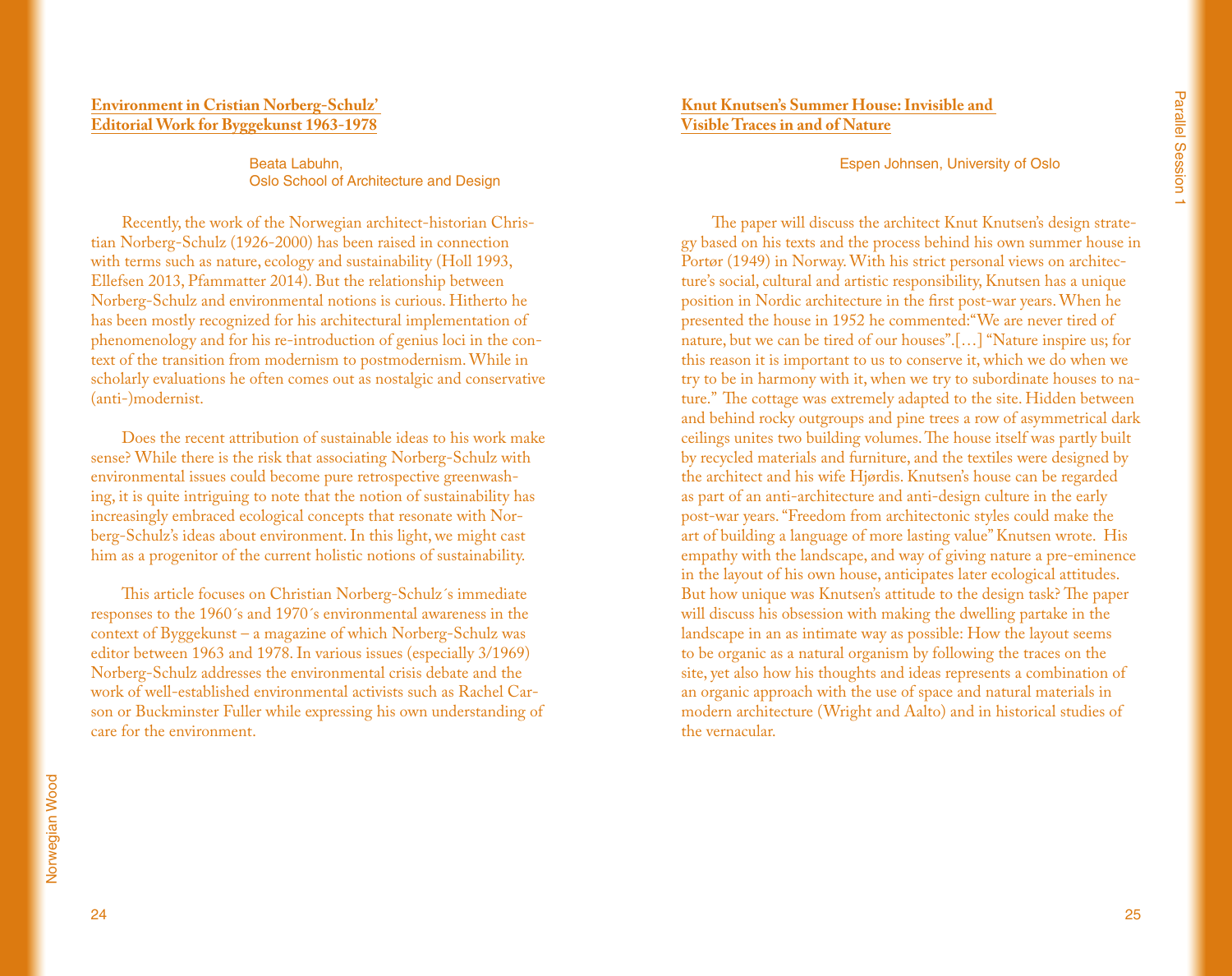#### **Planning Urban Landscapes**



#### **Making and Unmaking Wet Cities: Two Examples, in London and Chennai**

#### Anthony Powis, University of Westminster

This paper forms part of a larger research enquiry into the production of hybrid urban natures in the relationship between urban planning and weather. In this case, I will discuss attitudes to water management, storage and dispersion in urban (public) spaces, through two examples: one a design and construction project in London, UK; another a historical and theoretical study of urban development in Chennai, India. In both, a close attention to materiality, flows, and prosaic forms of production, will contribute a developed understanding of extreme weather not as a phenomenon outside of society, but as an ongoing co-production of human and extra-human natures.

A commission to design the public realm for 'Ruskin Square', a private commercial development on former industrial land in Croydon (unselfconsciously named after the Victorian art critic) sought to test how Ruskin's early environmentalism and interest in the natural world is applicable to such a development. The resulting landscape is a prototype, utilising innovative technologies of water management alongside 'base' material and extensive planting.

Chennai is a rapidly expanding yet fragile city on India's southeast cost, built on marshlands and water bodies that until recently retained their colonial categorisation of 'wasteland'. The performance of these wet spaces—considered outside of the built city—has been drastically altered not only by the encroachment of development and dump sites, but also by contamination of groundwater, blocking of feeder creeks, and isolating parts of what was previously a connected system. Drawing on a varied theoretical framework, this paper will follow 'the water in the ground'—as it percolates and flows through the material urban environment—as it is extracted, embodied, and transformed—as it is recorded, represented, and reproduced—in order to read the city in and through its groundwater.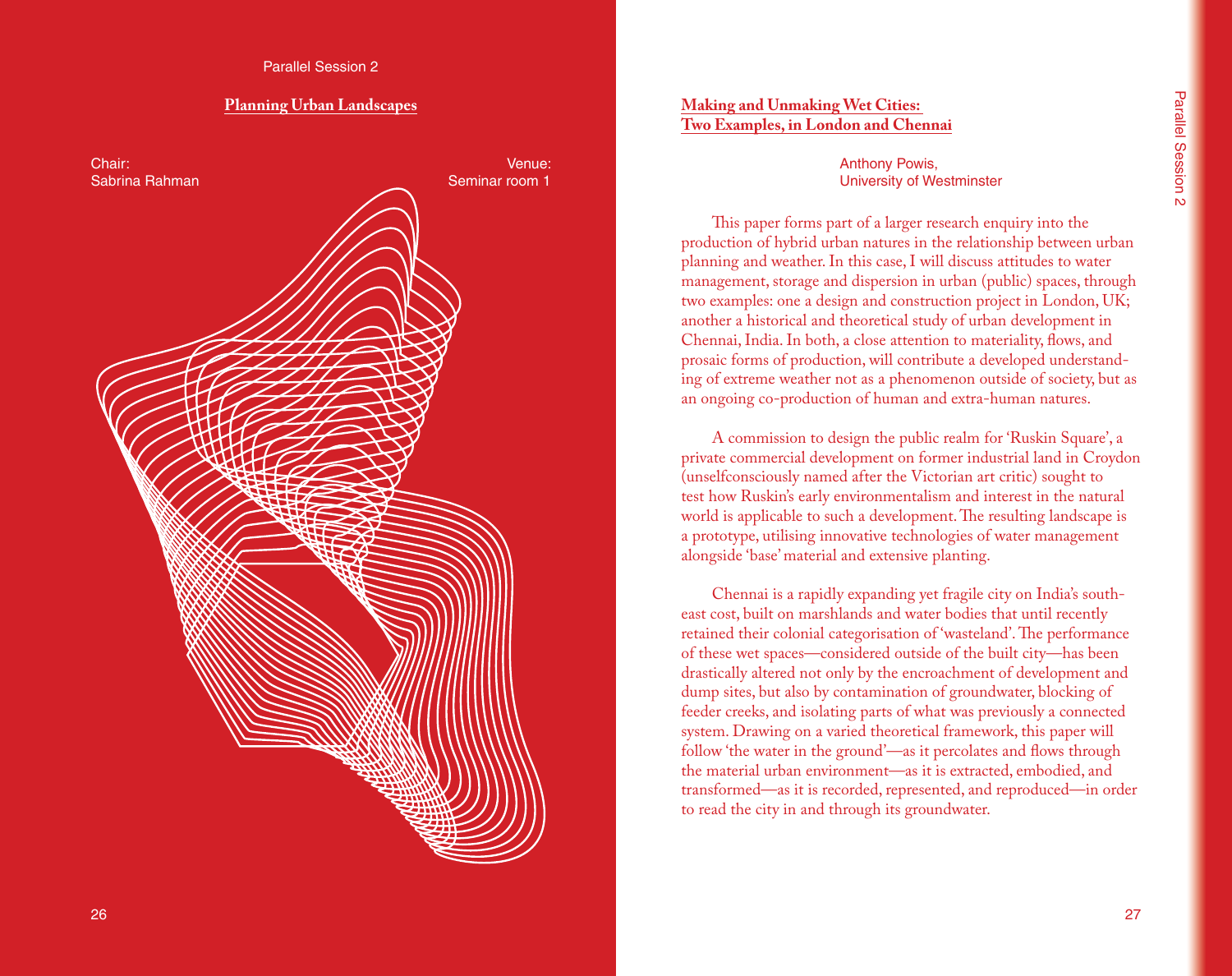# **There's a World Going on Underground: Subterranean Urban Design**

Even Smith Wergeland, Oslo School of Architecture and Design

Western cities are currently going through a phase of reconfiguration in the name of sustainable urban design. An interesting yet inconsistently explored aspect of this 'green turn' is the emerging shift in focus from the urban surface to the urban underground. Throughout modern urban history, the underground has primarily been used as a container for undesired elements such as sewage, waste, pipes, cables and heavy transport. Much of the existing scholarly literature on the underground is either strictly technically oriented – how to construct or mend subterranean objects – or strictly transport oriented (the tube, the metro etc.), thus missing the intricate design potential and broader cultural ramifications at play. Raymond Sterling and John Carmody's Guide to subsurface utilization (1993) is a notable exception, as is Dominique Perrault's Groundscapes (2016), which introduces a contemporary architectural design perspective. This paper follows a trajectory similar to Perrault's in tracing the cultural and ecological mutations that may occur when the underside of the world converges with the surface-world. The empirical material consists of alternative urban design practices marked by an ambition of utilizing the underground as a sustainable companion to human life on the surface level. These practices involve rainwater harvesting and other technical innovations as well as progressive thinking about the connectivity between above and below, thus encouraging new ways of theorizing urban identity and urban design. Furthermore, the paper challenges the established conception of archaeology as the science of the human past, pursuing instead methodological perspectives from scholars like Ellis Woodman, who revisit historical material in order to understand the present – and the future. While conventional archaeologists dig into the ground in order to uncover what human surface settlements used to look like, we now need to explore the ground itself, as an active, sustainable component of contemporary urban life.

## **A Garden City in Southeast Asia**

#### Jesse O'Neill, Glasgow School of Art

About 50 years after the release of Ebenezer Howard's Tomorrow: A Peaceful Path to Real Reform, the English 'garden city' became a model for the urban aspirations of colonial Malaya. Kuala Lumpur, Kuching and Singapore were among the places that sought to build garden cities. What had originally been a response to nineteenth century industrial expansion was in this context a reaction to early twentieth century laissez-faire urbanism, aiming to beautify city environments, improve public health, and boost commercial investments. From the 1950s, private developers announced plans for 'garden cities', which came to mean a clearing of old settlements and unruly landscapes, and the creation of new recreational settings and modern living quarters.

In 1962, within the climate of political Malayanization, the outgoing Commissioner of the Federal Capital, A.D. York, wrote that Kuala Lumpur would soon become "the most up-to-date city in southeast Asia", a verdant garden city with the most modern facilities. However, it was instead the breakaway republic of Singapore that would soon adopt the garden city as national policy, pushing it to the foreground of urban strategy and national identity construction. From 1965, improvements to public gardens became a key feature of political debate, resulting in new city parks and major planting programmes that transformed roadways and neighbourhoods. By 1968, the Garden City policy had become closely tied to the 'Keep Singapore Clean' campaign, resulting in a holistic transformation of the landscape through both state projects and citizen action.

The purpose of this paper is chart Singapore's Garden City campaign of the 1960s and 1970s, and its development as public rhetoric. The result was an artificial 'natural' landscape, a lush tropical garden that defines the experience of the city, and still today, the identity of the state.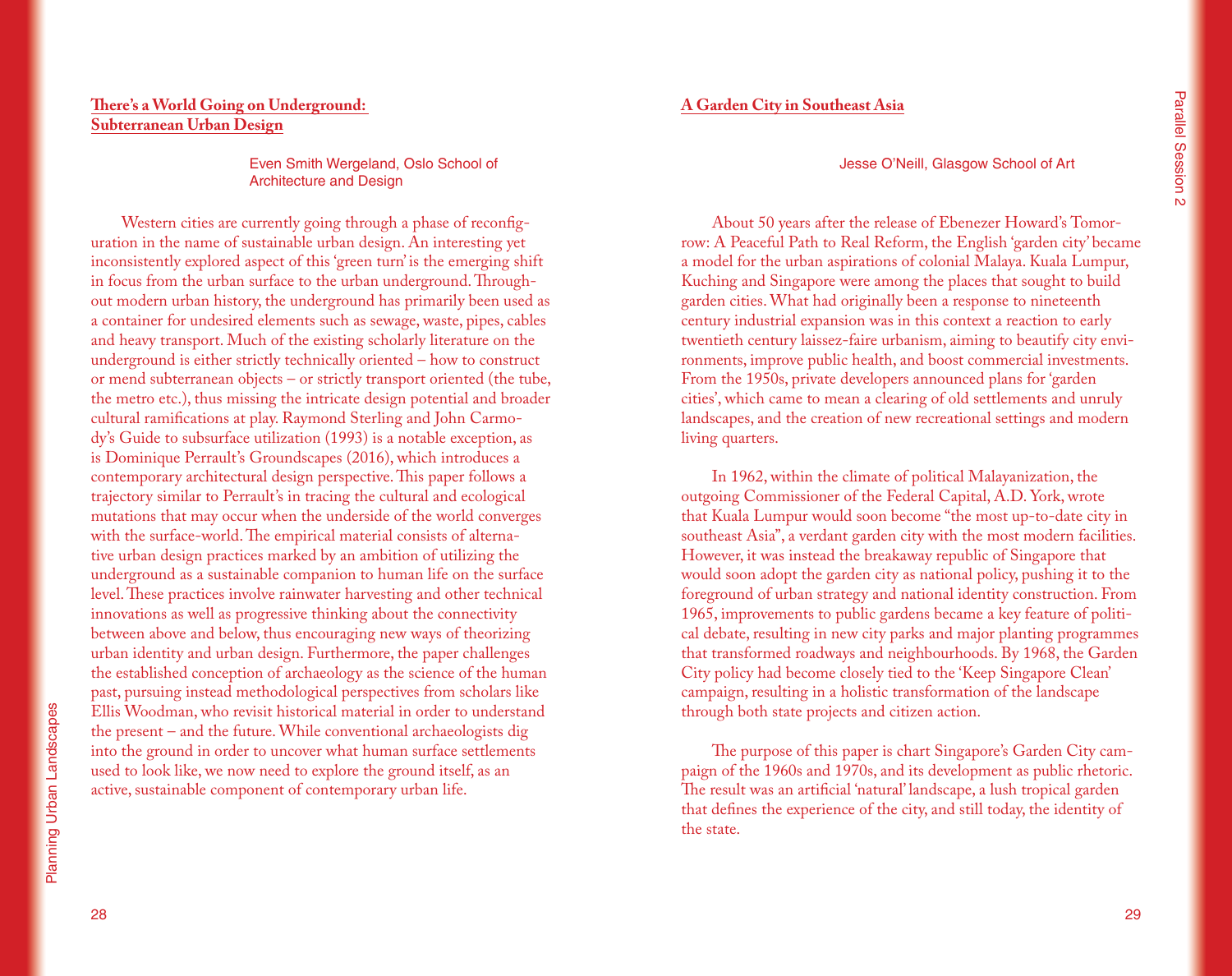#### **Historical Precedents for Designing Futures**

Chair: Zara Arshad

Venue: Seminar room 2

The overarching theme of this panel is design and technology in the context of environmental challenges and sustainable transformation. The papers presented in this panel looks at particular issues in the intersection of these domains - lifting the role of design in proposed and perceived environmental transformations. Through positioning design philosophically, as media and as practice within historical precedents for proposing and enabling futures, the three papers address: 1) The role of design in rhetorics of technology-centred visions in the sustainability discourses and how these can be questioned. 2) An interpretation and reflection on the rarely examined creative scope of agency in positioning human movement and behavioral capabilities in technocentric innovation processes - historically and into the present. 3) How historical perspectives can offer fruitful critiques of contemporary visions of sustainable transformation in the context of 'smart cities' and urban environments.

In the mid-60s, faced with the challenges of the cold war and the restructuring of the political economy, UK prime minister Harold Wilson called for leveraging the 'white heat' of technology and science to forge a 'new Britain' (Wilson 1963). This optimistic and instrumental approach to technology was questioned by the architect Cedric Price, who in 1966 observed that "technology is the answer, but what is the question?" (Price 1984: 56). Today Price's observation and provocation may serve as a reminder to question and rethink the parameter of dominant discourses of technological futures. Reflecting on Price's question in the context of contemporary challenges, a key challenge for contemporary design practices is not just to develop solutions, but also to use design as a strategy for asking questions and re-thinking the parameters of debate. The panel will take up this challenge by way of discussing historical precedents for technology-optimism and its designs - as practice, narrative, media, objects and experiences.

**From Nikola Tesla to Elon Musk – Designing the Spectacle and Mundanity of Technology-Visions**

> Einar Sneve Martinussen, Oslo School of Architecture and Design

This paper discusses the role of design in envisioning techno-optimistic futures of environmental transformation. It is an examination of the practices of using design to envision, support and communicate technocentric approaches to innovation. We ask how the creative scope of emerging technologies is interpreted and reflected through design, and what this can tell us about the challenges for the designing sustainable futures. We apply the concept of 'technological imagination' to address relations between technology and culture. Balsamo describes 'technological imagination' as the mindset that enables people to think with technology, and to transform 'what is known into what is possible' (Balsamo 2011). This technological imagination is shaped by (and shapes) expression of cultural understanding, for example through design. We address the design and the technological imagination of technology centric visions of sustainable transformation by comparing a selection of historical and contemporary examples: First, Nikola Tesla's illustrated visions of the transformative power of electricity from the beginning of the 1900s and how design contributes to constructing both the spectacle and realism of these technological visions. Second, 'America's Independent Electric Light and Power Companies' mid-1950s marketing campaign about the electric future of domestic life. Here we look at how design is used to connect future visions to present-day realities through using design conventions from industrial and fashion design as 'props' for a near-future. Third, we compare these historical examples with Elon Musk and his car brand Tesla's contemporary visions of sustainable transformation through innovations in transport and technology. Across these examples we discuss how recurring conceptualisation of the technocentric futures have been about the increased control over nature and the natural environment through technology and design. In conclusion we reflect on how this form of dominant technological determinism is closely linked to how we understand design's agency in the context of sustainability transformation.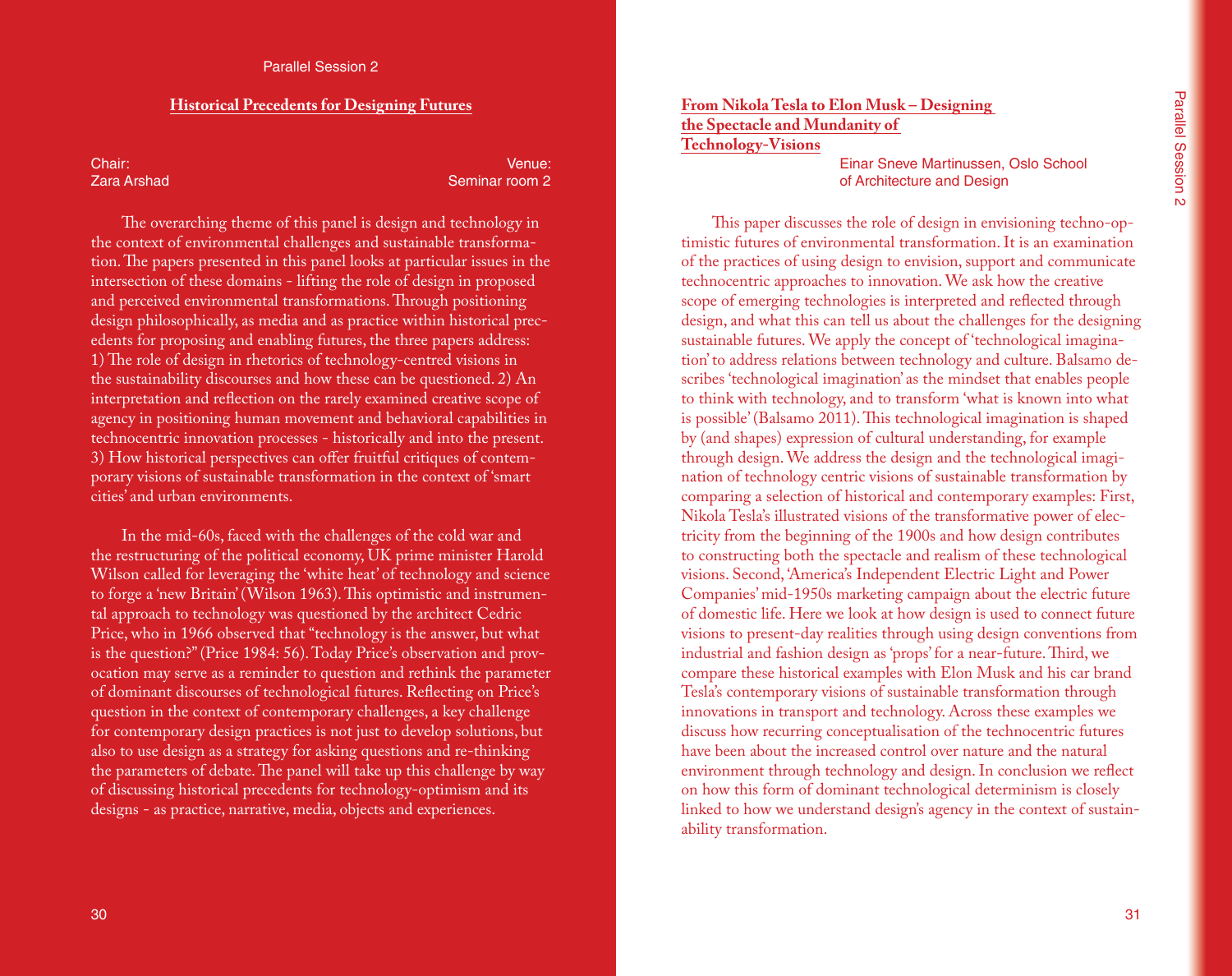# **Movement Matters – Digital Movement in the Shaping of Future Environments**

Lise Amy Hansen, Oslo School of Architecture and Design

Movement plays a pivotal, yet rarely considered role in the weaving together of our future social and technical lives (Thrift 2008). This paper discusses developments of digital tools for movement data visualization as normative processes of coded inscription. History allows for a view on movement as a physical, symbolic and aesthetic, and performed material phenomena with which societies are regulated, sustained and developed in a social choreography (Hewitt 2005).

The overlapping of an anatomical body with digital technology entails more than the opportunity to improve performance such as speed or efficiency; it is also a risk-taking prospect in creating new ontological mergers. Movement data mapping has a recursive effect, acting as a memory device as well as informing projective action and adds to the complexity of relationships between digital artifice and sustainability. Thus, variety in movement representations presents an opportunity to trouble and challenge how we may shape our future ways of being, in terms of design values, methods, and reasoning (Blevis 2007). It is further argued that the sensation of our movements – kinesthesia – allows us to correct recursively, to refine and experiment with the practices we have learned beyond our acquired and coded ways of making meaning (Noland 2009). Digital media technologies are thus fundamental as they mediate and provide stable representations with which to theorise (Lenoir 1998).

These approaches to digital movement form a central, yet rarely examined discourse in positioning future movement, in particular if we are to understand the shaping of our environments as a practice, or a series of practices, rather than merely as a technical operation outside the concern of human agency (Coyne 2010). As such, there is a need to critically couple concerns of human agency, issues of movement and bodily interaction with techno-centered innovation- and design-processes.

**Historical Perspectives on Contemporary 'Smart City' Thinking**

> Jonny Aspen, Einar Sneve Martinussen, Oslo School of Architecture and Design

Driven by technology corporations like IBM, Cisco, and Siemens, the concept of the 'smart city' has become the central narrative for developing networked technologies in cities, both within corporate research and governance. The smart city describes a vision for an urban future where digital networks, embedded sensors, algorithms, and data gatherings make cities more sustainable, efficient and secure (Townsend, 2013; Deakin & Waer, 2012).

This paper addresses historical perspectives as reference points for critical enquiry of contemporary 'smart city' visions. We will examine a selection of key historical examples of urban plans and design schemes, both more visionary and 'realist'. Our first set of examples consists of modernist urban visions and plans, exemplified by Frank Lloyd Wright's high-technological vision (1932) of a new decentralized urban system ('Broadacre City') and 'master planner' Robert Moses's post-war large-scale planning schemes for New York. This will be followed by a reflection on the critiques of such top-down planning schemes represented by Jane Jacobs (1961) and the advent of new discourses on urban qualities and design ( Jacobs, 2006). Our second set of examples is represented by more contemporary 'smart city' visions. We will discuss influential examples such as IBM's 'Intelligent Operations Center' for Rio de Janeiro alongside 'smart mobility' and 'sharing economy' services like Uber. The examples will then be reviewed through the lens of more critical bottom-up perspectives in the tradition of Jacobs.

Our comparison between modernist planning schemes and smart city visions shows that they share many of the same attitudes and principles towards planning. Our analysis also indicates that the techno-optimistic application of digital technologies for solving contemporary planning challenges have much broader implication for urban life and culture than what is addressed in discourses in smart cities.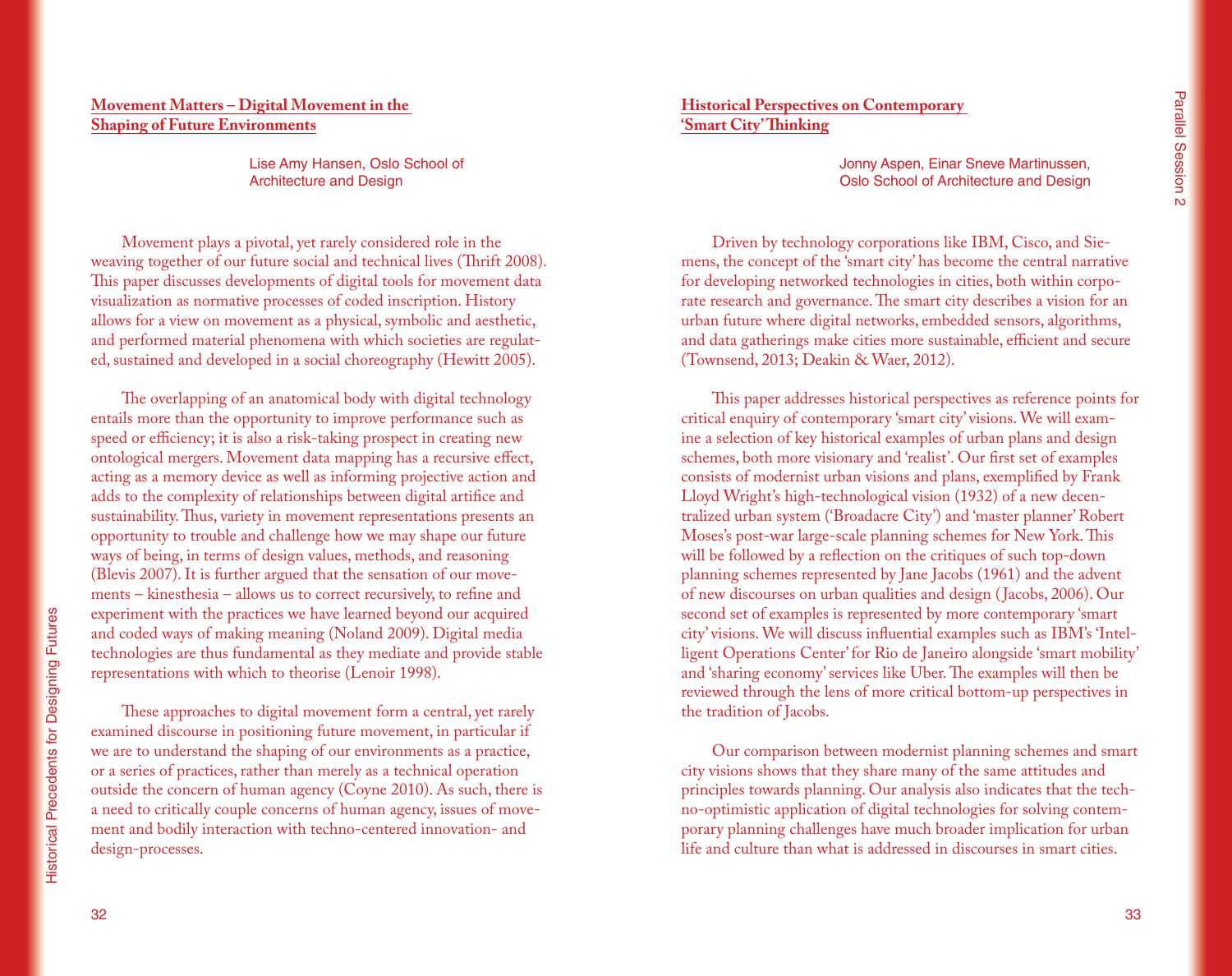Parallel Session 2

# **Flower Power**

Chair: Portia Ungley

Venue: Seminar room 3

# **Houseplants and Femininity in the Dutch Home**

Ilja Meijer, University of Amsterdam

In this research, two popular and very stubborn opinions about women and women designers have come together: firstly, the belief that women have a 'natural bent for interior decoration'; secondly, the belief that women are 'by nature suited for gardening' and are closer to nature in general. [1]Through the centuries the tradition of keeping living plants indoors has changed, just as their links with femininity and the position of women inside the domestic environment, but neither believes have ever ceased to exist. This lead to the question on how the relation between domestic nature and femininity has evolved over time.

This paper analyses a multitude of historical examples of living nature within the environment of the Dutch home from the 16th century - when houseplants first appeared in the Dutch domestic environment - to the 21st century. Intertwined with this historiographical approach is a critical reflection on the 'touch of femininity' often attributed to indoor gardening. The analysis will conclude with an observation on the current situation, shining a new light on the perception of women versus nature concentrated within the confinements of the contemporary Dutch home.

A pivotal observation is the new generation of botanical enthusiasts that has awoken after the waning popularity of houseplants in the 1980s. To discover what still remains about the two popular opinions about women designers and women at home, I take into account general trends within living culture as well as the works of contemporary Dutch designers. Interestingly, product and interior designers are re-using traditional settings, as well as introducing a whole new language of framing living nature.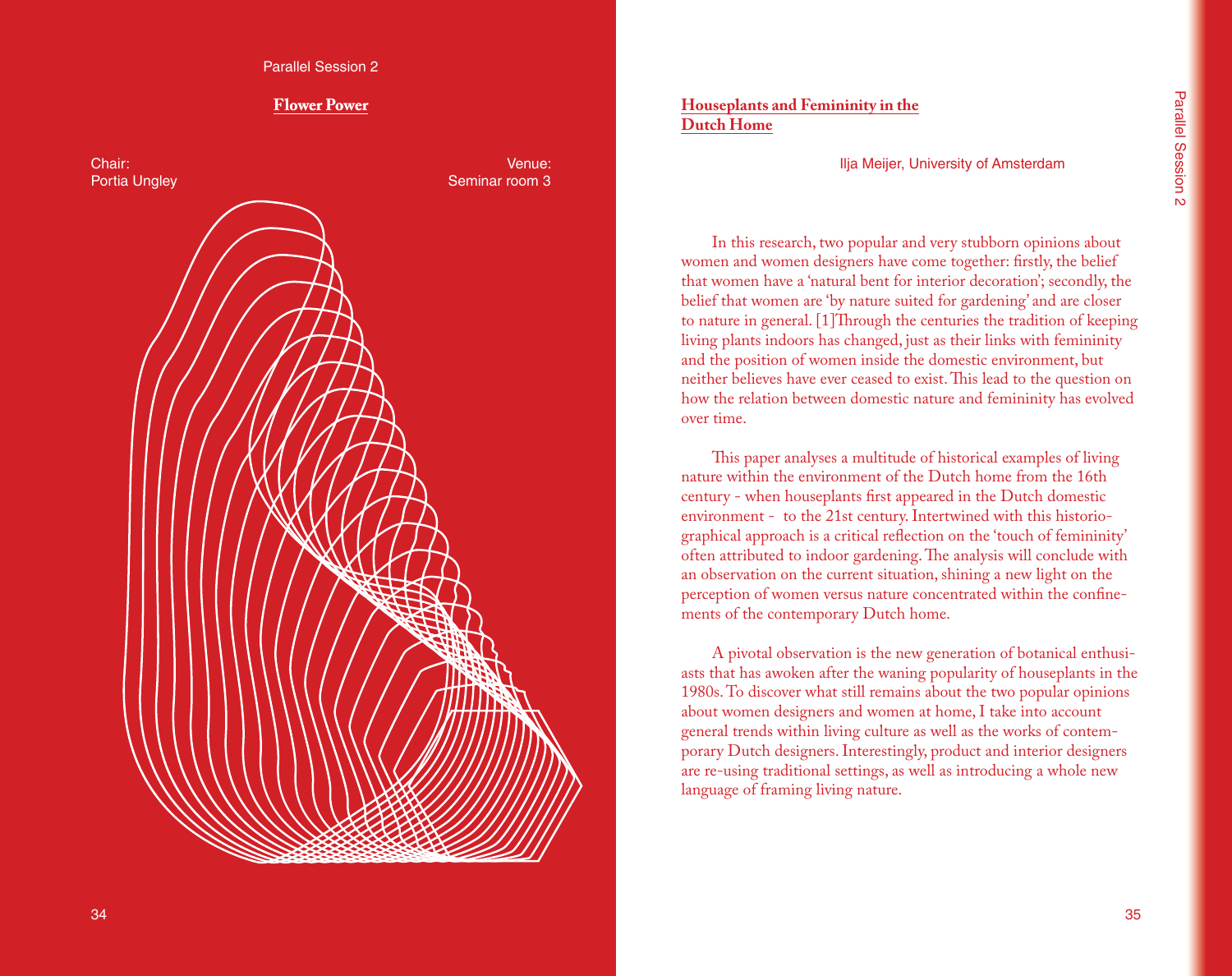# **Design in the Garden: Questioning Gardening as Environmentalism**

Jette Lykke Jensen, University of Southern Denmark

Thinking of our global environment as a garden this paper will investigate the relationship between contemporary gardening and caring for the 'global garden' (Francis & Hester, 1990). Focus is on the domestic garden as a key locale for engaging with nature and wider environmental issues at an everyday level (Bhatti, 1999; Bhatti & Church, 2001). Today gardening is considered as providing remedy for an increasingly threatened nature through ecological practices (Bhatti & Church, 2004; Franklin, 2002). However, this paper explores how gardening also reflects engagements with nature which causes environmental problems as the practice of gardening is often the materialization of nature-under-control. Such technologized approaches are argued to reinforce an unsustainable relationship with nature (Bhatti, 1999; Dawson, 1990).

The context for studying contemporary gardening is Denmark; characterised as a nation of gardeners. The paper provides a brief history of developments relevant for understanding practices of gardening today e.g. the cultural history of gardens, environmental discourses and industrial production (Ravn, 2000). However, the main analytical focus is the design and materiality of a range of gardening products. Gardening is understood as cultivation and the study objects will be a selection of tools and various containers for planting, watering, harvesting, making compost etc. Within these product categories we can identify manual, motorised and advanced technological versions of tools for gardening. Arguing that a material culture analysis of gardening contributes significantly to interpretations of present day environmental ideas, the paper aims to demonstrate the complexity in terms of how we could understand gardening products and their usage as mediation of different ideologies of nature. Consequently I discuss how gardening by means of design is both making and unmaking the environment – and how design for gardening may contribute to the remaking of the environment.

## **The Nature of Flowers**

#### Felicity Hall, Royal College of Art

As design historians start to engage with the relationship of nature to design within an environmental context, it is necessary to focus on practices which can be interrogated to produce meaningful research. Floriculture: the design, production and consumption of cut flowers for solely decorative purposes, is resource hungry, and occupies a significant place in national economies such as the Netherlands, Kenya, and Columbia. Floriculture, which encompasses the growing, the harvesting, the trading, and the arranging of cut flowers therefore represents a valuable locus of enquiry, dependant as it is on environmental factors such as water, temperature, and transportation fuels.

With the exception of works by Catherine Ziegler (2007), A N Hughes (2000), and Jack Goody (1993), there has been no analysis of floriculture as a design practice. The products of floriculture are not seen as designed objects, instead they are rarely differentiated from botanical objects, or are overlooked as due to their impermanence.

This paper will seek to make clear their status as designed objects by examining the processes within floriculture, post harvest to vase. I will be looking at the notion of 'nature' in consumption and its relationship to the environmental implications of floriculture within the specific context of British Flowers Week, New Covent Garden Market's marketing campaign started in 2013.

The cut flower, as object both designed and consumed, illustrates a cultural ambivalence towards nature, growth and decay which has been previously overlooked. The practices associated with the cut flower, rather than being 'off the radar' (Terence Conran 2004), provide a space in which consumers and producers interact with nature conceptually and metaphorically.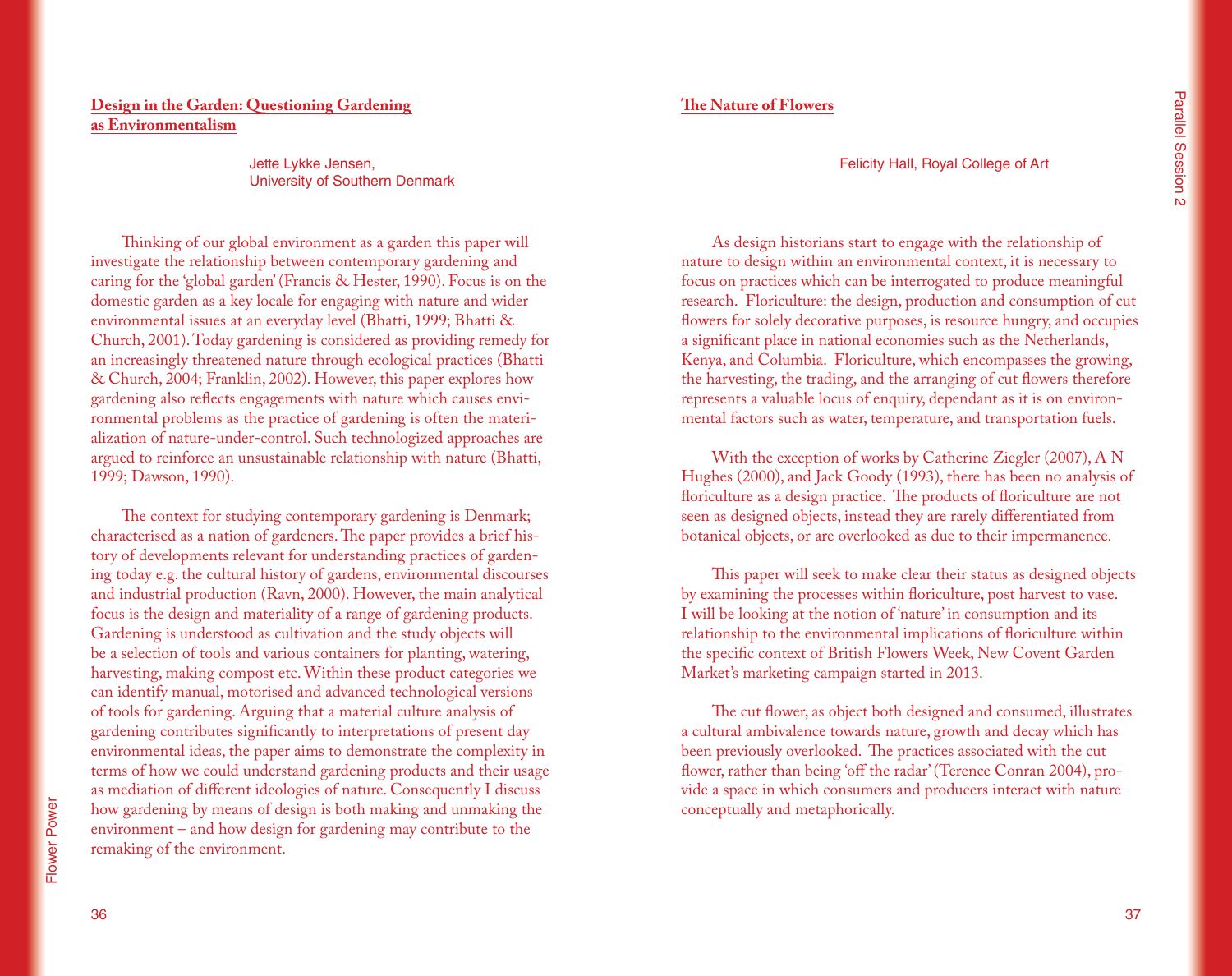Parallel Session 2

# **Upgrading Waste**

Chair: Jeremy Aynsley

Venue: Seminar room 4



## **Upcycling in Historical Perspective**

Carl Zimring, Pratt Institute

Over the last two decades, upcycling—the creation of new goods from salvaged ones in a way that increases the value of the material has become an environmentally conscious form of design. Of late, the term upcycling has become associated with activities on an industrial scale. The allure of upcycling to attack environmental problems associated with waste has made its way to large corporations. The giant shoe company Adidas announced in 2015 a collaboration with designer Cyrill Gutsch's firm Parley to produce a sneaker with a shoe upper made entirely of yarns and filaments reclaimed and recycled from ocean waste and illegal deep-sea gillnets.

Upcycling represents hope for responsible industrial production. The artisanal model of handmade goods differs in scale and process from Patagonia's mass-production of fleece or Adidas's attempts to turn plastics found in the oceans into shoes. The material Patagonia and Adidas use is unrecognizable from its previous incarnation, lacking the shape and branding of its old body or bodies. Industrial upcycling in the 21st century reclamation of materials to produce not only clothing, but automobiles, furniture, and a wide array of mass-produced goods.

This paper provides a historical framework for considering what upcycling is, how it works to divert materials from the waste stream, and what intended and unintended environmental consequences have been produced by this strategy. By using the example of designs employing reclaimed aluminum between World War II and the present, the paper provides a way of discussing and evaluating sustainable design strategies in historical perspective.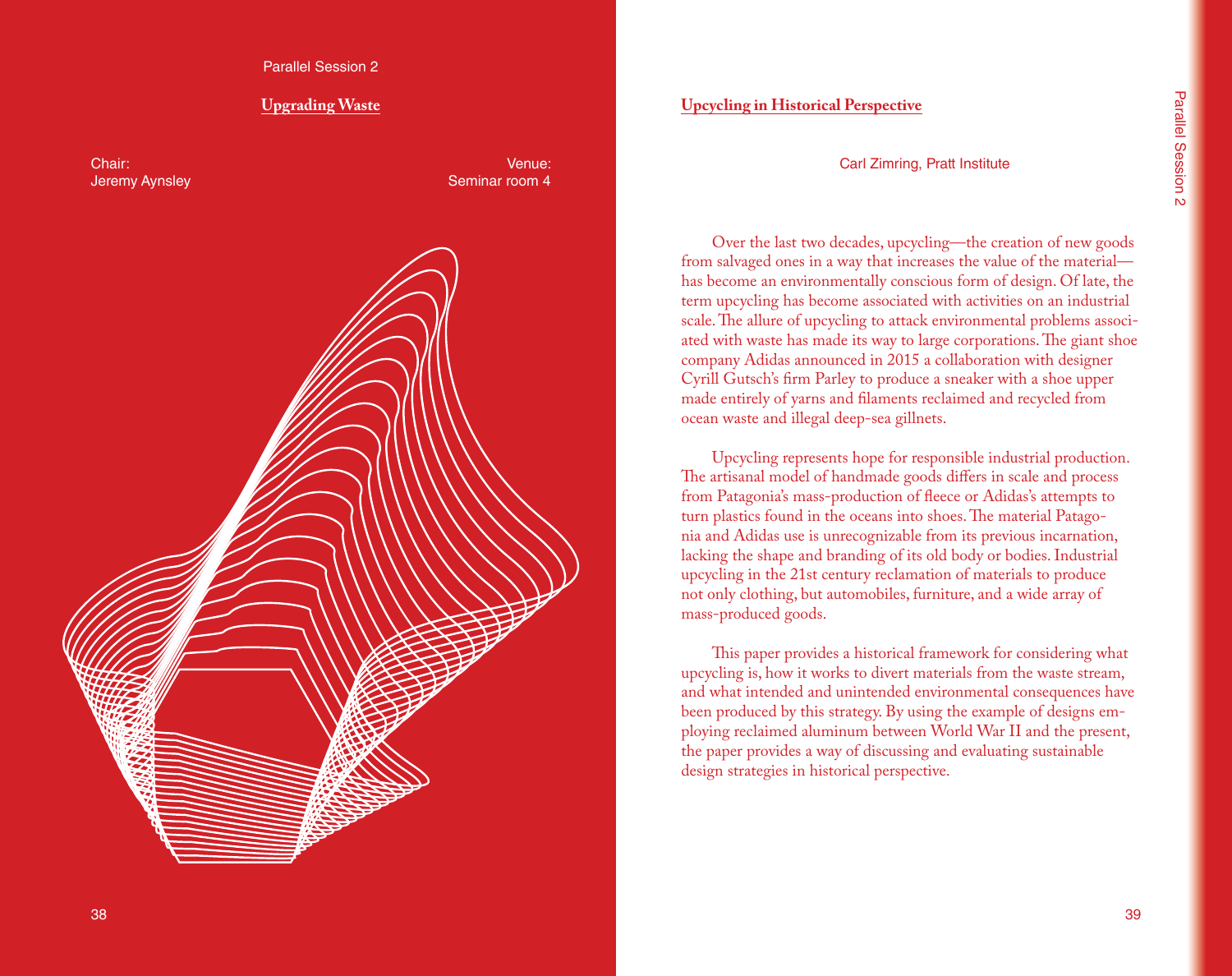# **The Re-Used Shipping Container: Environmental Design and the Cargotecture Phenomenon**

Rachel Harkness, The University of Aberdeen

Analysing cargotecture (Martin, 2016), or shipping container architecture, this paper illuminates issues of scale, place and material re-use in environmental design. It draws upon the cultural history of containerization and eco-building and on ethnographic research with eco-designers, dwellers and builders in which the shipping container became unexpectedly prominent. These builders used them because they had finite funds, for the possibility of adapting the containers without much specialist skill, and for the fact that containers provide an instant secure structure.

The tensions and contradictions of cargotecture abound: e.g. as the rusty, journeying variety of used-container proves difficult to work with, even the eco-conscious are drawn to new containers (whose doors don't stick, and that are now available to buy – if at a higher cost). Even when eco-designers are using-up the old – aged containers now straying from their standardised form – the shipping container-as-material tends to determine architecture that is rectilinear, modular and risks being as non-specific to place as a building as it was in its previous life in the world of intermodal transport.

Despite this, the shipping containers of cargotectures are still industrial/post-industrial things being unmade: they are repurposed and consciously untethered from old associations; they are cut open to let in the light, punctured to let in the air. Social, container-thing is turned to 'raw', container-material, and symbolism is turned upon its head: symbol of global trade networks and mass consumer capitalism is turned to speak of thrifty, modest, reasonably low-tech, eco-conscious social design and place-making. In this turning there is also a making, or a remaking: blacksmiths weld containers together, so breaking the monotonous predictability of their dimensions; green roofs are added so to support teeming wildlife zones above; claddings and finishings speak of scales domestic and local whilst also reflecting a sense of interdependence within the wider environment-world.

**Designing Maintenance: Martin Pawley's Garbage Housing in the 1970's**

Curt Gambetta, Princeton University

The paper examines the work and writing of British architect Martin Pawley, investigating Pawley's research about the use of consumer waste for the production of housing during the early 1970s. By examining his prototypes of garbage housing for the Allende government in Chile and pedagogical experiments conducted in the United States, I argue that Pawley's "Garbage Housing" research reflected a shift in responsibility over basic social and environmental obligations such as housing and waste disposal during the 1970s. In response to the state's retrenchment from public housing and the growth of private suburbs, Pawley imagined that garbage housing reconnected individuals to large-scale social and technological systems, linking the resource crisis of the 1970s to a growing housing crisis. Like interlocutors such as architects Graham Caine and John Habraken, Pawley's use of waste products such as bottles and cans experimented with responsibility over the care and upkeep of the home by operating on the individual home's connections to common infrastructure. Instead of designing housing, Pawley charged the architect with the large-scale maintenance of 'society's housekeeping,' designing the management of material flows rather than buildings or home plans.

But I aim to show that Pawley and his students discovered another form of maintenance. When used as walls and roofing, discarded bottles, cans and other forms of waste decayed and fell apart. Moreover, they registered traces of their cultural use and dispossession. Ultimately, responsibility for housing fell not on the technocratic circuitry of connections between industry and the state, but rather on the user's capacity to maintain and adapt the garbage house's parts and enclosure. In juxtaposing Pawley's scrappy material experiments with his plans for the large-scale management of resources, the paper will raise questions about the architect's role in environmental problems such as waste disposal, reflecting on maintenance as a form of architectural labor.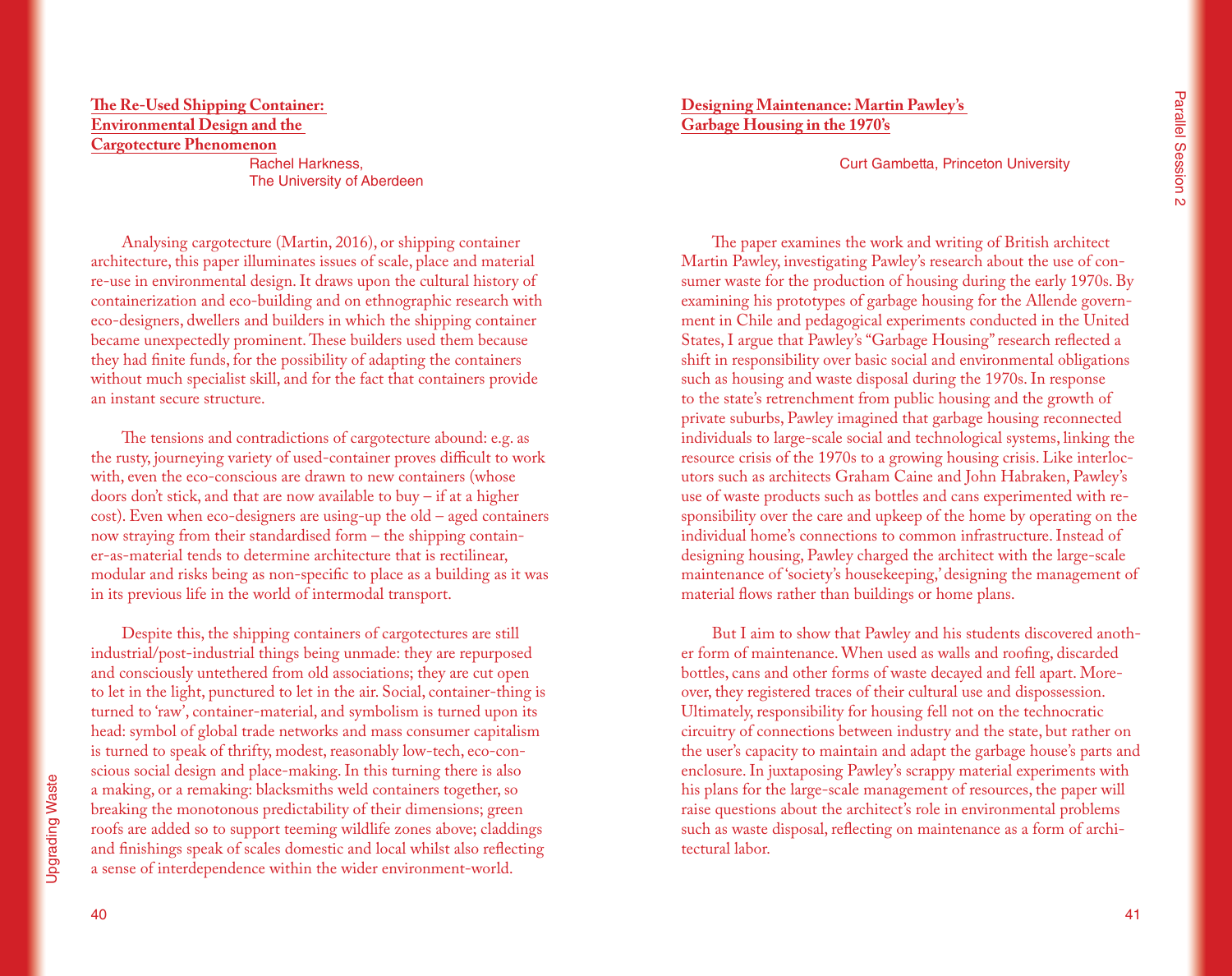#### **New Approaches to Design History (Anniversary Strand)**



# **Design History and Cultural Studies: Conjunctures, Tensions and Potentials**

Ben Highmore, University of Sussex

The institutionalisation and growth of design history within higher education institutions in the UK coincided with the growth of cultural studies (the 1970s and 1980s marking periods of ascendency and consolidation). Indeed, both cultural studies and design history often shared the same institutional spaces: the arena of contextual studies within art colleges and art schools that predominantly taught practical art and design degrees. While design history and cultural studies might often seem at odds in terms of political objectives and pedagogic strategies, their shared energies become clearer when seen from the perspective of the much larger histories of changing 'structures of knowledge': both fields have sought to open up a space between investigations of authored activity (for instance political history, literary criticism and art history) and anonymous or amorphous activity (sociology, anthropology, economics); both fields have championed an approach to everyday life and to 'new' social and cultural agents.

To demonstrate the potentiality of recognising a conjunctural connectivity between design history and cultural studies I will explore three moments where they have been productively configured. The first is in the discussions at the ICA, London in the 1950s that go by the name of the Independent Group; the second is the magazine BLOCK (1979-89) that was based in Middlesex University; and the third is a selection of current studies that seem to offer new ways of combing design history and cultural studies (for instance Mimi Sheller's Aluminum Dreams: The Making of Light Modernity [2014], and Natasha Dow Schüll's Addiction by Design: Machine Gambling in Las Vegas [2012]).

Finally, I end with a hope: that a newly invigorated overlap between the two fields could help to renew both in the face of a growing instrumental specialisation and a diminishing commitment to democratic social and political values and practices within higher education.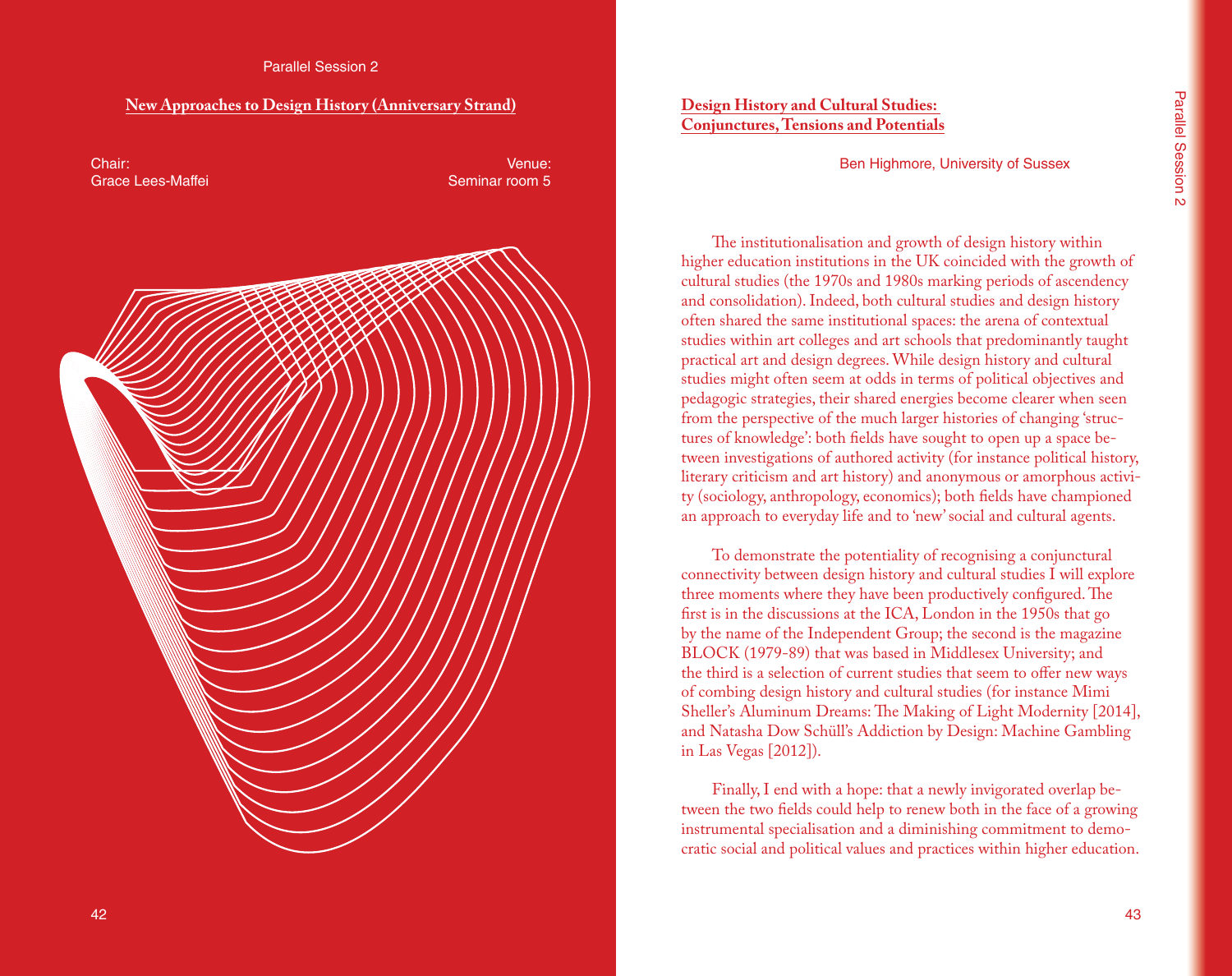## **Histories of Design Research Failures**

#### Søren Rosenbak, Umeå University

This is the central question posed by Design Research Failures (DRF), a research project that started out as a successful response to the Design Research Society's (DRS) 50th Anniversary call for projects that "furthers our understanding of the origins of design research as well as the role that the DRS has played in its development". After taking the format of an interactive exhibition at DRS2016, DRF developed into an online conversation platform at https://designresearchfailures.com/. Additionally, the project has had a presence at RTD2017 and PhD by Design 2017.

In the frame of DRF, addressing failures is not about reflecting on "why didn't we" but instead taking a shortcut towards "why don't we". In this sense DRF is about nothing less than anticipating and co-creating the future of the design discipline. However, while every response to the central question posed is constructively forward facing, it is also deeply rooted in design history. Just like each response effectively challenges our understanding of success, so does it confront us with our historical understanding of our discipline.

I believe the 40th anniversary DHS Annual Conference presents a great opportunity for collectively articulating and discussing the role of design research failures in a historical context, as a way to make and unmake design history. Design historians have an incredibly valuable perspective to add to the question of how design research has failed, as evidenced by the ever-present reflection across the responses: "How did we get to this point?" While much ground of course has already been covered in design history, DRF presents itself as an alternative critical lens for the making of new histories as well as the unmaking of established ones, with the potential of bringing new perspectives to the fore.

#### **The Environment as 'Context' in Design Historiography**

Joana Meroz, Vrije Universiteit Amsterdam

#### *Context stinks.* – Rem Koolhaas

That design ought to be understood in terms of its 'environment' has become a moot point in design scholarship. Yet, what design's environments are, what role design plays in their making, and how to study their relationship are still contested topics in need of elaboration. This paper contributes to these debates by contextualizing the changes in the use and meanings of the notion of the environment as design's context in design historiography and by proposing a 'new materialist' approach to the relationship between design and its environment beyond anthropocentrism.

In the 1980s, design historians seeking to bypass the difficulties associated with the discipline's approach to design as an aesthetic phenomenon turned to the idea that the surroundings of design—its social, economic, political circumstances—provide insights into its meanings. This strategy has contributed towards the (necessary) 'de-essentialization' of design as autonomous object. Yet, it has also covertly introduced a problematic and tenacious anthropocentric perspective on the relationship between design and its environment, implying as it does an understanding of design artefacts as passive and empty vessels whose arbitrary meanings are inscribed by its social contexts. In contrast to this 'culturalist' approach to materiality, a recent body of research labeled 'new materialism' views the material world not as a reflection of social relations, but as having agency to create them. Rather than predetermining design's contexts, this perspective entails instead the examination of the ways in which the materiality of design creates its own times and its own spaces and where these idiosyncratic environments do not necessarily coincide with those of established and conventional—read: human—geographies or temporalities. As such, this approach offers a way to rethink afresh the relations between design and the environment in times of the Anthropocene.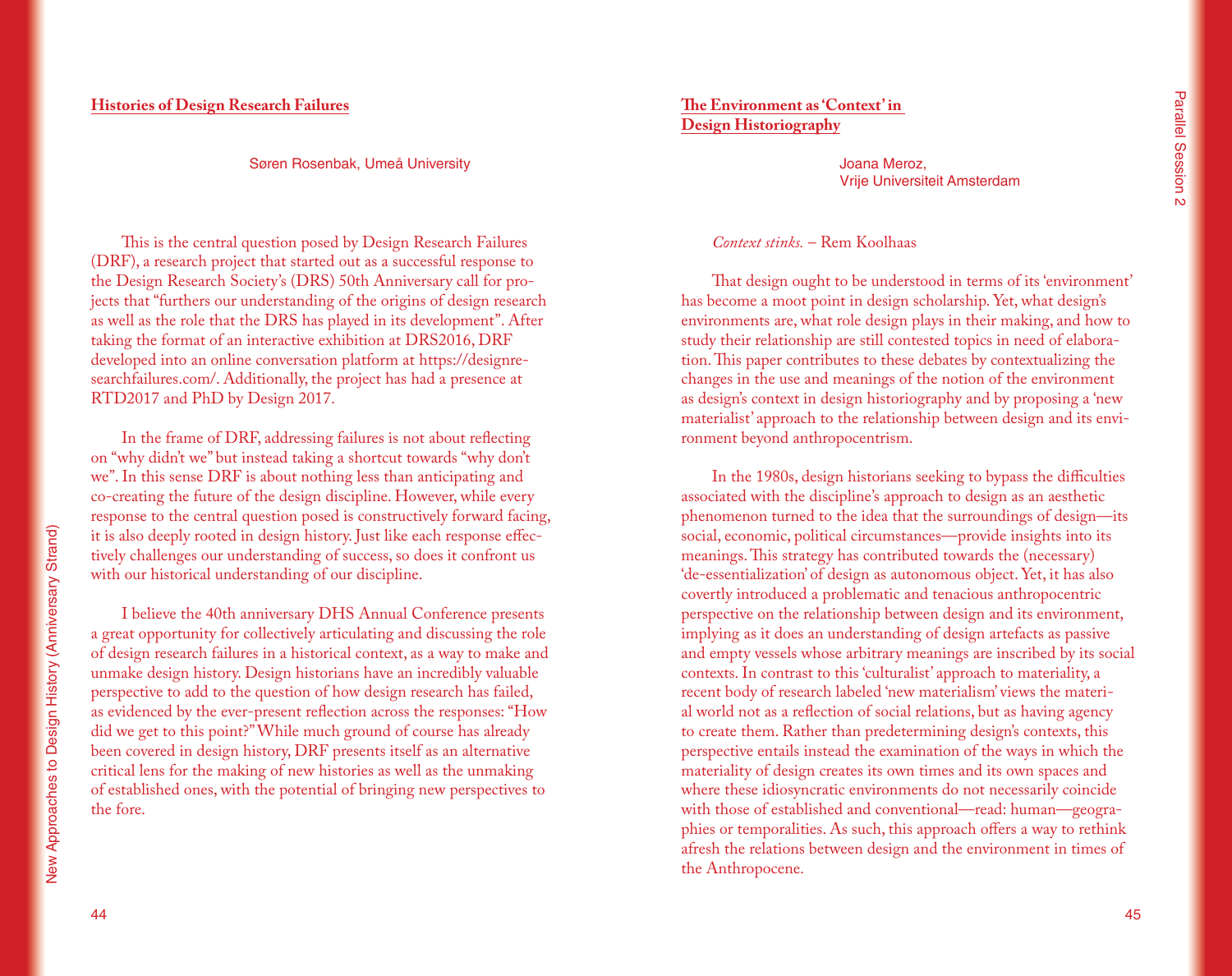Parallel Session 3

#### **Ways of Looking**

Chair: Lisa Godson

Venue: Seminar room 1



#### **The Artificial Panoramas of Superstudio**

Matthew Holt, University of Technology Sydney

Beginning with a detailed profile of Superstudio's commissioned "microenvironment" for the 1972 exhibition at MoMA, Italy: New Domestic Landscape, this paper examines the iconography deployed by the radical Italian design collective across its projects—grids, lattic es, histograms and, above all, natural phenomena: deserts, lakes, and mountains—to determine the group's distinctive approach to figuring the complex phenomenon of environment. The grid, for example, can be seen not only as a "network," but as an essential part of a more encom passing landscape, a panorama interpellating the viewer in a manner substantially different to other systems of representation, including the grid as employed by modernist art. The paper will argue Superstudio creates a number of identifiable scenes—and therefore a complete scenography—which function as a design language intended to mix the observer and the observed, the tangible and intangible, and psychotopics (Superstudio's "mindscapes") with a specific geomorphology.

Particular focus will fall on the ambivalent nature of the land scape as a framing device or panoramic figure through which the Superstudio grid flows: the landscape oscillates between encapsulating an environment and displaying a profound indifference to it. The spa tial imagination of the Superstudio projects, whether filmic, graphic or architectural, is not simply a reinvestment of Renaissance and Cartesian rationalist grid with contemporary mediatic intelligences and artifacts, but an echo of the picturesque landscape genre, invoking the tradition of the impassive ruin in the scene. Together they form a unique "panperceptual" environmental imagination.

This argument is made to shift the debate on Superstudio and, mutatis mutandis, Italian radical design and architecture, from an emphasis on de-realization ("life without objects") to a more active at tempt at giving symbolic form to an emergent discourse (or episteme) of the environment, to what the group called the "artificial panorama."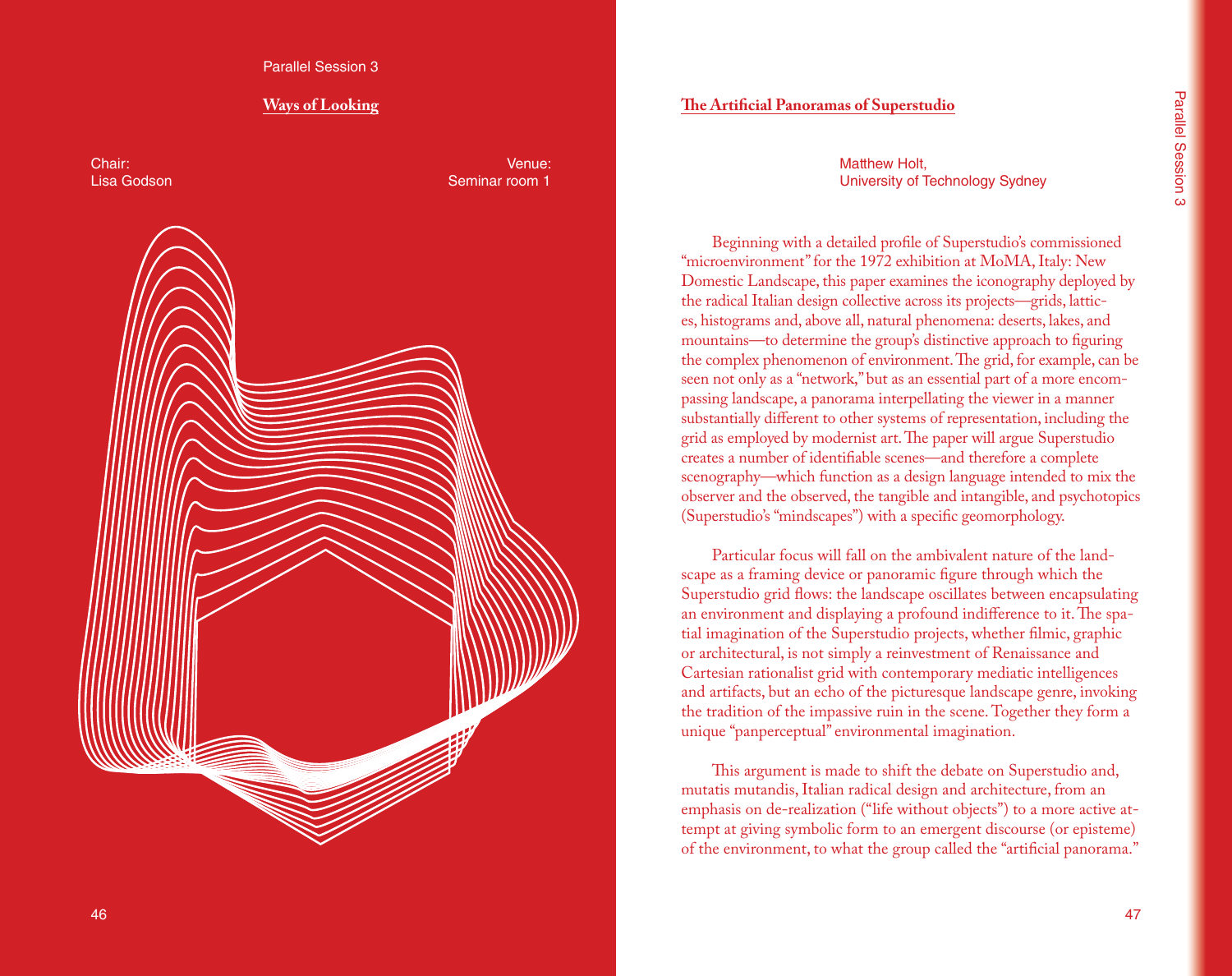## **Pattern Watchers**

Larry Busbea, The University of Arizona

Every modernist generation has had its own culture of pattern. From the "fearful symmetry" of the Romantics, the Victorian's Grammar of Ornament, Haeckel's Kunstformen der natur, to the 20th century systems of D'Arcy Wentworth Thompson, Matila Ghyka, and Buckminster Fuller's "geometry of thinking." Nonetheless, patterns attained a particular significance in the arts and sciences in the 1960s and 70s, precisely at the moment that models and theories of environment were coalescing. This was no coincidence. As this paper will argue, pattern constituted a formal/conceptual category that promised to unify myriad disciplines, and which became the veritable raw material for systems-based anthropologies, environmental psychology, and ecologically adaptive models of design. I will discuss these developments by briefly surveying the work of cybernetician Gregory Bateson, artist Gyorgy Kepes, and architect Christopher Alexander.

Patterns proliferated at this moment as meaningful forms, perceptible sets of phenomena made not from tangible substances, but mathematical qualities such as symmetry and repetition. They were shapes pulsing in time and truncating in space, phasing in and out of material reality. They were often the only entity linking the invisible yet undeniable presence of environment with the substantiating powers of human perception. But the closer patterns came to being explicated as observable objects, the more they embedded themselves as attributes of the observing subject. In other words, patterns were understood as verifiably "out there," and simultaneously as virtual or potential structures to be realized, or designed.

This paper will explore the aesthetic and ideological vicissitudes of several attempts (by those listed above) to model or translate pattern into actual design theories or projects: Bateson's conception of the "flexible" patterned ecology of the metropolis, Kepes's "pattern-seeing," and Alexander's "pattern language."

**Cautionary Tales for the Anthropocene: 'We are the Asteroid'**

> Renata Tyszczuk, The University of Sheffield

The Anthropocene, or colloquially, 'the Age of Humans', is the name proposed for the geological epoch or story we are supposed to have stumbled into (Crutzen & Stoermer, 2000; Crutzen 2002). It has superceded the 'safe' and relatively stable Holocene world that we are familiar with. The Anthropocene announces a catastrophe. It is identified by large-scale geomorphic transformations of the Earth's surface including rapid urbanization, the acidification of oceans, the relentless destruction of biota, and, above all, by disruptions to the Earth's systems (Zalasiewicz et al. 2010). It is on a par with previous catastrophic episodes in Earth's deep history. As one scientist puts it, 'We are the Asteroid' (Barnosky et al. 2011). The catastrophic event of the Anthropocene brings incommensurable times and scales into collision: geological time folds into the gestures and routines of everyday social life, the global invades the local, planetary energy bears down on a city. The Anthropocene thesis aligns with what Latour (2014) has termed 'geostory' – the irruption of human history into geologic time. This is a fearsome story told to try to make sense of the calamity-ridden hybrid world we find ourselves in. The Anthropocene tale, now unfolding in real time, was anticipated by many auguries of human-induced environmental change and extinction events. These included tales of technological, societal and seasonal dysfunctions – disintegrating spaceships, precarious settlements and silent spring followed by nuclear winter. This paper explores both the Anthropocene as the pre-eminent cautionary tale – the story to end all stories – and cautionary tales as a mode of design engagement. It asks: What is the point of cautionary tales in an unsettled world? How might the Anthropocene be enlisted in fabulating narratives that will help carry the human species beyond the confines of a reactionary and anxious culture?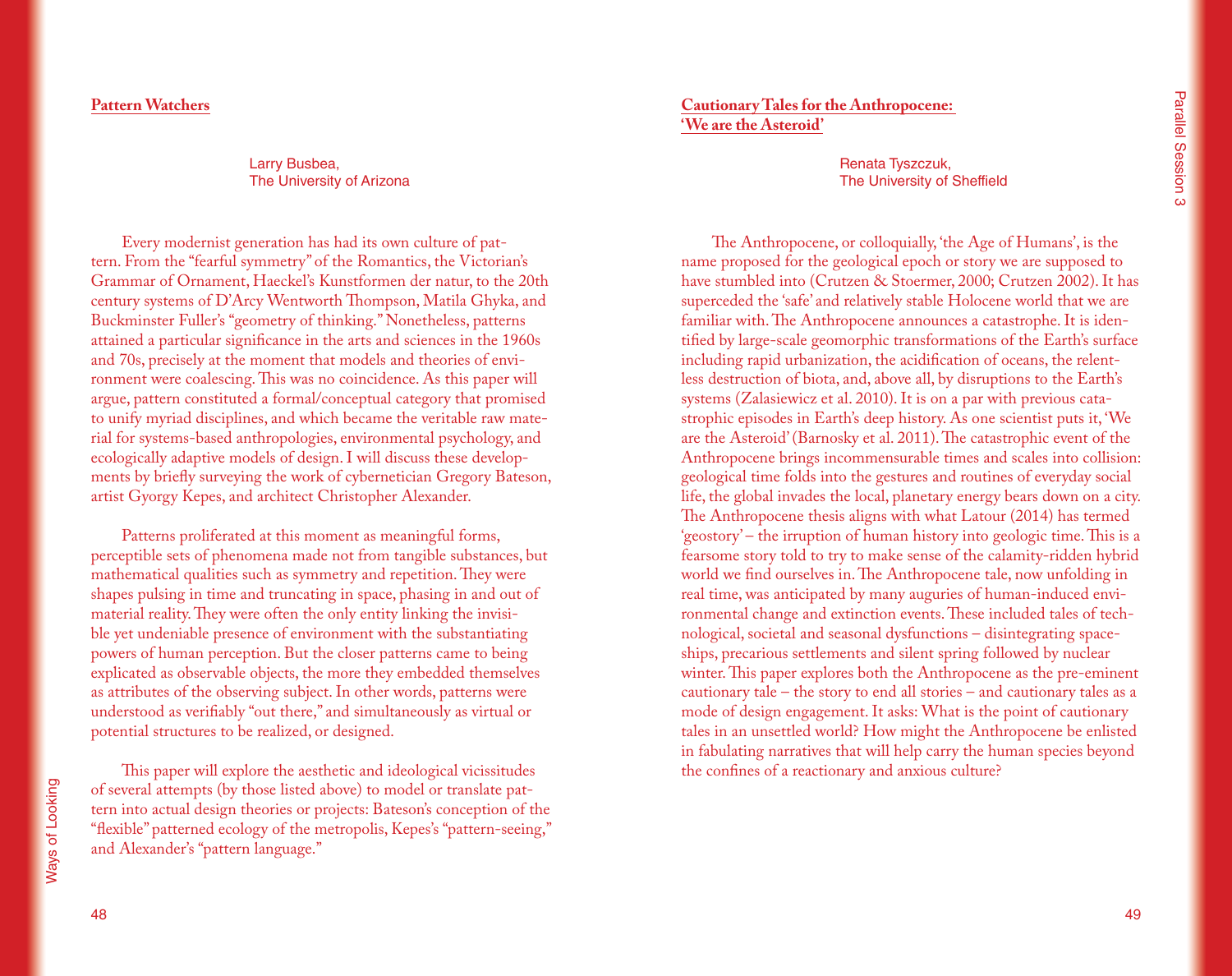#### **The Human/Non-Human Nexus**

Chair: Finn Arne Jørgensen

Venue: Seminar room 2



# **From Decoy Screen to Bird Hide: Design and an Observational Culture of Nature**

Sean Nixon, University of Essex

In his account of the pioneering design of 'the scrape', the artificial saline lagoons at the RSPB's Minsmere bird reserve, Bert Axell described 'the scrape' as being 'like Wembley stadium' in the way it brought birdwatchers close to the drama of wild birds as they viewed from hides around the circular lagoons. The paper explores the postwar history of nature reserve management and design through the pioneering work of figures like Axell. It looks at the way bird reserves like Minsmere reworked the technology of bird decoy screens used by wildfowlers into bird hides designed to bring people closer to wild birds. Hides and the creation of semi-natural habitats, together with interpretative signage and nature trails, created not just 'instructive landscapes', but were part of a wider post-war observational culture of nature. This shaped a new attention to wild birds that included practices of looking and recording that forged distinctive bird-human relations. These were increasingly ethically distinct from the configuring of wild bird-human relations within associated cultures of nature like wildfowling. The paper deploys Michel Callon's idea of socio-technical devices developed in relation to markets to understand the designing of nature reserves and their technologies of observation as devices that structure particular kinds of human agency in relation to non-human nature. It is the combination of the footpaths and the observation hides with the optical technologies like binocular that supports and formats new ways of looking at wild birds.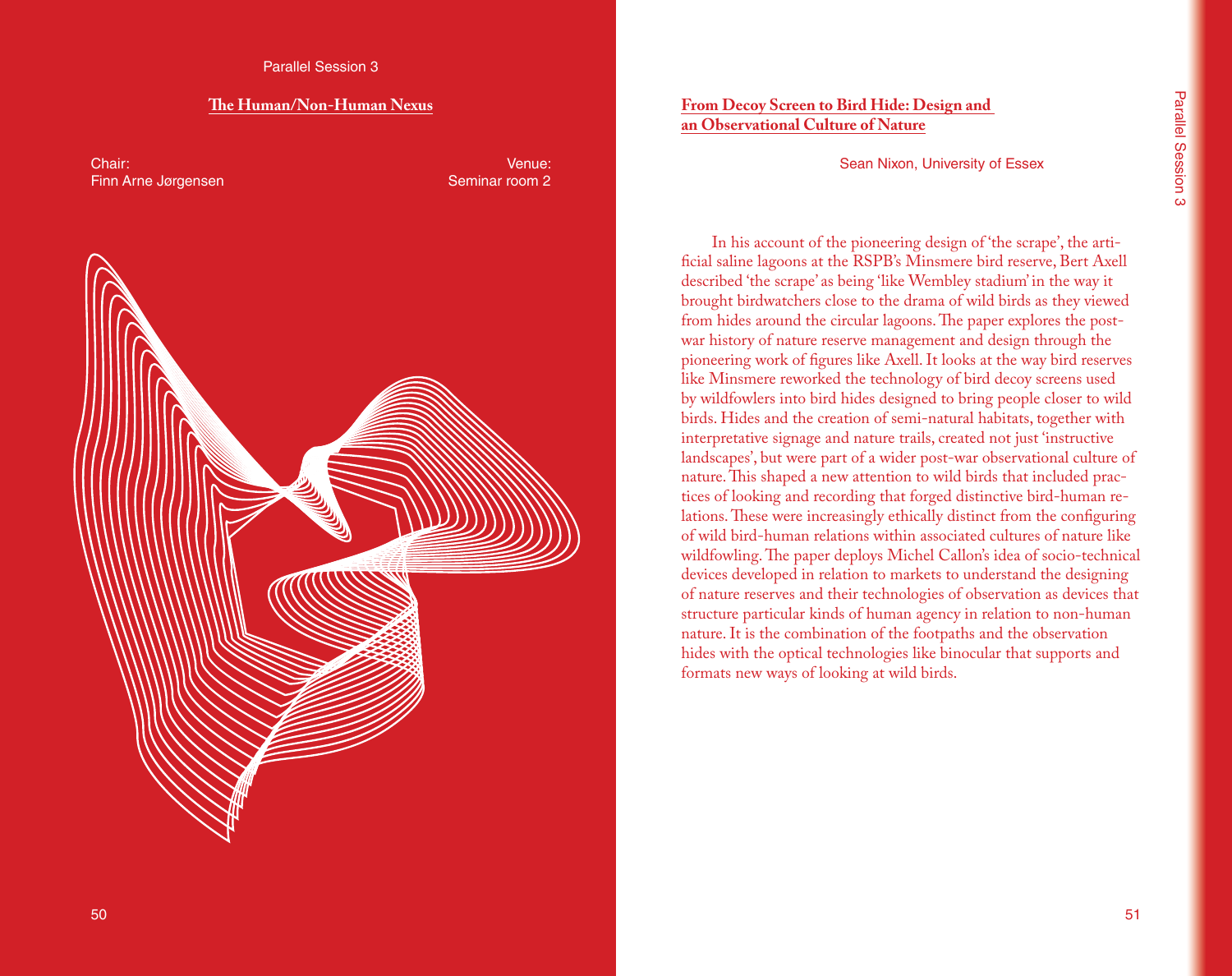# **Boats and Bikes and their Human Companions: Animating Discourses and Deeds around Dead Material**

Mikko Jalas, Aalto University

Design is premised on the blurring of humans and the non-humans. Whist foreign to many other disciplines, design accepts that humans may care and feel for and liaise with the material world. Thriving from such a position, the current paper inquires how material objects are loaded with value and agency through discursive representations and practical deeds that singularize, aesthetizise, personify and animate objects.

The paper draws on Finnish Internet sites which deal with bicycles and wooden boats. Both of them are subject to aesthetic valorization and animating discourses and deeds. Animism is at times strongly present in the case of wooden boating. This is not surprising; e.g. Marcel Mauss specifically pointed to the alive-alike qualities of craft objects. Bicycles, on the other hand, are appreciated, admired, desired and treated as beautiful machines.

The blending of humans with the material world is not a marginal phenomenon. At the same time, it is a puzzling social phenomenon. Animism is part of the imaginative realm of childhood. Yet, animism among other singularizing discourses and practices are strongly present in the design, marketing and maintenance of consumer products. These practices thus at the same time are relegated as childish imaginations and yet enacted in various everyday processes. Moreover, our abilities to care and feel for objects, places and species are frequently enacted when developing politics over issues such as cultural heritage and the environment.

The currency and practice of animism and aesthetization of everyday life thus varies across the social realm as do the strategic reasons for enacting these discourses and practices. The aim of this paper is to contribute to an ethos of studying the intimate intertwining of human and the non-human and thereby better understand the material politics of design.

**Desert Thinking; or Designing with the Phantom**

Fattori Fraser, New School

Since 1945 our relation to the environment and human history has fundamentally changed. Extreme environments have become sites of experimentation and paradigm shifting. These technological experiments are eventually rolled out nationally and internationally, and have come to shape the course of history.

The atom bomb marked the advent of the age of the Artificial. At this moment, society witnessed a 'phantom end': the risk of global obliteration, and the social and cultural shifts that accompanied it, without the actual Event. This paper is dedicated to drawing out how human and non-human design responded materially to this phantom end. From clandestine nuclear testing to border control, and from server farms to BigPharma, the American desert acts as a nexus of phantom technologies that contribute to the 'un-making' of the planet.

But amongst these large-scale technologies, there also exist an assemblage of radical technologies within desert spaces in North America: an attempt to 're-make' the environment, imbued with a sense of animism, that undo the dominant myths of modernity. Dissolving boundaries between nature and culture, the desert provides fertile ground for making new connections and social relations between species. Such ad-hoc desert practices can propose design alternatives to our current modes of planning, building and dwelling with environmental strain.

To describe this phenomenon I coin the term 'desert thinking', as a means of posing possible design futures and alternatives: not as 'solutions' to the Phantom, but designing with it. With extreme environmental technologies in mind, 'desert thinking' proposes design alternatives to the status quo and may offer ways of dealing with the onset of global climate change in non-extreme environments.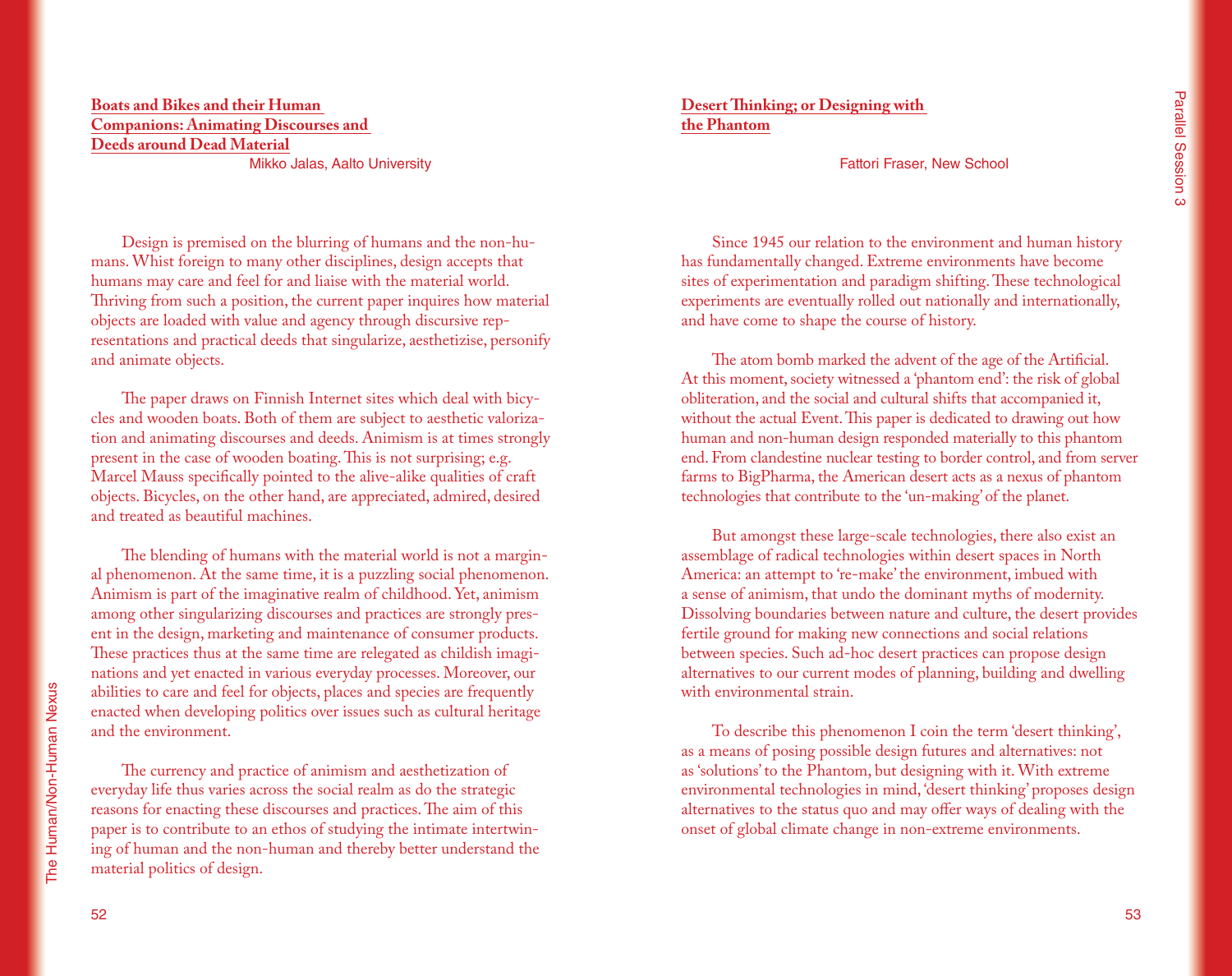## **Decolonizing Botanical Gardens: The Violent and Reparative Gestures**

Chair: Josie Kane

Venue: Seminar room 3

This panel would like to discuss the colonial trajectory of botanical gardens and herbaria and ask: can we decolonize the knowledge design of herbaria and repurpose them for an environmental cause and how?

A visit to the botanical garden is often framed as a restorative experience; especially in northern countries where the beautiful heated glass constructions housing non-native flowers and trees provide much needed warmth, light and lively scents in otherwise dark and cold seasons. Yet, the peaceful gardens have a violent history as a green imperialist legacy. Botanical gardens were a crucial colonial invention: designed environments that were both big science and big business critical to Europe's national and trade ambitions. Today, herbaria still retain their colonial gaze. On the one hand celebrating nature, but on the other hand also disciplining and asserting mastery over it. Yet, in light of global warming herbaria have also taken on a new role: as key actors in the global fight against rising CO2 levels. This new – and often self-imposed – role raises fundamental design questions. What are the colonial implications of herbaria and how does the colonial gaze on plants intertwine with that of people? How can herbaria help us understand environments and cultures as fundamentally designed artificials? How can herbaria meaningfully decolonize their collections in solidarity with both previous colonies and with nature? The ambition with this panel is to offer illustrative and conceptual articulations of the knowledge design of botanical gardens in a historic and contemporary context and put forth suggestions about how to decolonize and repurpose them in solidarity with former colonies and nature. We pursue this project by bringing together papers that explore the colonial gaze of herbaria, their knowledge design and their potential reparation. The ambition is to suggest how a focus on 'knowledge design' can ignite scholarly debates across disciplines that may share an interest in sustainable decolonization.

**Knowledge, Design, and the Feral City: the Urban Meadow as Cosmopolitan Multispecies Assemblage** Matthew Battles, Harvard University

What role does the colonial imagination play in the design of botanical gardens, and how might its effects be rendered visible? Boston's Arnold Arboretum is an ideal site for mapping the colonial botanical and for undertaking experiments with a view toward its repair. Over its life, this 281-acre site has seen over 70,000 specimens—many acquired through botanical fieldwork in northern Asia—arrayed in associations meant to bring taxonomic relations into harmonious landscape-design arrangements. The Arboretum was meant to encompass this ordered view of botanical life, exotic and familiar, within a clement vision of nature for the refreshment of urban folk. Beyond its ordered precincts, however, the Arboretum curates an adjacent parcel according to a much different conception of landscape and botanical knowledge: Bussey Brook Meadow, a 24-acre wedge of land situated between the Arboretum and the commuter railway, consists of ground built up by dumping and fill, overspread with native and invasive tree species—all of whom, uninvited and uncurated, have found their way into the ruderal landscape of the meadow. As this "cosmopolitan" community of plants responds to and transforms the meadow, it becomes the site of multiple postcolonial entanglements in a landscape that is never finished, but always under repair. A close reading of these species, their distribution in the meadow, and the stories of their origins as urban life forms with varied forms of life—together with the tensions and complexities of their relations to botanical order in the Arboretum proper—provides glimpses of multispecies stories of natural-cultural becoming.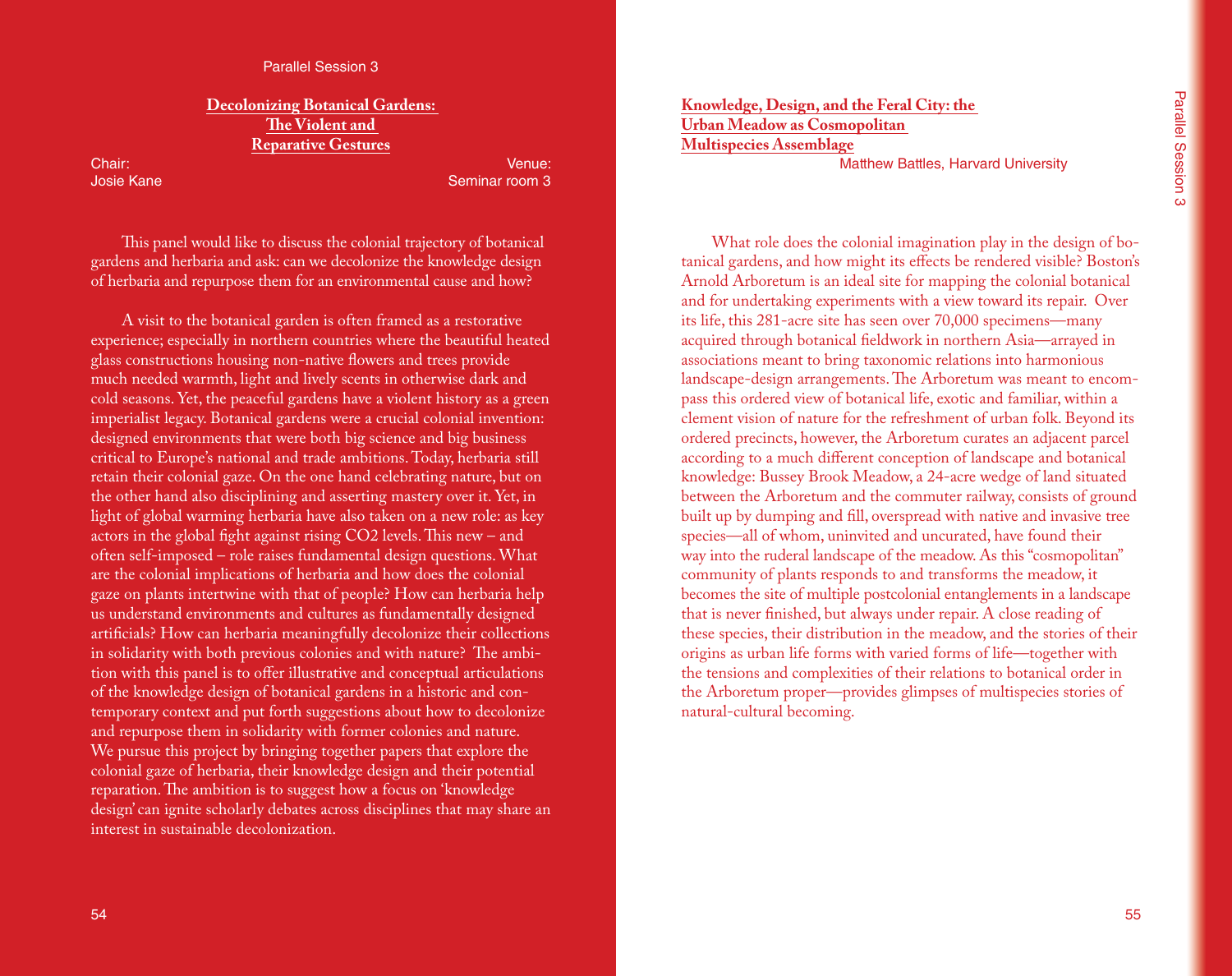# **Decolonizing the Knowledge Design of the Global Plants Initiative**

Nanna Thylstrup, University of Copenhagen, Stina Teilmann, University of Southern Denmark

At first sight, the quickly growing databases of mass digitized plant specimens and other herbaria artefacts seem a globalized, well-ordered and silent corner of the plant world. Yet, as historians of science have emphasized, plant collection and its history is far from peaceful. Most plants that were transported to Botanical gardens during the colonial era carry with them a story not only of vitality and curiosity, but also of the violence and discipline of Western men and women who fashioned themselves as all-powerful masters of enslaved peoples and of nature itself. Across 1800-century Europe, it was taught that the exact knowledge of nature was "key to amassing national wealth, and hence power" (Londa Schiebinger). Botanists apart from being plant scientists, were also "agents of empire" (David McKay) propagating a European system of order, discipline and exploitation. Today, botanical mass digitization has given rise to a series of "virtual repatriation" initiatives to counter this colonial history; in various digitization initiatives, plant specimens collected under colonial rule is digitized and returned in digital form to the former colonies. The large-scale programme Global Plants Initiative (www.plants.jstor. org) is a case in point. The online global botanical community differs markedly from 19th and early 20th century botanical networks whose history it in many respects seeks to repair. Yet, as this paper suggests, the knowledge design and institutional politics of the Global Plants remain haunted by colonial history – from the institutional issues of repatriation and access to the colonial gaze in the interface design. Drawing on design theories, postcolonial archival theories and critical data studies this paper looks at the colonial politics of digital botanical collections such as Global Plants, asking: How can we meaningfully think through Global Plants as a postcolonial problematic? And, how can new forms of knowledge design meaningfully decolonize digital plant collections?

## **Greenhouse: The Western Artificial as Sphereological World Formation**

Ahmed Ansari, Carnegie Mellon University

In Design and The Question of History, Clive Dilnot posits that contemporary design today "is in a permanent state of forgetfulness" (Fry, Dilnot, Stewart, Design and the Question of History, 151) about its history and the forces that shape it, and in turn, given that the task of design is to think the artificial, leads to (re)formulations of the artificial that obscure, rather than reveal, the way that it has been molded by design over time. Challenging Dilnot's conception of the artificial as a homogenous historical and global entity in favor of a fractured, disjunctured artificial that has been shaped differently across many different regions and cultures in the world, even in recent history post globalization. Therefore, we posit that any theorizing of the ontology of the artificial must needs develop not only an account of the history of its designing, but also present this history as a spatial history specific to civilizations. We trace an account of designing across the history of Western civilization as sphereological world making, a concept that we derive from the work of the German philosopher Peter Sloterdijk on sphereology. Using the greenhouse as metaphor, we propose that the present artificial can be thought of as a complex assemblage of immune systems that extend globally, and within which both nature and culture exist as cultivated artifice. However, the fact that, in effect, artefactual immune systems with global tendencies do not perform the same way should provide designers with a view towards decoloniality ways to rethink the artificial, both by paying attention to how technical immunological functions change in specific local contexts and by reaching towards local histories of design as non-sphereological making – that border thinking in design means thinking at the borders of where parts of the greenhouse have overgrown and even fallen in.

Decolonizing Botanical Gardens: The Violent and Reparative Gestures

Decolonizing Botanical Gardens: The Violent and Reparative Gestures

56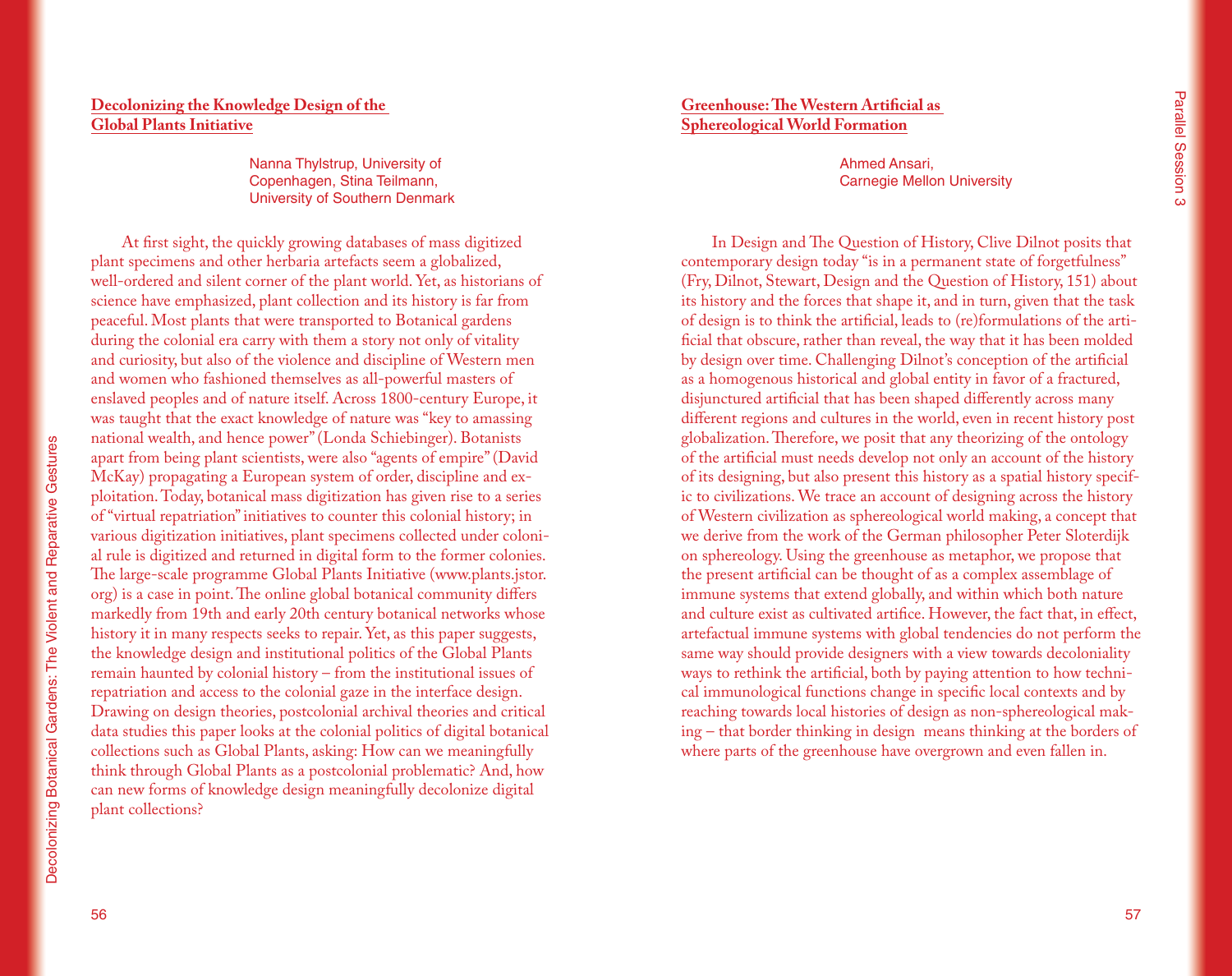# **Upcycling**

Chair: Priscila Farias

Venue: Seminar room 4



**Make and Mend: Upcycling and Recycling Craft in the North East of England, c. 1850 – 1920**

Janine Barker, Northumbria University

The early twenty-first century in Britain has been witness to a 'craft revival'. One characteristic of this current revival is concerned with upcycling objects, and repurposing or re-presenting found material. As David Gauntlett puts forth this trend can be linked to growing concerns with the environment, and as part of a well-established idea that the act of making is instinctual, driven by concerns other than economic. However, these lines of enquiry do not fully engage with the evidence that this type of craft has a longer history, albeit motivated by a different set of concerns.

This paper will explore this longer history, with specific reference to 'boudieware' from the North East of England. Both 'made' and 'unmade', boudieware describes decorative plates constructed from broken ceramics and jewellery set in rough clay. The objects used were once objects of the everyday. I will adopt a narrative-based approach, revealing stories about working class domesticity, community, family and identity. I will draw out the narratives that surround these objects in order to offer an alternative understanding of the position of craft in the everyday lives of the Northern working classes. I will close by reflecting on the connections between this type of craft and contemporary uses of upcycled and repurposed material.

This paper marks the beginning of a research project that will explore in depth the craft culture of the working class in Northern Britain. It will establish from the offset the durable and innovative nature of craft.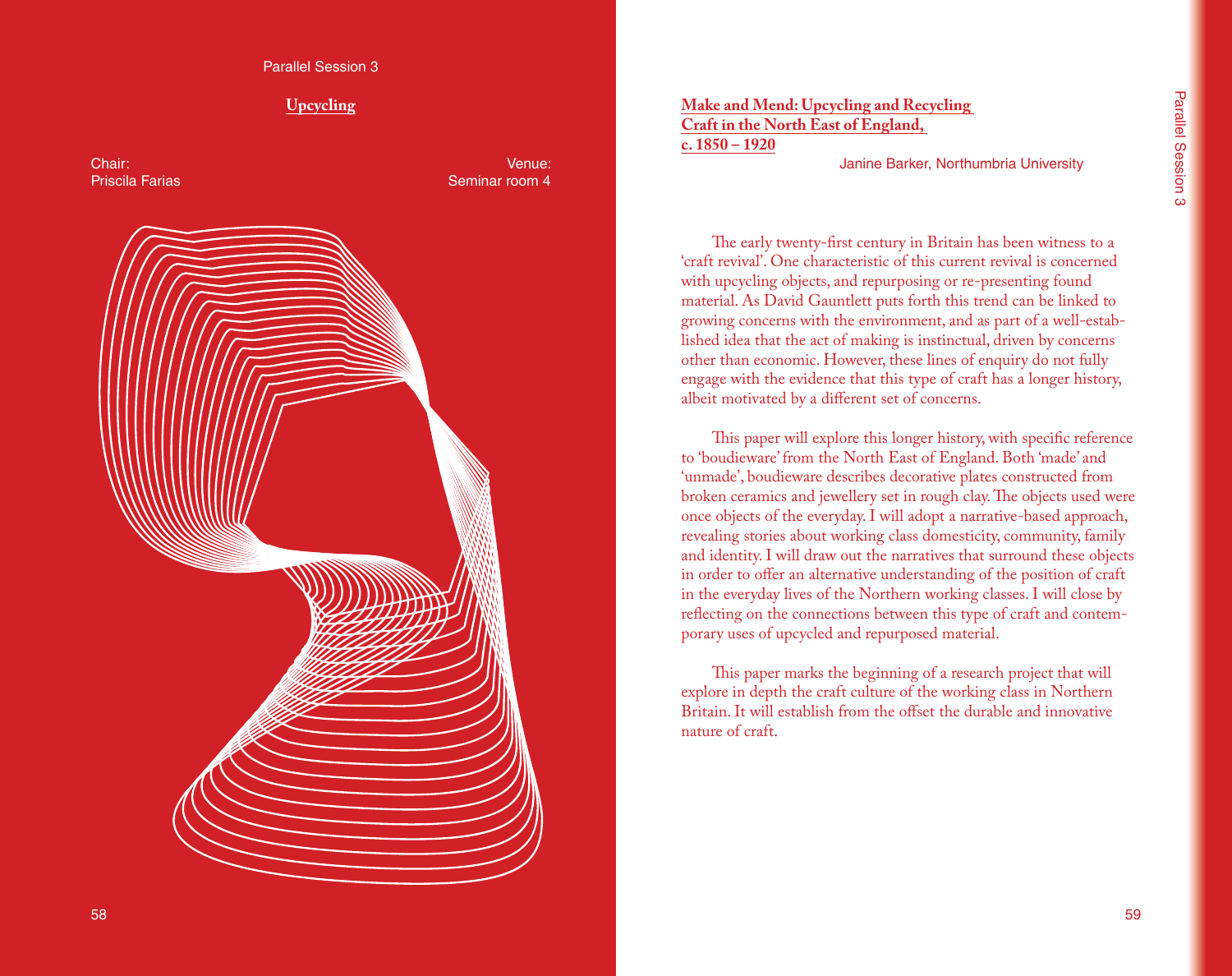# **Raw, Repair, Refurbish: 'Re-Use' Design Culture from India**

Saurabh Tewari, School of Planning and Architecture, Bophal

The study is an ethnographic account of primarily two sites from Delhi, which reflect the larger design culture of repairing and refurbishing in the developing context. The clusters at Sarai Kale Khan and Amar Colony houses two of the biggest networks of sellers of 'pre-owned' and 'used' furniture in India. However, both represent different propositions for reusing them. Former focuses on selling in bulk with or without repair and acts as a sustainable disrupter in the design ecosystem; the later thrive on refurbishing the old furniture for retail sale and counter the idea of modern.

Be it desktop tables or office chairs, through their visible storefront and competitive prices, these two sites address much of the need for many new users. When the gradual economic liberalization in the region has propelled the emergence of organized corporate sellers and distributors selling 'modern' furniture objects, both the sites and their practices unfold the minutiae of a new design culture. Aforementioned can inspire contemporary designers to acknowledge and consider 're-use' as an alternative and sustainable discourse. The study offers insights and connects to the larger 're-use' design culture from India and the developing world, as these practices are often not included in the design education and pedagogy modules. It also highlights the ideas of craft, modernity, and sustainability in the whole production-consumption cycle of design culture.

#### **Darn Stylish: Crafting Sustainable Fashion Futures**

Angharad McLaren, Nottingham Trent University

Historically, both the act of repair and the imperfect textile surfaces that result from mending clothes suffer from negative social associations: characterising poverty, 'women's work', times of hardship and wartime necessity, childhood chores, and isolated domestic drudgery (see for example Kelley, 2009; Williamson, 2004; 'The Influence of Women' in Long, 2011; Quinton, 2008; paintings by e.g Snyder: Darning by the Hearth, 1885). These evidently still exist: participants in a Defra study "avoided clothes with visible repairs in order to protect themselves and their families from stigma" (Fisher et al., 2008: 31).

Cheap and easily accessible 'fast fashion' has been largely blamed for changing our relationship with clothing as garments are seen as disposable, disabling basic repair skills (see for example Goworek et al., 2012; You Gov, 2012; Fletcher, 2008; Birtwhistle & Moore, 2007). Conversely however, fast fashion could also be seen as an enabler of a paradigm change: in this era of abundance, traditional socioeconomic perceptions of repair could be argued as entirely outdated "because, frankly, in this age of overconsumption, no one needs to mend anything anymore" (Middleton, 2014). Contemporary mending enthusiasts are already disregarding stigmas and wearing visibly repaired clothes with pride: effectively subverting the social meaning of the altered surfaces. This is significant in sustainable fashion discourse as extending the useful life of clothes has been identified as the most significant intervention in reducing the clothing industry's impact (WRAP, 2012). Informed by research into historical, existing and emerging repair practices, this paper explores mending and repair of clothing. Outcomes from personal craft-led design praxis will be presented; discussion will focus on overcoming traditional perceptions, and ways that design-led approaches can add value to acts of repair, change the meaning of visible repairs, and motivate greater engagement and awareness, to support a more sustainable fashion future.

60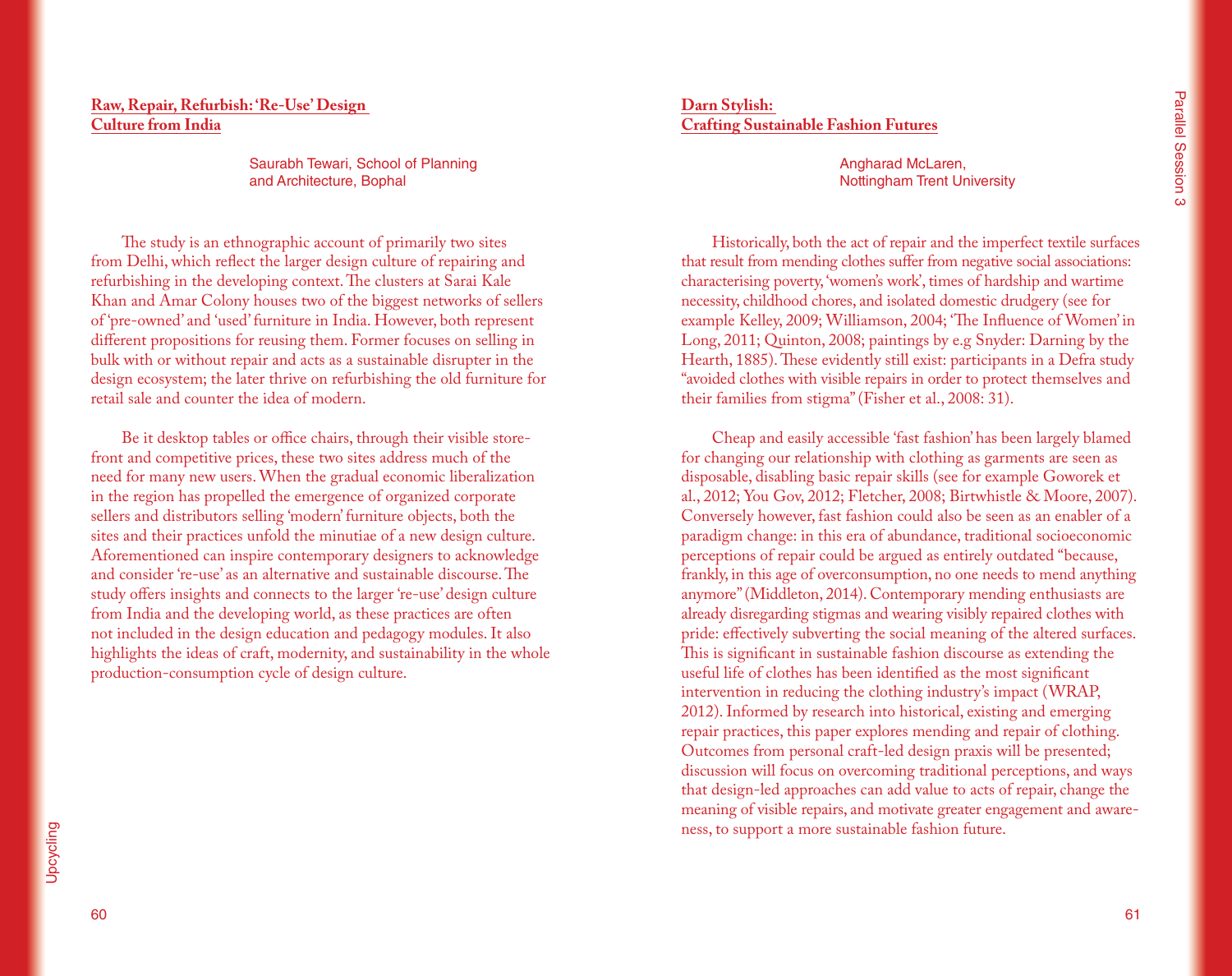#### **Spaces and Places of Design History (Anniversary Strand)**

Chair: Grace Lees-Maffei

Venue: Seminar room 5



# **On Writing about New Typography from the Margins: Problems and Approaches**

Trond Klevgaard, Royal College of Art

Written with the Special anniversary strand: Making and Unmaking Design History in mind, the paper will take problems encountered during the author´s PhD research into New Typography in Scandinavian printing as its basis for a methodological discussion of how to write histories of modernism in neglected geographies. In so doing it will revisit design historical discussions of centre-periphery relations and its modifications, along with more recent ideas of networks and the rhizome. Such networks will be considered both in terms of providing a model for thinking about the non-hierarchical and fluid international relationships between different protagonists, and in terms of formalized networks which existed between trade unions and professional associations. Rejecting the notion of «influence», examples will be shown in support of the argument that the theory and practice of New Typography was consciously taken up and modified by Scandinavian printers to suit their aims and cultural preferences in a process described in media and technology studies as domestication, a process which also raises questions of how design should be judged. Moreover, the paper will consider the particular historiographical challenges of the PhD project, which consolidated histories written on printing, typography, applied art, poster art, the avant-garde, and the little magazine. The importance of understanding the professional context the work was designed in will be stressed. In conclusion, the development of New Typography in Scandinavia during the 1930s will be discussed in relation to what printers in the immediate years after the Second World War saw as its revival rather than its continuation in Switzerland and the United States, arguing that for them this did not represent progress, but a return to past ideas with which they had already engaged and extracted the best elements.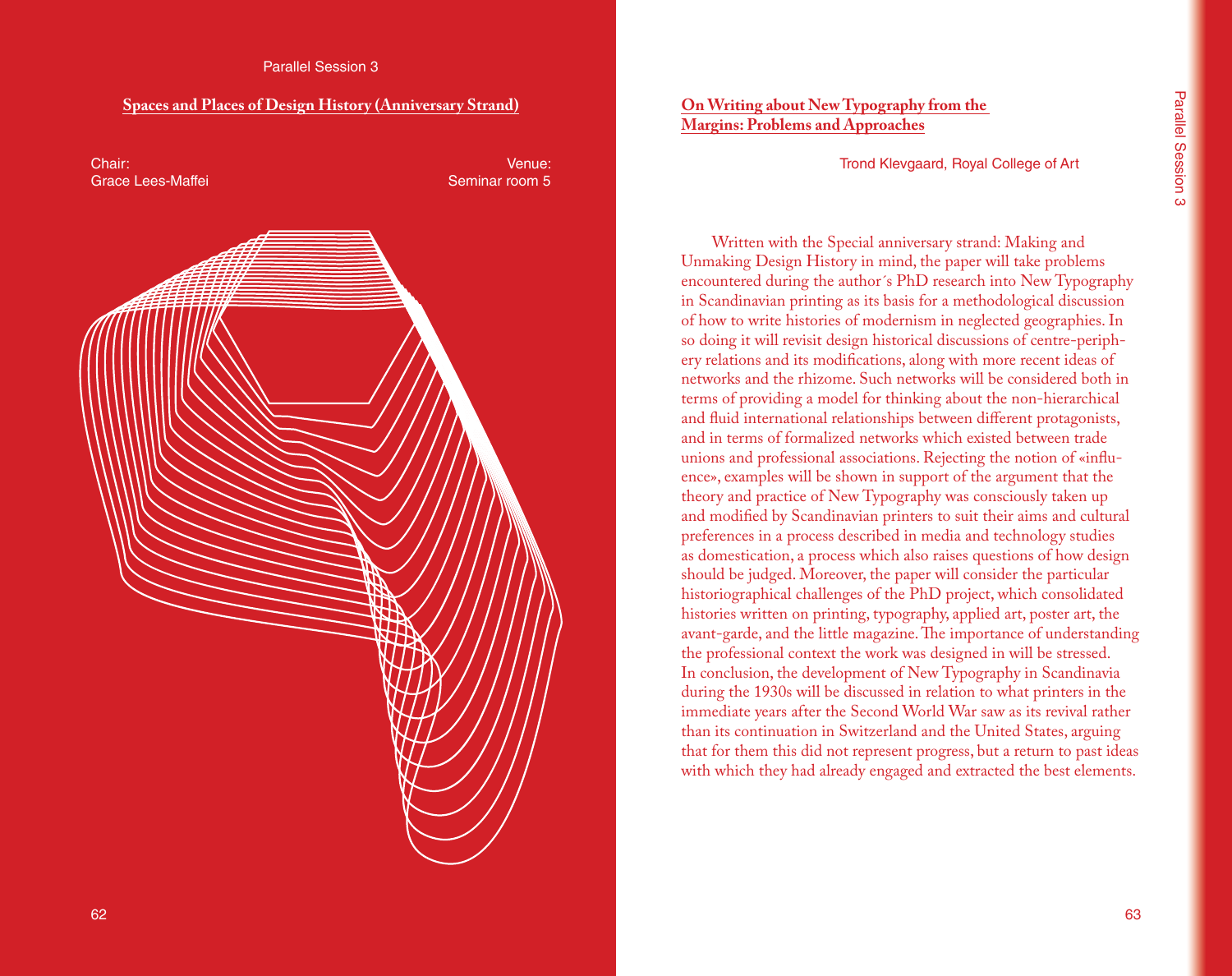Fredie Floré, University of Leuven, Javier Gimeno Martinez, Vrije Universiteit Amsterdam

In Belgium industrial design officially gained recognition relatively late. The national government recognised the potential of the 'new' discipline around 1955 and it took until the early 1960s until the Brussels Design Centre was established. In the meantime things have changed. In the context of the federalisation of the 1990s design became an item of regional economic politics, resulting in such institutions as Design Vlaanderen (Design Flanders). In the early 21st century the former Ghent Museum of Decorative Arts (founded in the early 20th century) changed its name in Design Museum Ghent. While these and other developments demonstrate the official acceptance of design as a full-blown cultural discipline, the related discipline of design history is still 'under construction'.

This does not mean that the historiography of design in Belgium started from scratch in the last few decades. Early historiography both in Belgium and abroad studied chiefly well-known episodes of Belgian design such as art nouveau and its representatives, especially Victor Horta and Henry Van de Velde. Furthermore, especially the above-mentioned Design Museum Ghent and other institutions such as the Provincial Departments for the Crafts (founded around 1946) have contributed with their exhibitions to the development of a design historiography. Also trade fairs and institutions such as the Brussels Design Centre facilitated historical overviews, launching publications to celebrate their anniversaries.

In the past few decades, inspired by international developments in design history a handful of Belgian scholars shed a new light on the discipline within the context of academia. However, to realise this work they had to make room within other disciplinary fields such as architectural history, art history or the history of interior architecture. While this trajectory of emancipation is not uncommon, it is still far from finalised within the Belgian context.

**Learning from History – but how? Design History in Swiss Design Education**

> Meret Ernst, Hochschule für Gestaltung und Kunst, Basel

Switzerland has a rich history of design and design education. Nonetheless, design history lacks any academic affiliation in this country. There is neither a chair in design studies at universities, nor at the Swiss Federal Institutes of Technology, nor at the newly founded Universities of Applied Sciences (UAS). This paper focuses on the reasons why this situation arose and how to profit from it. What does design history mean in a pratice based context? Couldn't it contribute to general historiography, considering design as being part of the «third culture of knowledge» (Mareis)? In 1995, the period of vocational education at traditional schools of arts and crafts starting in the late 19th century ended by law. Ever since, all universities form part of a standardized education system following the Bologna reform, enacted in 1999 and established across the EU by 2011. The curricula were shortened from five years vocational training at Art School to three years at UAS to get a BA. This put pressure on all teaching contents seemingly not to be professionally instrumental. Nevertheless, courses in history are compulsory in all design curricula although they're not backed up by design studies. Moreover, UAS have to conduct research by law. But many of them have missed out on researching the history of their own disciplines so far. Hence the question which historiographical approaches (Fallan) could not only meet the demands of a practice based education, but also enrich the discourse of neighbouring disciplines is open to debate. This debate takes place in new networks linking academia with independent experts, practitioners, and researchers. Hence, Switzerland can serve as an example to show why, where, and how design historiography should be implemented as a field of study even in a predominantly practice based education system.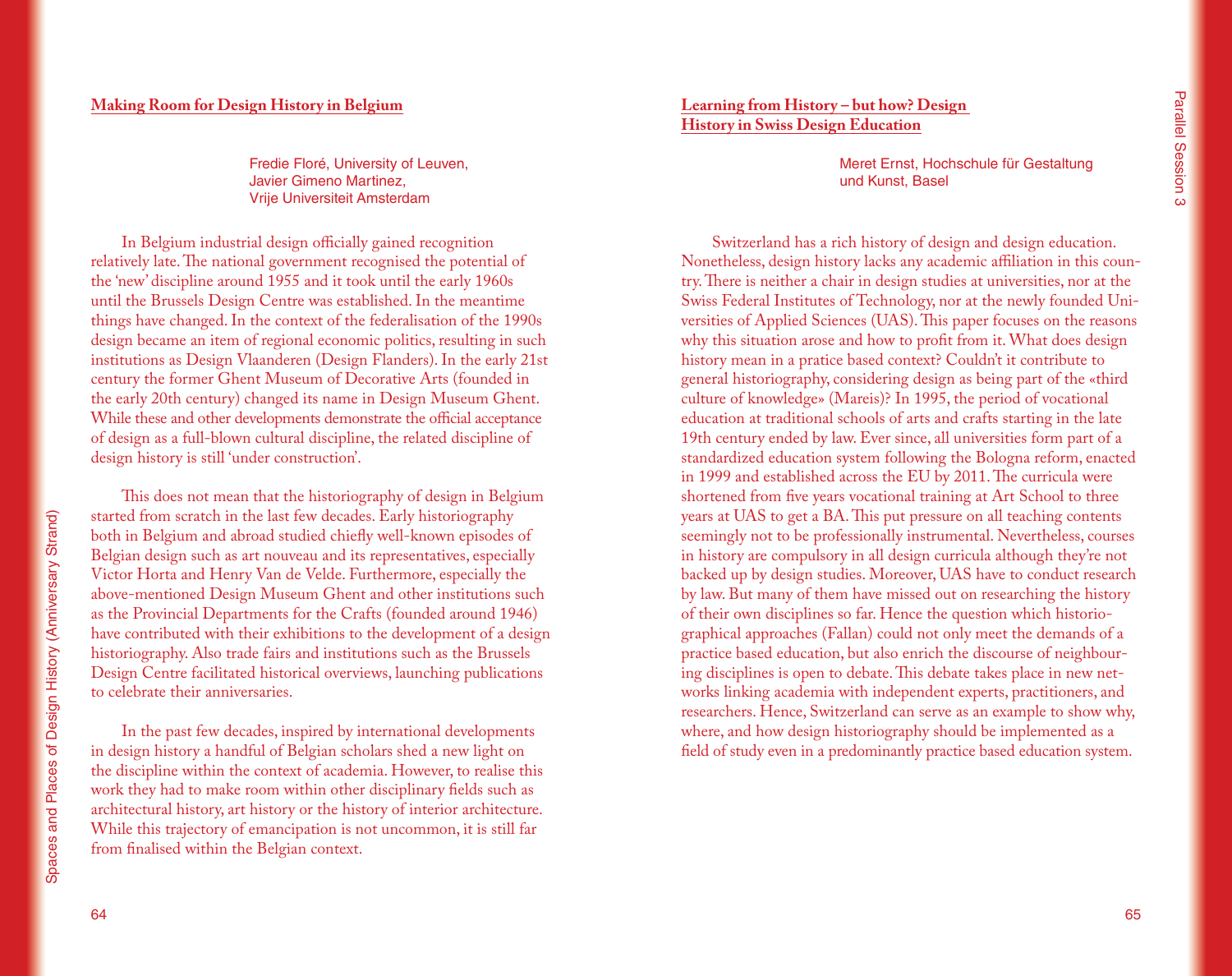## **Designing Energy and Politics**



# **Power in the Landscape: Regenerating the Scottish Highlands after WWII**

Frances Robertson, Glasgow School of Arts

This paper examines hydro-electric power schemes in the Scottish Highlands after World War Two. While this initiative was seen by modernising central planners as an urgent corrective to the long standing decline of this 'semi-derelict region' there was equal pressure to maintain the artificial wilderness of the Highlands as a 'cultural museum', as a potent focus for various local and national communities of interest.

This paper will examine the design elements, siting and landscape architecture of such specific hydro projects as the Cruachan and Glen Affric schemes as monumental elegiac expressions of the 'Celtic' culture being debated in the Highland region in the period of post-War reconstruction, making reference to the pre-existing historical processes of making and unmaking the Highland landscape as a wilderness area. We consider the testimonies of many voices seeking to shape this 'real imagined community', where we can see an imbrication of design planning, mediation and installation during these significant engineering interventions into natural, human and geomorphological landscapes. The sustainability of hydro electric power schemes, at first glance so clean in comparison to fossil fuel power sources, nevertheless have serious environmental implications. The Highland landscape was particularly charged with significance as a wild 'natural' region; after World War Two it was increasingly also considered as a common 'amenity' subject to public consultation during planning proposals. Thus in the case of the Highland schemes discussed in this paper we see that most argument was couched in terms of stemming human population decline, social justice, and access to the land. Researchers in other areas of history and cultural theory have already opened up new approaches to the examination of the 'material powers' at work in water flows across natural/ designed environments; this paper will consider how these insights can inform and expand current debates within design history.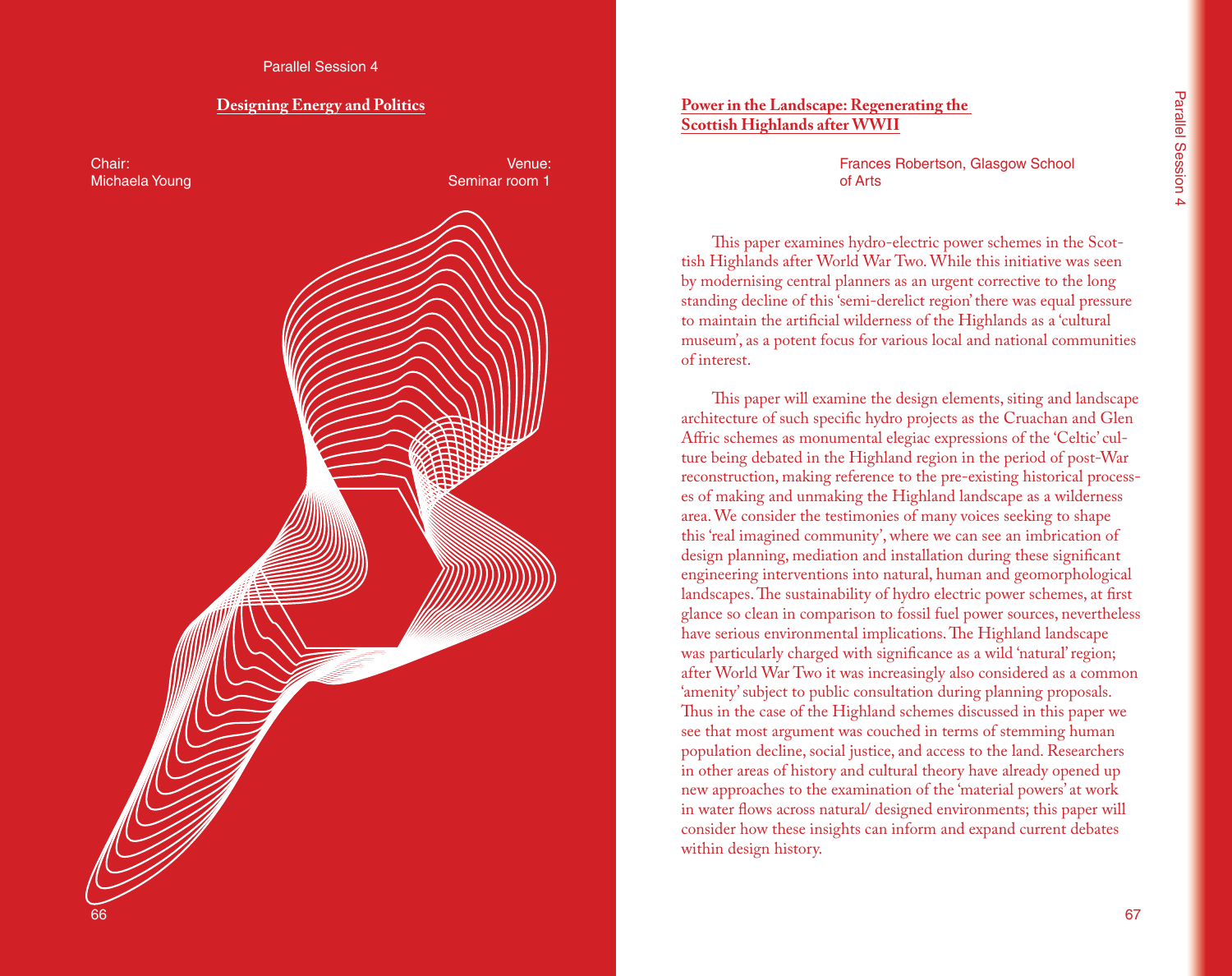# **Design and Prefigurative Politics at the Standing Rock Protest Camps**

Jilly Traganou, The New School

My paper considers the NoDAPL Standing Rock protest camps in North Dakota as a case study of prefigurative politics (Breines). The aim of my research is to speculate on the systemic and operative role of design in the protest camps, as both a resource of the imaginary and a capability necessary for creating alternative socio-material formations.

Led by the Sioux tribe, the NoDAPL movement protested plans for the Dakota Access Pipeline to cross treaty land, which posed the risk of contamination to the tribe's water and threatened to violate ancient burial grounds. The protests brought together diverse constituents: members of various Native American communities, environmental activists, US military veterans, and representatives of other indigenous groups. The camps, which were erected starting in April 2016 and dismantled in February 2017, established a form of social organization that was based on practices of collective habitation; bottom-up organization of primary social reproduction structures, from education to health care provision; and use of alternative forms of energy.

The paper asks questions such as: What repertoires of action (Tilly) materialized these protest camps as embodiments of the protestors' ideologies and values? In which ways were new "commons" public spaces that exist outside of state control and are developed and shared by inhabitants according to their own rules (Caffentzis) imagined and established? What challenges did protesters face in relation to the environmental and political ideals of the communities (both settler and non-settler) involved? What were the roles of expert and non-expert designers in this process? What could be considered as a sustainability factor of these projects, and how can these be assessed in relation to the protestors' goals?

**Second Nature Once Removed – Second Nature (Re)Designed?**

Lea Schick, IT-University of Copenhagen

In Copenhagen a new waste-to-energy incinerator is currently under construction. Replacing 'the old drab and industrial-looking power plant, which is indeed quite unwelcoming to the public, the new power plant is designed to 'be part of the city' (slogan) and to attract the public, who is invited to go skiing on the building's roof. The new incinerator is named Amager Bakke (hill) and with its 85 meters it is the tallest 'hill' in Copenhagen. On the roof is a 'nature' park with trees, hiking trails, mountain climbing and skiing slopes. Amager Bakke provides Copenhagener's with 'nature experiences' otherwise impossible in the flat landscape of Denmark.

Besides being a new landscape in Denmark, Amager Bakke is also being presented as an important actor in Denmark's goal to be CO2 neutral in 2050. It includes the most efficient and environmentally friendly incineration technologies and air filtration in the world. Emitting smoke rings indicating the emissions of 1 ton of CO2 the power plant "hopes to reconnect the Danes to the issues behind waste management. The architectural concept by the Danish firm BIG will convert the plant into an artificial landscape drawing the people of Copenhagen in" (BIG Vortex, 2012). The architect behind the spectacular building calls his architectural style for 'hedonistic sustainability' - on Amager Bakke you can go skiing in your bikini while 'saving the planet'!

However, while the spectacular pictures of the skiing slope have traveled the world media, they have created heated debates and controversies in Danish media and politics. This paper explores how a power plant is attempting to redesign relations between people and their infrastructures and between infrastructures and natures. How to design more sustainable infrastructures and more sustainable – and possibly more fun - relations to energy?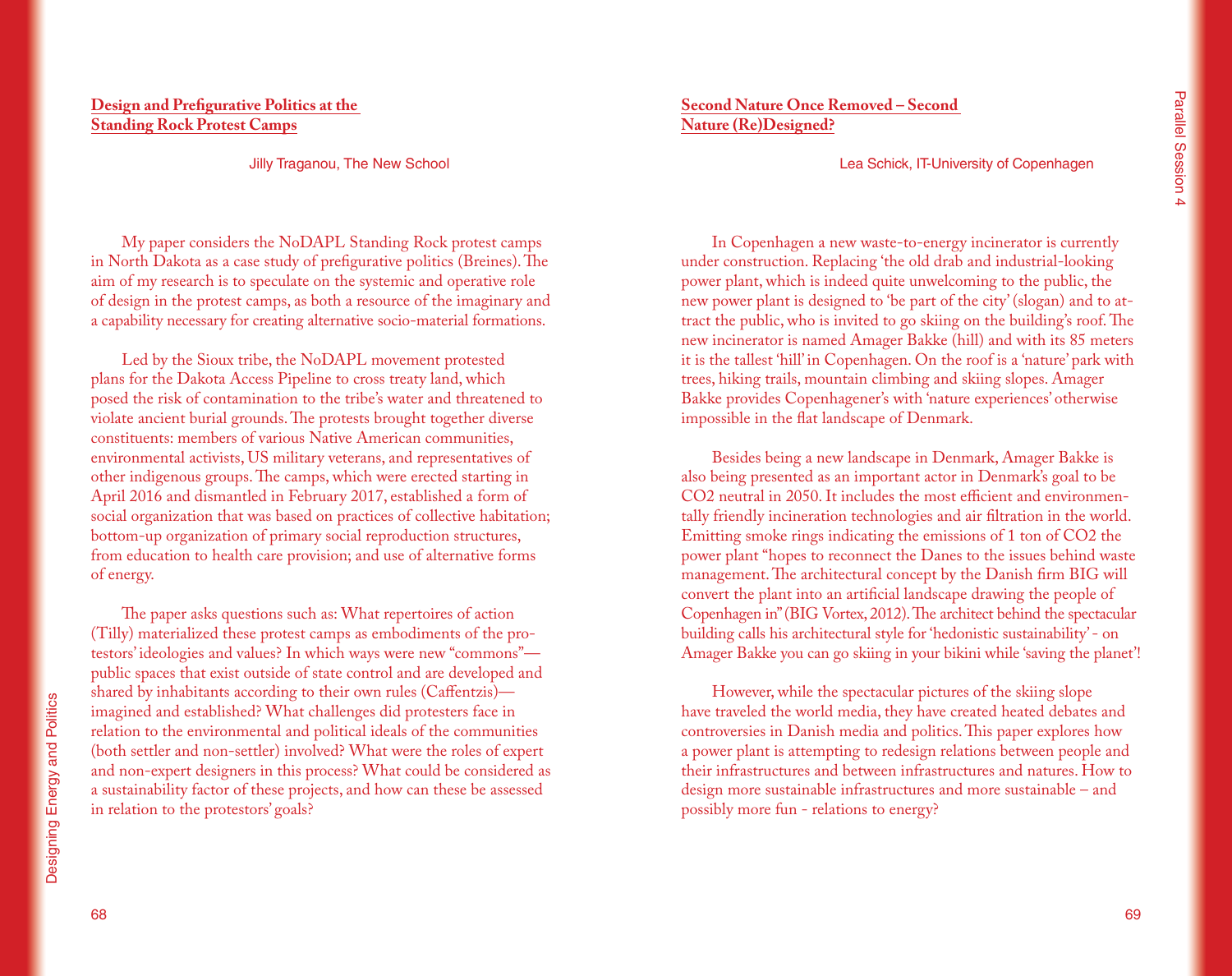#### **Making Things/Making Meanings**

Chair: Denise Hagströmer

Venue: Seminar room 2



# **Maker Culture as Alternative Design History: Activist design and convivial politics**

Cindy Kohtala, Aalto University, Eeva Berglund, Independent Scholar

Today's 'maker movement' is an explicitly alternative set of communities and practices devoted to self-sufficiency, which sustainable design proponents have been eager to catalogue. Self-sufficiency here most clearly relates to ensuring access to fabrication technologies and skills, but also – in our research – food, shelter, mobility and a generalized knowledge about a sustainable way to live: an alternative to mass production and commercial design. However, much of maker discourse remains as speculative, unrealized or partly realized visions. Makers meanwhile continue the inchoate, diffuse work of their design activism at the margins, creating futures in makeshift ways. Here, we suggest, lies an alternative history and alternative pathways (Hess, 2007) that institutionalized knowledge producers easily dismiss as inefficient and/or insignificant.

We examine maker-activists' pursuits using empirical, not speculative, tools, to examine and assess their implications for remaking environments. Merely cataloguing examples cannot capture the ambivalent and possibly contradictory implications of makers' going concerns. Our empirical work with projects and communities shows there is much confusion: about what 'more sustainable' entails; what projects should and could be pursued; what constitutes success and the like. But the confusion is shared, it does not hinder the practice, and it forms a crucial part of the experience. The groups' willingness, even need, to experiment hands-on means experiences of 'sustainability' are embodied, and what has been learned is learned in the world, experimentally and experientially. To help spell out this comfort with complexity and a toleration of messiness, we use the notion of "collective imaginings" (Gatens and Lloyd, 1999) to capture the embodied and shared but historically disavowed ingredients of all knowledge production. Such a notion implies a wider and possibly radical culture of mutual learning that echoes the insights of Ivan Illich (1973) on learning.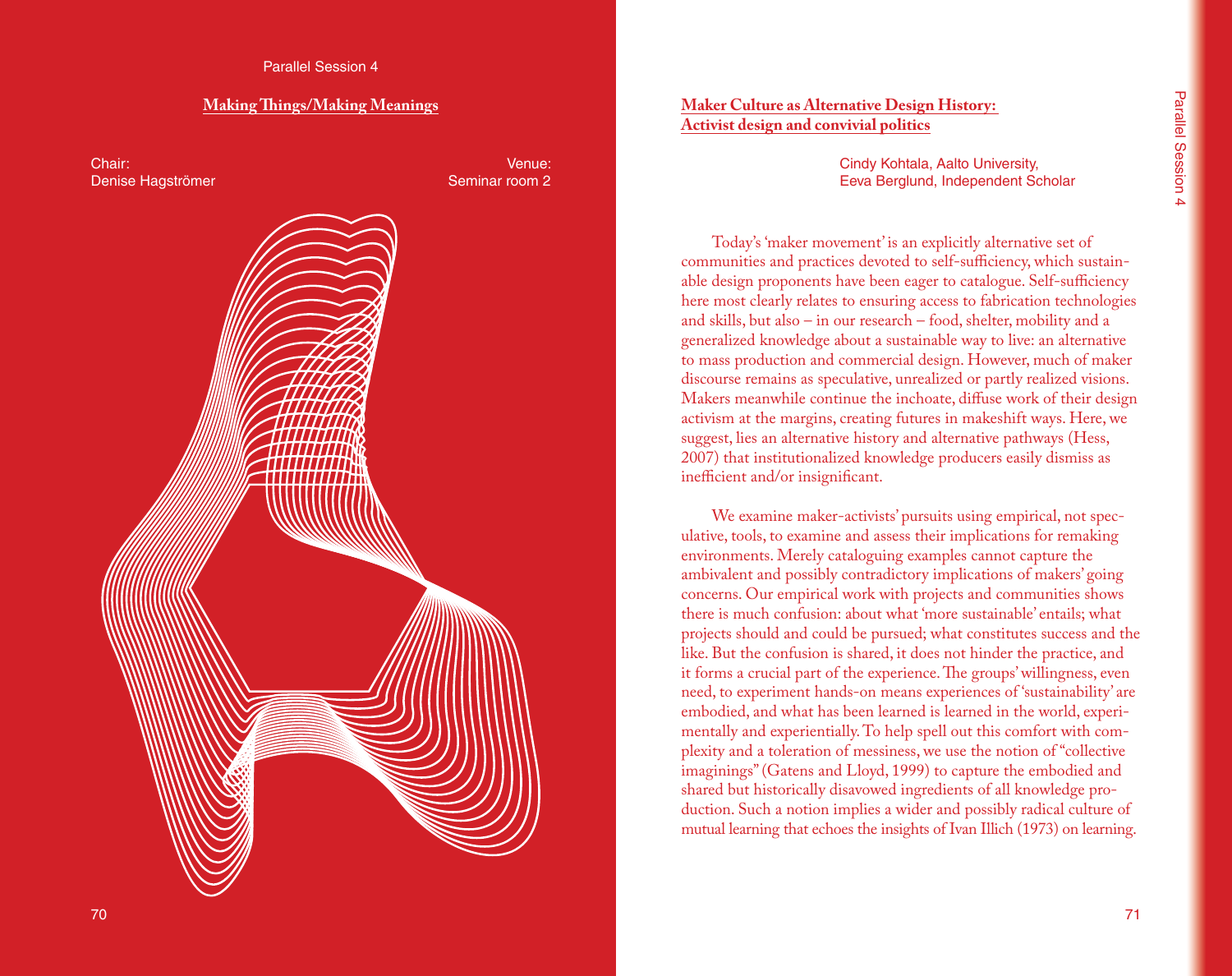## **Maker Spaces and Future Making: Value Creation and Sustainability in China and the UK through the Historical Lens**

Paul Denison, Teeside University, Tony Brown, University of Technology **Sydney** 

This paper will examine the relationship between value creation, sustainability and the Maker Spaces phenomenon. Its key concern is to generate a critique of Making practice through the deployment the skillsets associated with historical and curatorial practice. Maker Spaces are often touted as a revolution and challenge to socio-economic issues, design paradigms and much, much more. David Gauntlett (2011) for example, argues for 'engaged citizenry' insofar as Making engages people with each other and creates meaningful personal relationships with made environments. The paper considers a range of views including the proposition that nothing much has changed other than the means and scale of production, and consequently the possibility that Makers are creating artefacts whose value is contentious from an historical viewpoint.

There already appears to be a significant difference between Maker Spaces in the West and China. In the West there is a somewhat ideological, experimental and social spirit to the Maker endeavour. (Daniel Charny, 2011). Here the amateur Maker is privileged through access to open source hardware and software. Projects verge on artistic or craft production as opposed to products for the mass market place. At the same time they are projects generated by non-experts, facilitated by experienced technologists and Makers and where value is ascribed through their educational and social dimensions. (Billings, 2015). As such these many of these artefacts possess speculative and discursive value in addition to being useful or functional in the traditional sense. In projects in China where the Chinese government has invested heavily in the Making infrastructure, the direction of Making is more closely related to the processes of pre-production, customisation, prototyping and scaleable production. The imperative would appear (with some exceptions) to be speed-to-market and economic viability. In this guise Making is a vehicle for fiscal rather than social and creative values.

# **#Sustainable Design – Framing Sustainability in Design Museum Mediation**

Sabina Michaëlis, University of Southern Denmark

Towards the end of the 20th century, when design museums began to dislodge from museums of fine art, the grand narratives of aesthetic evolution, style and maker biographies lingered for some time. In recent years both new and well-established design museums are de-emphasizing chronology as a master narrative. Abandoning rigorous periodization, both permanent and temporary exhibitions of 20th century design are increasingly structured around conceptual themes or headlines that mirror the indexation of literary introductions to design, such as John Heskett's (2005) Design: A Very Short Introduction. In the exhibitionary complex this turns 'sustainability' into one of multiple co-narratives of design, juxtaposed with strands like 'icons', 'identity', 'innovation' etc. – unintentionally connoting that design is either one or the other. The difficulty lies in communicating how these themes interact and sometimes contradict with what we think we know they mean.

Rebecca Houze (2016) points to 'sustainability' as one component of the mythology that informs the signage of our visual landscape. While 'sustainability'-narratives are certainly founded in very real concerns about the environmental impact of production and consumption, the actual impact of these narratives on consumption is perhaps as erratic as myth. Houze (p. 4) suggests that buying into "green" branding is less about the social and environmental potential of products than it is about "the way it makes us feel as consumers". This self-critical observation suggests that 'sustainability'-narratives should not be separated from narratives of e.g. 'identity' or better yet 'desire'. This paper presents the preparatory research conducted before appointing an object for the exhibition 'Beyond Icons'. Negotiating a suitable framework for mediating the complexities of sustainable design the paper considers, through product case studies, how commercial mediation of sustainable design relies heavily on consumer identity and desire.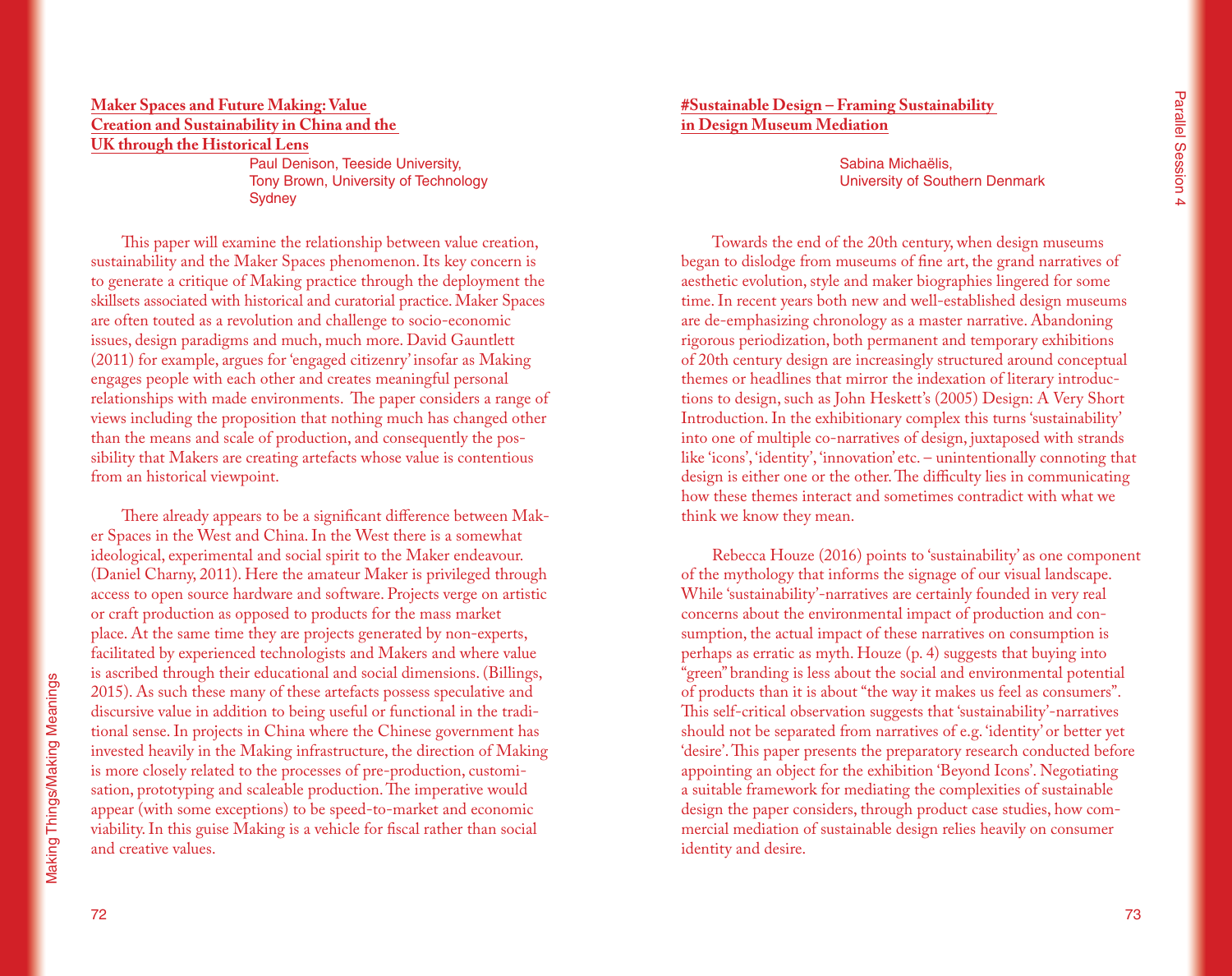Parallel Session 4

#### **Designing Nature**

Chair: Rebecca Houze

Venue: Seminar room 3



# **Landscaping the Open Plan: The Role of Plants in American Office Design**

Jenifer Kaufmann Buhler, Purdue University

Office plants were relatively common in American office décor in the post war period, but they achieved a heightened level of use and significance in office design and layout from the late 1960s through the late 1980s, as the open plan office became popular in the United States. This association of the open plan with interior landscaping was at least partially due to the early influence of the Quickborner Team's "office landscape" concept. In their layouts, the Quickborner Team typically specified plants as an essential element in their office plans, carefully arranging planters throughout the office space to both decorate and delineate the total space. As the open plan became more common, some office plans simply included individual planters scattered throughout the office, but other American architects and designers created more elaborate interior landscaping with lush uses of greenery and even water features. Whether using modest planters or designing a full interior garden, the inclusion of plants in offices required careful planning in the initial design and careful consideration in any office changes to ensure the equitable arrangement of plants throughout the office as well as the survival of the plants (in terms of light and ambient temperature). Drawing on archival research, architecture and design periodicals, and trade literature, this paper will examine the original philosophy behind the use of plants in office interiors in the late 20th century, as well as the aesthetic intentions, the logistical challenges, and the perceived social benefits of these green objects and spaces within late 20th century American offices.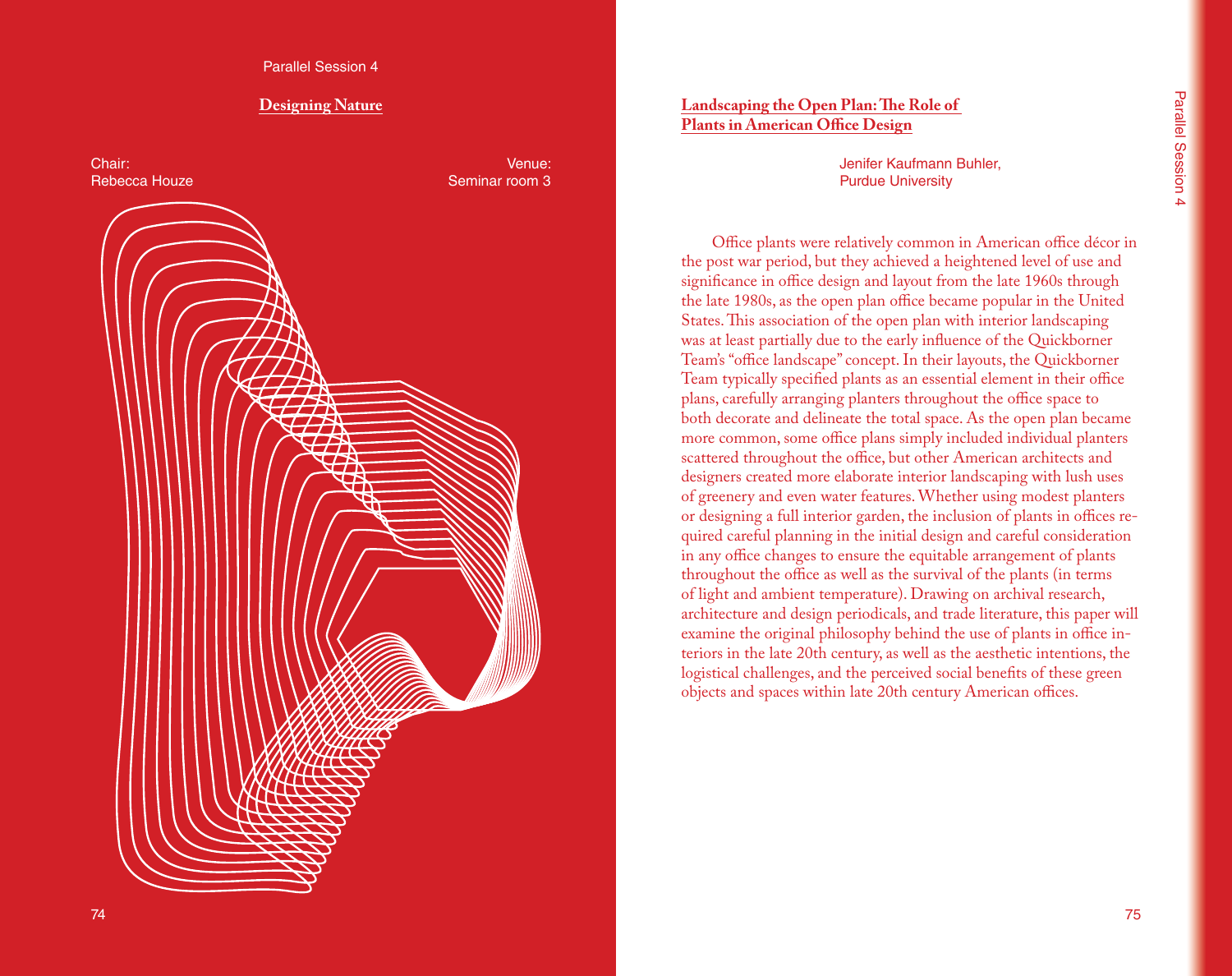# **Ecological Humanism and the Design of Corporate Environments**

Helena Chance, Buckinghamshire University

The health and well-being benefits of access to green space, sanctioned by research, are now promoted by a number of organisations, including government agencies; but how can an urban working population's health improve by spending more time in green space when more than one third of their time is spent in, or travelling to the workplace? Since the early Industrial Revolution, one solution has been to provide allotments, walks, gardens or sports grounds within, or close to the workplace to improve employee health, motivation and raise productivity. Scholars have suggested that corporate recreational landscapes became an archetypal solution to the paradoxical relationship between the nature and technology, or 'the machine and the garden' (Mozingo, 2011; Chance, 2017). However, corporate landscapes are mostly elite spaces, inaccessible or closed to their local communities and suburban office campuses or parks, with some exceptions, do not provide attractive social amenities, or ecologically sensitive environments for public access.

In this paper I discuss a new typology of suburban corporate wildscape, exemplified in designer Thomas Heatherwick's and architect Bjarke Ingels' design for the new Google campus in Mountain View, California, which offers an ecological environment where public and private spaces become permeable. Borrowing from landscape theorist Ian Thompson's concept of 'ecological humanism' (Thompson, 2009) I argue that these environments represent a paradigm shift in corporate landscape design, from their primarily didactic social functions of the nineteenth to late twentieth centuries, to a more ecological approach to an environment under threat in the twenty-first century. The corporate landscape, formerly a rhetorical space of power, where nature and culture, work and leisure, freedom and control interweave in complex ways, could become more humane, with productive space for community recreation, and engagement with landscape ecology, to provide a more just and permeable space for nature care-taking and citizenship.

**Design with Nature at** *48*

Neil Korostoff, Penn State University

Ian McHarg, a prominent pioneer of ecological design and planning, published the very influential book Design with Nature in 1971 (Natural History Press). The book offered a radically new perspective to those engaged in the design and planning of the environment. Chief among them were an in-depth critique of the values of Western cultural and society and their culpability in environmental degradation and a science-based method to include ecological and social values in order to revolutionize the process of planning and designing the environment. The book alternates chapters of philosophical perspective with those about practical, project-based examples of the application of the ecological planning method. Design with Nature questions the most basic presumptions of human/nature relationships in Western civilization and provides a guide to a new approach to designing and living with nature.

Design with Nature has been enormously important: it is one of the core texts of the professions of landscape architecture and regional planning. McHarg's ecological method for landscape planning is accepted as the standard technique for understanding and planning landscapes and regions. However, the book is little known outside of its professional context, and then only to landscape architects. Its influence on allied design professions such as architecture, engineering and city planning are limited. And its impact on the larger culture should be examined today. The Design History Society's Annual Conference "Making and Unmaking the Environment" is an excellent venue to examine the seminal ideas found in Design with Nature and critically review their impact on environmental planning and design 48 years following their publication.

**Designing Nature** Designing Nature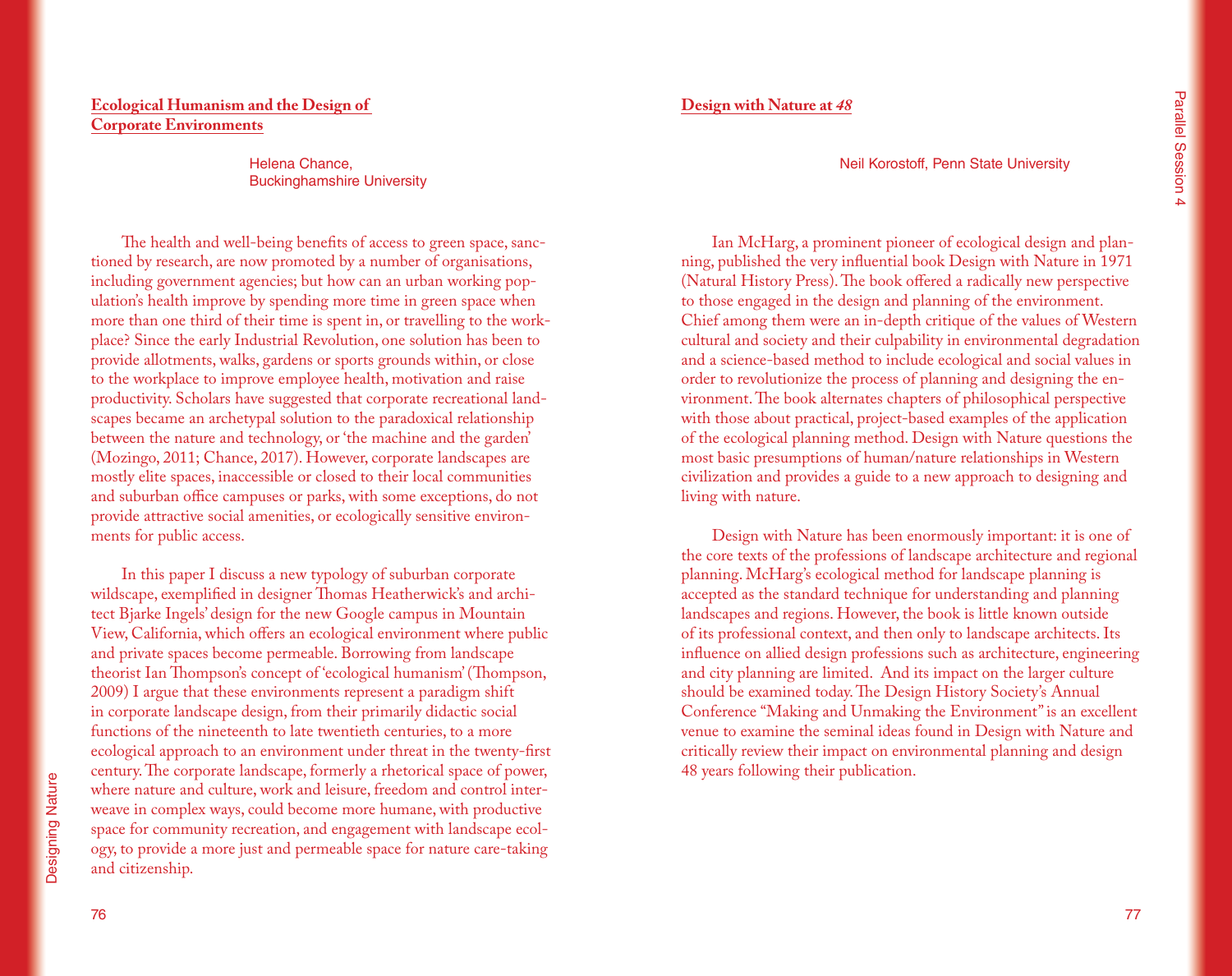Parallel Session 4

## **DIY Dissent**

Chair: Ingrid Halland

Venue: Seminar room 4



# **The Unmaking of Autoprogettazione**

Avinash Rajagopal, Metropolis Magazine, Vera Sacchetti, TEOK Basel

In 1974, Milanese designer Enzo Mari shocked his contemporaries with his Proposta per un'Autoprogettazione, a set of rudimentary furniture pieces sold as cheap instruction manuals rather than physical objects. Anyone with a hammer, nails, and timber could build the pieces for themselves. The project commented on the overlooked social responsibilities of the designer and critiqued the passive role imposed on consumers by the 20th-century design industry. In the last decade, amidst social and economical complexity that echoes the context of its original making, Autoprogettazione has resurfaced as a touchstone project that adds to the contemporary discourse. From Artek's 2010 re-edition of Sedia 1 to Cucula, a Berlin-based non-profit, producing Autoprogettazione for and with refugees in 2015, the many ways in which the project has been quoted, echoed, repurposed or copied have shifted, altered and reinforced its original meaning. This paper traces the making and unmaking of meanings in Autoprogettazione, analyzing the context that lead to the project's inception and exploring its comeback in the last decade, whether as a platform for art and design exhibitions, a vehicle for do-goodism in times of humanitarian crisis, or as a propaganda tool for companies and their marketing agencies. Scrutinizing these instances, and exposing the shifts and appropriations the project has been subjected to, reveal how the original aim to critique the design industry has been appropriated and made part of the design industry itself, in varied and at times perfidious ways.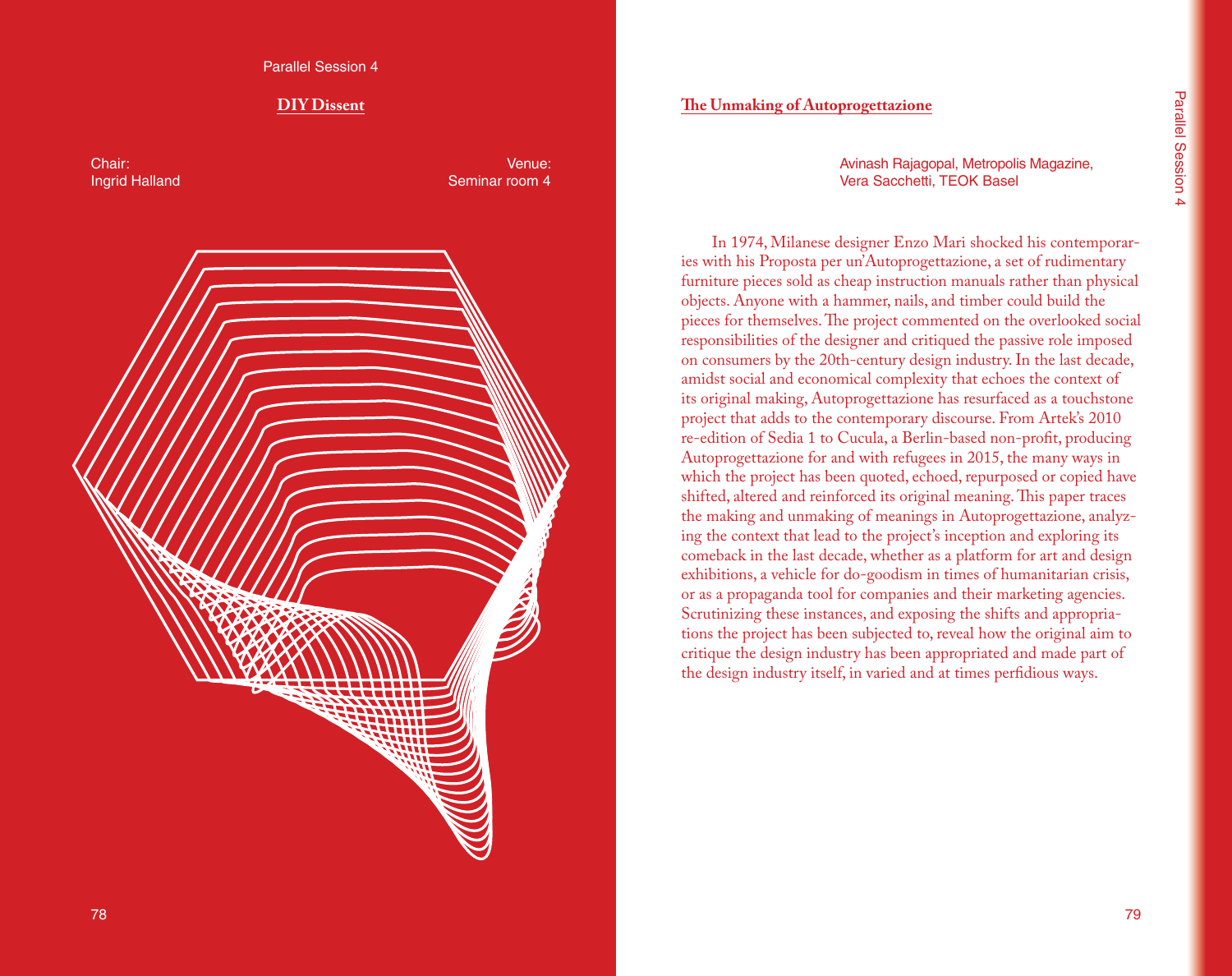#### **Amateur Design: DIY as resistance**

Paul Atkinson, Sheffield Hallam University

For some, the act of DIY design embodies an element of resistance: a rejection of mainstream manufacture that emphasises unsustainable perfection in favour of a more personal, individual and 'authentic' experience of objects imbued with emotion and personal investment as a more intrinsic part of the constructed self. These notions of resistance are most noticeable when the objects produced are closely tied to subcultural groups and associated with differing levels of alternative ways of life. Musicians and motorcyclists might not seem to be closely connected groups, for example, but through interviews with and observation, remarkably similar ideals and attitudes are revealed.

Many musicians reject the perfection of factory-produced instruments as lacking personal meaning, and struggle to justify their expense when the well-known artists many emulate often only had basic, cheap instruments to hand. Others, driven by environmental concerns, worry about the endangered hardwoods associated with high-end instruments, and choose instead to make and perform with cigar box or tin guitars made from repurposed materials. Many bikers display similar disregard for mainstream consumption, but this too takes a number of forms. There is a world of difference between the costly crafting of a custom chopper built mainly for display and a homebuilt 'rat bike' built to a budget. While both machines require a certain level of technical mastery of the owner, one is a piece of conspicuous display driven by desire, where the other is often driven by financial necessity. Despite the apparent disparities between these objects, there are underlying social and attitudinal elements tying them together notably a rejection of the passive consumption of mass-production, and a desire for a more meaningful relationship with objects that foster individuality over conformity. In a world where the sustainable future of mainstream manufacturing is being closely questioned, these examples may provide insights into potential ways forward.

# **DIY and Disorder: NATØ's Approach to Making and Materiality**

Claire Jamieson, University of Hertfordshire

*Be not a dummy in an aspic of bought aspiration. Select instead and adapt and resurrect and rearrange so that you may move the way you want. Even if penniless, revel in the available alter-splendour. Exploitation of the landlord, the granny, the friend, excavation of the garage, the tip, the skip and the market, the farmyard even, these will readily furnish your space with the excreta of your own condition. And now use the clever weld, the stupid contrast to make it all that much more peculiar.*

– 'Albionize Your Living Room', NATØ, 2, (1984) pp.12–13.

NATØ – Narrative Architecture Today – the last radical architectural group of the twentieth century, who emerged from the Architectural Association at the start of the 1980s, promoted an approach to architecture and the city predicated on DIY and an adhocist approach to making and re-making. In their 'stimulator artefacts', designed for complex spatial installations, NATØ designed through improvisation and material salvage – combining foraged materials like plastics and metals with ready-made elements such as radios and video equipment. Echoing contemporaneous designers including the Creative Salvage group, Daniel Weil, and Ron Arad, this was a generation driven by the decaying fabric of de-industrialising London – the physicality of disorder and entropy suggesting subversive new forms.

Defining NATØ's works as distinctly urban, the paper proposes the idea of a street vernacular that sought to mirror the language of the city – celebrating informality, primitivism and obsolescence. Exploring original archival material and articles from NATØ magazine, the paper considers NATØ's anti-design ethos and their dislike of 'tastefully designed goods' – theorising a strand of postmodernism based on self-determination, self-build and participation. Drawing on theorists including Dick Hebdige, Tim Edensor, Ben Campkin and Richard Sennett, the paper considers how NATØ's work opposed the structuring efficiency of global capitalism and celebrated the diversity of urban life.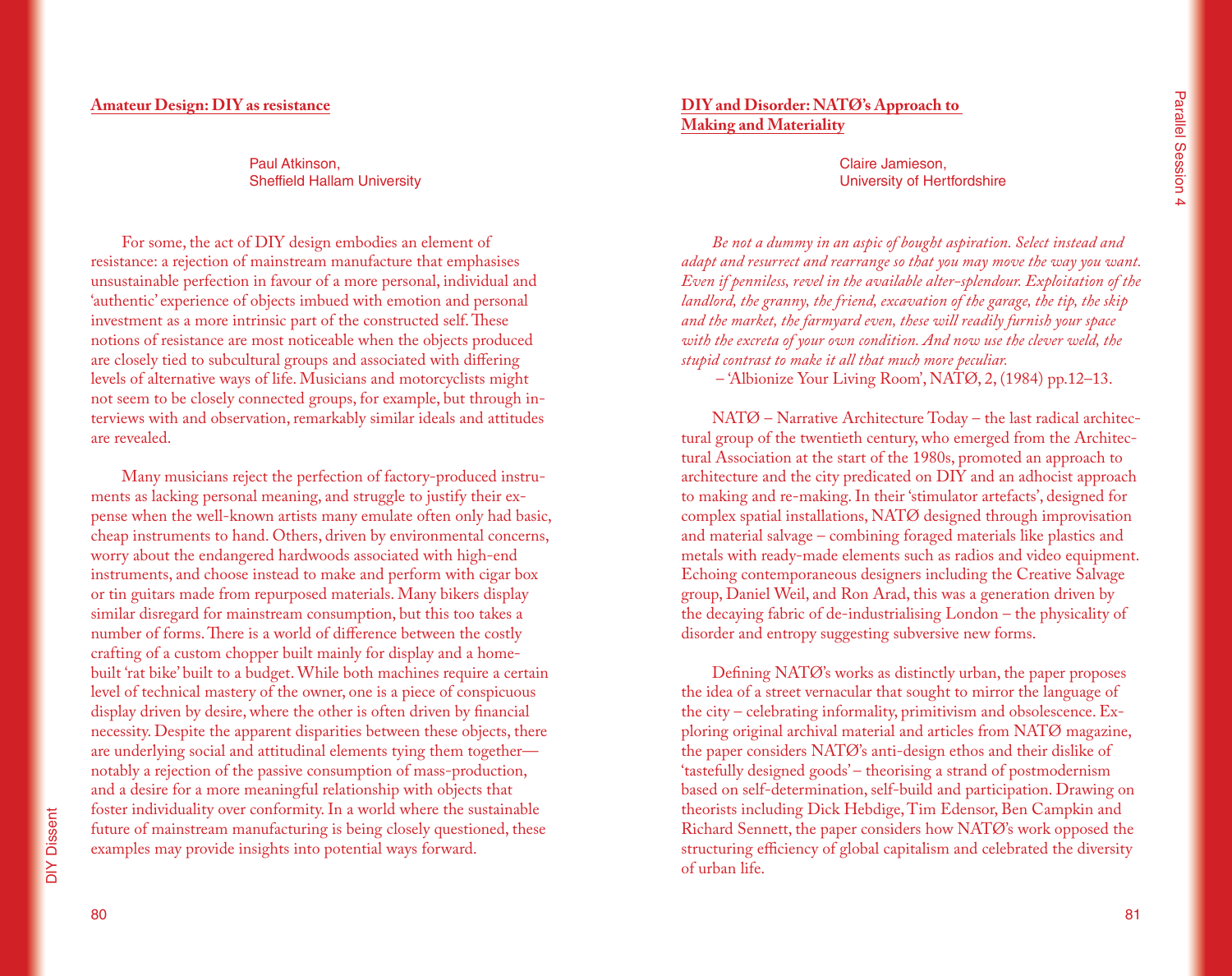#### Parallel Session 4

#### **Making and Unmaking National Identity: Design 'In', 'Of ' and 'From' Ireland (Anniversary Strand)**

Chair: Grace Lees-Maffei

Venue: Seminar room 5

The position and meaning of the 'national' in histories of design has been a recurring site of discussion over the past 30 years. A shift in emphasis to 'world' or 'local' histories in the past decade seemed to signal the end of the 'national history' as a coherent historiographical category; but as recent events in Britain and the United States have shown, we are far from being 'post-national'.

Much of the historiography of Irish design has been about unearthing, considering and understanding visual and material history in a country where the idea of the nation itself has been continually (and still is) contested. This emphasis on national self-definition has provided a historical focus for Irish design history, with many examples of work analysed for their links with traditional craft sensibilities, as well as a non-paradigmatic experience of modernity. The historical relationship with Great Britain has provided a constant touchstone, in terms of both colonial and post-colonial experience, but these three papers attempt to go beyond this reading by considering design 'in', 'of' and 'from' Ireland, complicating national and international relationships of the late 20th and early 21st century, in order to interrogate some of the limits and possibilities of a "national history of design" as it is being written.

# **'Made in Ireland'?: National Narratives and Global Networks in Irish Design History**

Sorcha O'Brien, Kingston University

The IQ lamp was designed by Danish designer Holger Strøm while working at the Kilkenny Design Workshops in the 1960s, and has been presented as part of the canon of both Irish and Danish design. This paper uses the lamp as the starting point for a consideration of national identity in design, in a world where designers, clients and products move across nations, unsettling definitions of identity.

The established narrative of Irish modern design has been largely tied to the 'Scandinavian Report', an analysis by a group of eminent Scandinavian designers of Irish design and craft published in 1962. This report resulted in the Kilkenny Design Workshops, initially staffed with Northern European designers, working with Irish colleagues and manufacturers, with products promoted as Irish. However, there was already a small, steady, stream of designers and manufacturers coming to the state, including subsidiaries of larger companies such as General Electric and Philips. Couper Works, a Dutch company, set up a factory in Wicklow in 1957 to manufacture washing machines and vacuum cleaners, which were heavily advertised as 'Irish made', a label which could easily be elided into the later 'Guaranteed Irish' and 'Buy Irish' import substitution campaigns.

This paper seeks to consider such movement of designers and manufacturers into Ireland, not as a contribution to a national narrative, but as a way of locating Ireland within greater global networks of exchange in an increasingly globalised, if not homogenised, world. It asks how considering the movement of designers, designs and ideas in a global context could help move Irish design history beyond the colonial and post-colonial, to complicate the definition of 'an Irish design' (or a Scandinavian one) as something that could be both 'global and national' at once.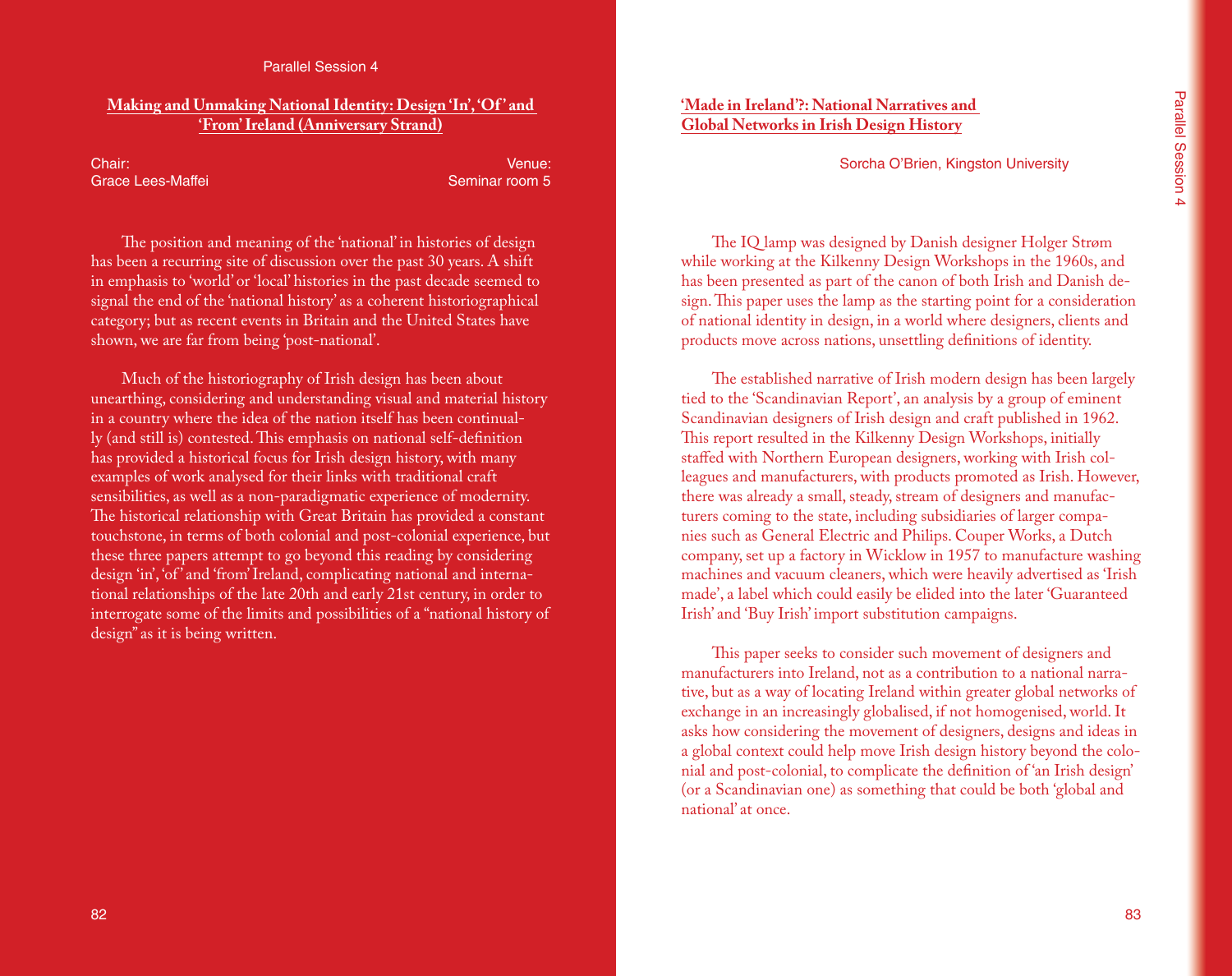# **Irish Design in Africa: Practices of the Transnational National**

Lisa Godson, National College of Art and Design, Dublin

This paper explores the phenomenon of Irish designers who produced work in and for sub-Saharan Africa from c.1950-75, with a particular focus on architects and the later work of the Kilkenny Design Workshops. This work was commissioned and effected through late-colonial, charitable and Catholic missionary networks. With the latter, a hitherto-undocumented oeuvre was created that was far more radical in design than architecture being produced for an Irish setting; projects in Africa drew on the experimental, transnational idiom of 'tropical modern'.

The central focus of the paper will be on the design drawings prepared in Ireland and dispatched to Africa as the principal material objects that the designers actually made. They evoke an 'Africanist imaginary' through the appearance and variety of certain recurring motifs, suggesting particular attitudes to the Irish-African encounter including embedded narratives, images and cultural values.

The nature of the designs will be explored by questioning the nature of European design work in Africa more generally. This is considered in relation to an approach inflected by a modernist approach to the environment. The definition of place in Cartesian terms inspired functionalist tactics involving the use of a formula based on technical data deemed appropriate to the general region of the 'tropics'. This is indicative of the programmatic focus in the production of design in the global system that emerged from colonial techniques. The establishment of Kilkenny Design Workshops (KDW) in the mid-1960s provided a model for similar initiatives in 'developing' countries, and the paper will address how the KDW schema was invoked and transmitted in Africa, asserting a modernizing agenda achievable partly through design. The paper seeks to elucidate parallels between the supposedly totalizing narratives of modernism, development, colonialism and missionary activity as materialised in design, and through discourses around design, modernity and (intern)nationalism.

Mary Ann Bolger, Dublin Institute of Technology

It is a cliché of Irish history books that each of the waves of invaders who colonised Ireland over the centuries eventually became "more Irish than the Irish themselves." In the case of design, there is a degree of truth to this, in that the various projections of Ireland (as tourist destination, as exporter and as industrial base) that prevailed over the last century have largely been the work of either émigré designers from abroad, or of out-sourcing to overseas agencies.

Investigation into the significant contribution by British and American design consultancies and advertising agencies to the Irish export effort from the mid-1950s, for example, reveals not just how (often contradictory) images of the nation were constructed, but how self-consciously performed national identity could be. Such reflexivity in national projection forces us to think about design's active or performative role. Likewise, the apparently inevitable recurrence of certain historical motifs in contemporary Irish design and craft promotion points to a kind of suspension of disbelief (or criticality) among designers in Ireland.

From the export promotion exercises of the Irish Trade Board in the 1950s which attempted to negotiate tourist-friendly tradition and industry-focused modernity, to the year-long celebration of Irish Design 2015, which presented Ireland as "the design island" using remarkably similar rhetoric – this paper will examine the global influences that inform apparently nationalist design promotion. The broader context of early design promotion in Ireland, as in Britain, was the impending Common Market. In fact, the post-war preoccupation with national design reveals an anxiety about identity in a changing European and global economy that has vivid contemporary parallels, which might be used to interrogate contemporary concerns about national histories of design.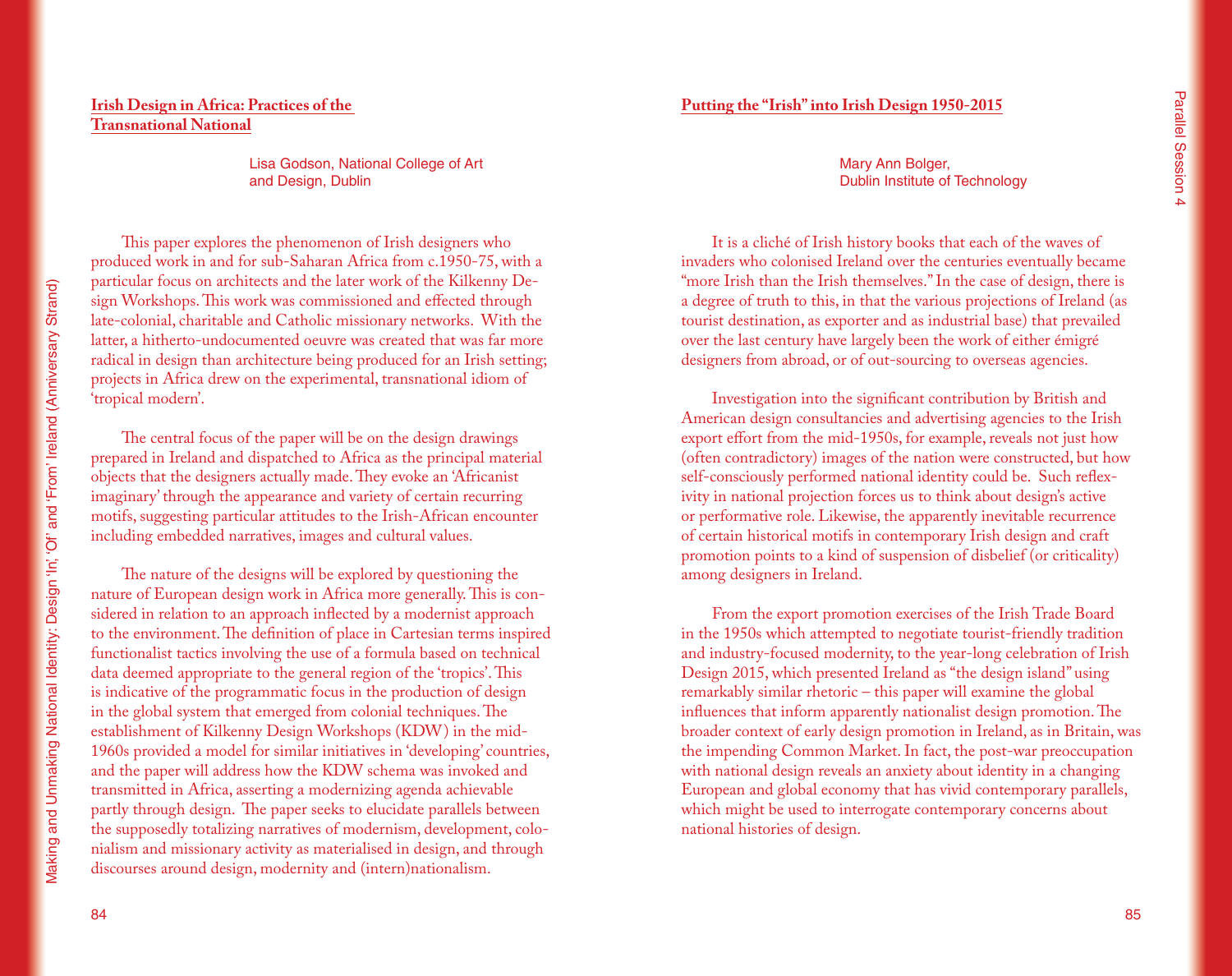# **Environment in Education**

Chair: Joan Greer

Venue: Seminar room 1



**Design 12 and Environmental Education at University of California, 1965 to 1969**

Tim Stott, Dublin Institute of Technology

This paper studies the Design 12 course established by British sculptor Simon Nicholson in 1965 at the College of Environmental Design at University of California, Berkeley. The course ran for only two years at Berkeley, discontinued after complaints from members of the faculty. From 1967 to 1969, it was offered at the other UC campuses of Davis, Santa Barbara, and Santa Cruz. Of particular interest is how Design 12 continued, albeit indirectly, the ambitions and techniques of Basic Design but expanded them to provide what Nicholson called an "environmental education" for students of architecture and design.

Listed as a lower division course to provide "Three-dimensional design experience in the use of machine tools," Design 12 was highly unconventional in its methods. It gave to play and games the primary role of simulating the invention, construction and testing of a building and the assessors of students' projects were, first and foremost, the children who were invited to play with them on UC campuses and in local schools, parks, playgrounds, and hospitals. Reflecting on Design 12 in November 1969, during a study programme organised by the Park and Recreation Administrators Institute at UC Davis, Nicholson suggested that such environments showed "tremendous scope for research into animal-machine systems, perhaps even plant- animal-machine systems, and their possible role in education."

Nicholson's course made a brief but significant contribution to the teaching of Environmental Design at University of California, comparable to that provided by the likes of Horst Rittel and Christopher Alexander. The egalitarian and interdisciplinary ambitions of Design 12 were unprecedented, however, as was its correlation of play with an environmental education. This paper will study the history of the course in order to better consider the relevance of its ludic methods to contemporary environmental design education.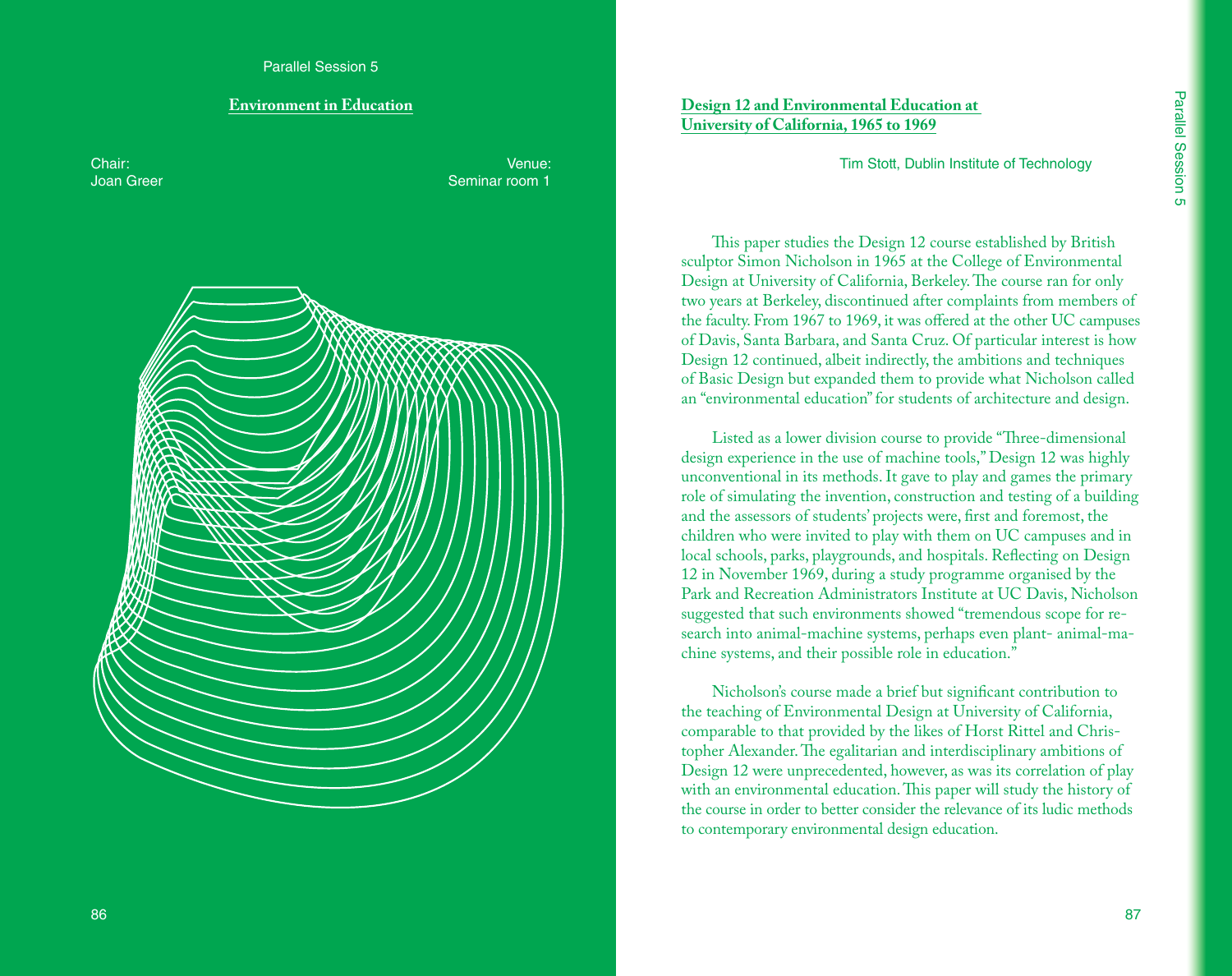#### **Sustainability vs. Underdevelopment: Examining the Teaching of Sustainable Development in Latin America (1950s-1980s)** Livia Rezende, Royal College of Art

The mid-twentieth century was marked by the growth of modern design practice and education globally. This growth, however, evolved at various rates and encountered diverse dilemmas in different regions. While in Europe and the United States a booming industry and consumerist society fuelled modern design expansion, in Latin America and India the very condition of economic and social underdevelopment ushered in modern design as a tool for progress. In both regions, national plans for infrastructural improvement, industrial development and import substitution were implemented in the post-war period to counter economic and technological dependency to 'centres' of material production. In Latin America, this effort included the opening of more than 30 design schools and courses between the 1950s and early 1980s, and the adoption of a modern design language to promote state-run industries.

How these efforts for regional development and economic autonomy equate with incipient but long lasting concerns about sustainable development that spawned in the same period? Focussing on this question, my paper unearths how and why some Latin American design and architecture schools approached contemporary environmental and sustainability debates through their curricula and pedagogical activities. My paper will discuss how the problem of development – economic vs. sustainable – has been multifariously addressed in the region, from state-sponsored schools that promoted uncritical widespread industrialization and design-led raw materials extraction to those establishments that promoted the incorporation of and engagement with Latin America's culture and nature in equal measures in their curricula.

**Agent Makers - The Un-Masking of Environmental Agency through Design for Speculative Social Innovation**

> Melanie Levick-Parkin, Eve Stirling, Maria Hanson, Roger Bateman, Sheffield Hallam University

Living in the Anthropocene, with its accelerating human agency impacting on the planet, we have to open our eyes to the ever increasing signs that the relationship between design(ers) and nature is more often than not disastrous. And although designers hold a great deal of power to influence our relationship with our environment, it is questionable whether young designers feel like they themselves have any of this power or are aware that their training equips them with agency beyond the artifactual context.

This research explores whether and how speculative, future oriented design briefs can make design students aware of their agency in social and environmental contexts beyond the micro-environment of their immediate design discipline or disciplinary industrial context. The collaborative student project 'Design Futuring the City' was asked to imagine futures for their home cities, developed from a wide range of futurologist predictions. Part of the students exploration was to give consideration whether their visions of this future were utopian or dystopian and to develop an understanding of how design 'futures' and 'defutures' (Fry 2015) at the same time.

Fry (2015) proposes that the true potential of design education, - 'of disclosing world making and un-making' (ibid p.19) remains unrealized and as such, western education is insufficient. Although this critique is about the lack of design education in a broader sense, we would also propose that even within art & design education, traditional ontological entrapments mean that it can be difficult to transcend designs temporal pre-occupation with futuring the immediate, with neither a sense of a deeper past nor deeper future. We believe Design pedagogy, whether within or outside the art school, has a pivotal role to play in the making and un-making of design histories beyond dominant ontologies and a duty to contribute to more resilient social and environmental futures.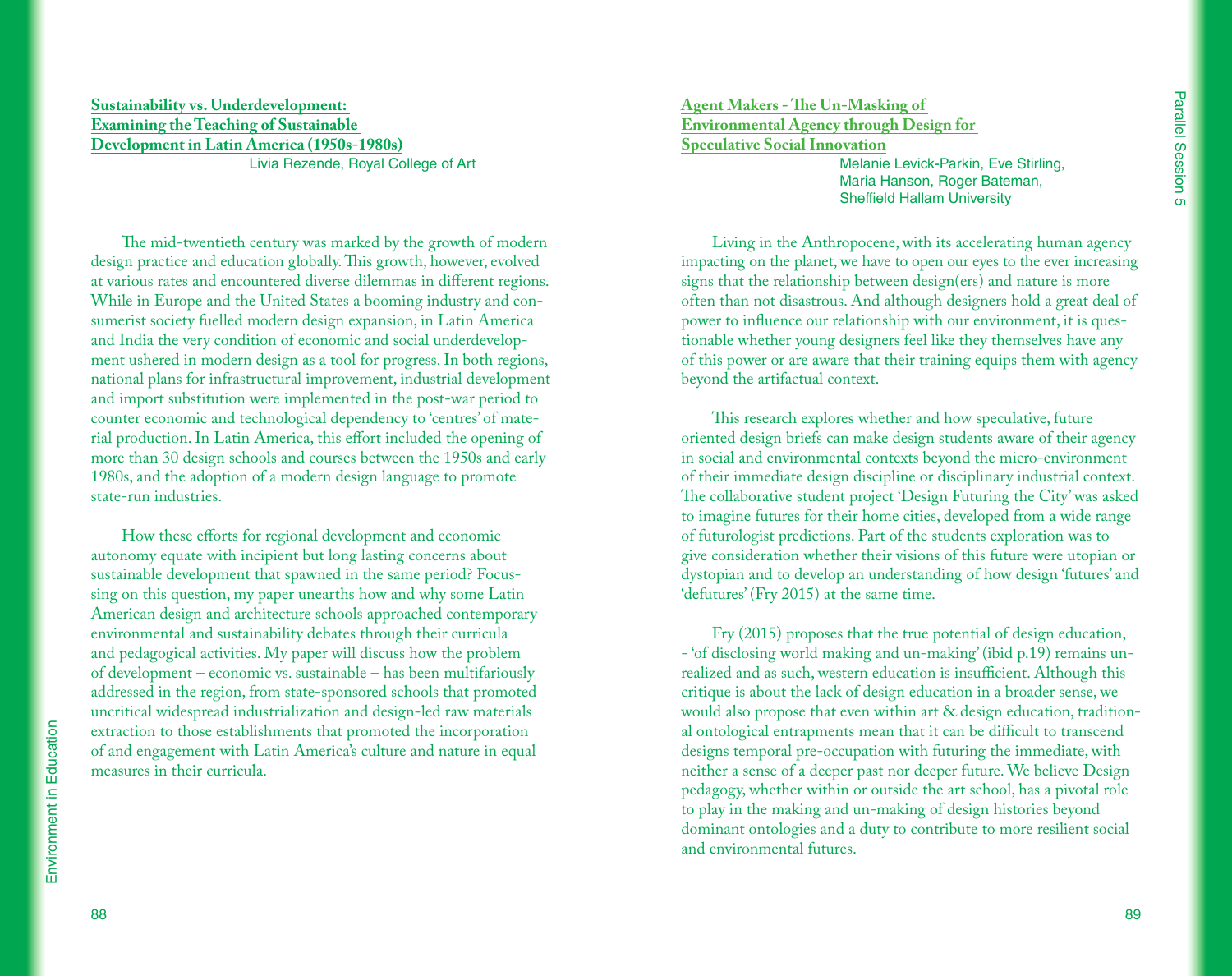#### Parallel Session 5

### **Mould, Milk, Chrome, Corn: Natural and Super-natural Materials**

Chair: Zoë Hendon

Venue: Seminar room 2

This panel focuses on materials of design, substances of which artefacts/things are made. By taking a historical approach to the development and qualification of different materials we explore how materials have responded to and influenced concepts that are critical to design: plastic and biotic materials in relation to conceptions of nature, stainless steel and its resistance to natural processes such as corrosion.

**Changing Views of Nature through a (His)tory of Bioplastics**

Damla Tonuk, Gaziantep University

This paper explores the development and valuation of materials of design with respect to changing conceptualisations and valuations of nature and sustainability. I specifically focus on a group of plastics categorised as bioplastics that are biobased or biodegradable, or both; i.e. they either come from nature, plant sources etc. or go back to nature by decomposing into compost that can be digested by microorganisms. By taking a historical approach to design and production of plastics, I start with a cultural history of plastics dating back to 1920s and focus on conceptualisations of nature and manifestation of these ideas on plastics and their qualities in different time periods. Then I compare these ideas with current conceptualisations of nature and sustainability and their manifestation in bioplastics and their qualities. I show how plastics and their valuation responded to changing understandings about nature and the ways in which materials are sustainable. Also, through my account of the recent history of bioplastics, by exploring the development and production of bioplastics, pointing to complex interrelations with various stakeholders, I discuss in which ways materials are natural and/or cultural. I resolve this duality in favour of a cultural living environment. This discussion will enable me conceptualise environment and nature as co-constitutive with design.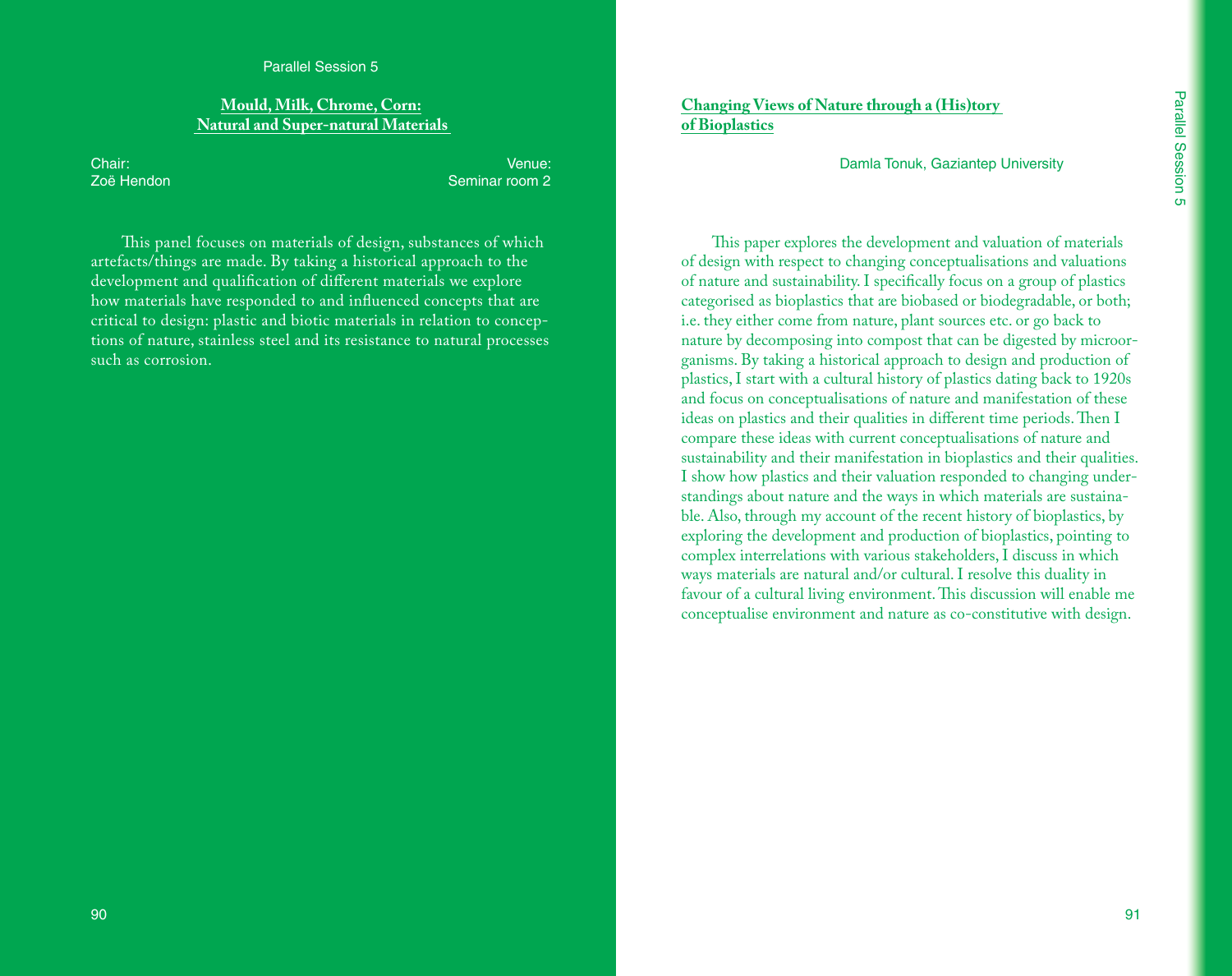# **Stainless Steel: A Super-Natural Material in a Throw-Away Society**

Nic Maffei, Norwich University of the Arts

Focusing on stainless steel in the postwar consumerist America, this paper responds to the conference themes of durability and ephemerality while exploring the metaphor of nature in promotional and trade writing. Additionally it argues that the way a material is initially conceptualized shapes the future practice of design. The paper uses archival steel industry sources from Hagley Library, Delaware, including The American Iron and Steel Institute archive. How has the language used upon its arrival (e.g. newspaper, industry / trade press, consumer press, marketing, etc.) and throughout its development helped to shape design concepts regarding the material? Because of its origin in materials found in the earth – chromium, nickel and iron – stainless steel is natural in origin. However, the steel industry perceived and promoted stainless steel as a 'modern' and even 'magical' material, emphasizing its resistance to ageing, especially rusting, and broadcasting its shininess. The attention given to its 'gleam' arguably has given it an aura of magic, associating stainless steel with the twinkle of fairy dust, the sparkle of spells, the supernatural qualities of mirrors found in fairy tales and fantasy. It was in the interest of the steel industry to promote bright modern materials at a time when the public considered steel to be heavy, rusty and dark. However, these connotations, while solidifying some metaphorical meanings of stainless steel, also limited others related to its other properties, including its strength, heat tolerance, hygienic qualities and permanence / sustainability. This paper provides an opportunity to discuss a single material and suggest its place within a unique category of super natural materials that stand outside of nature.

This paper is inspired by recent experimental attempts to harness synthetic biology and design to produce materials from the activity of microorganisms – fungus, bacteria and algae – 'biotic' materials. It considers these new materials in the context of a more familiar history of 'artificial' materials that also starts with a set of materials of natural origin: horn, shellac, gutta percha, cellulose and casein. Accounts of these contemporary experimental materials promote them as a response to the environmental problems that accompany oil based plastics emphasising their position in a biological order that can both make and un-make matter. They draw on the themes of harmony, beneficence, balance and renewal that accompany ideas of nature, drawing an implicit (and occasionally explicit) contrast between these materials and the more familiar synthetics, the durability of which threatens to overwhelm us, drowning us in a plastic soup.

Building from an overview of the natural origins of early plastics, the paper will use as a case study the marketing of casein plastics. These were widely used in small goods and buttons through the first half of the twentieth century and were promoted for their modernity, with little reference made to their origins in milk protein. It is precisely their natural origins that seem to make biotic materials attractive, though their actual environmental benefits or effects are not clear give their early stage of development. Consequently, their benefits are symbolic rather than actual. Despite the significance of their natural origins for their contemporary resonance, the emerging literature on biotic plastics exhibits a paradoxical lack of respect for nature in rather violent language - nature is 'hacked' by bio engineers; it is forced to cooperate in a new phase of technical mastery, un-critically promoted.

92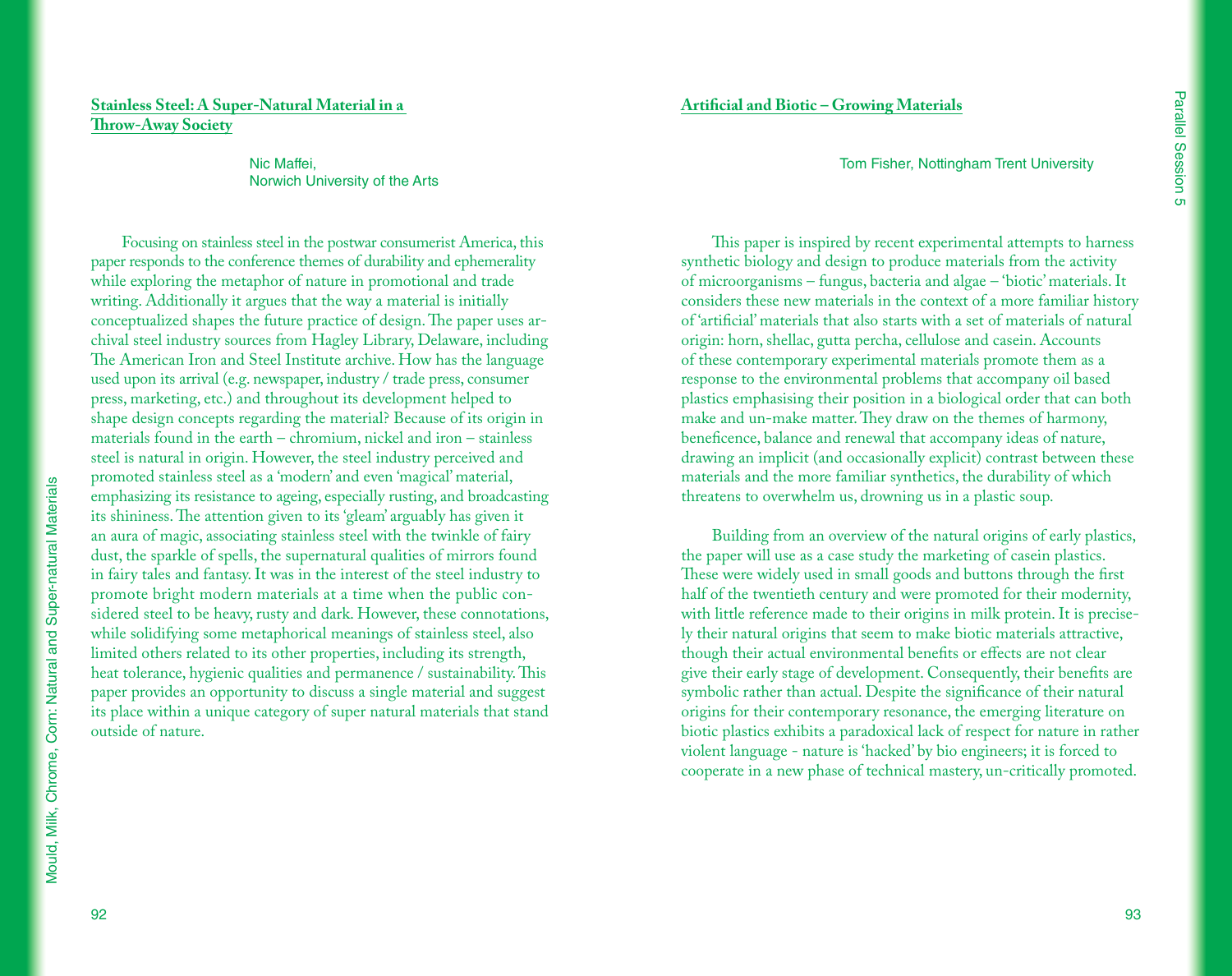# **Italy: Toward an Ecological Sensitiveness (1950s-1970s)**

Chair: Grace Lees-Maffei

Venue: Seminar room 3

The origins of the ecological sensitiveness in Italy go back to the 1950s merging different cultural, ideological, tecnichal and artistic approaches. The panel explores the relationships between sustainability, art and design in a historical perspective aiming to answer to multiple questions: is there an "Italian way" to environmental sustainability? Which is the role of Italian cultural heritage in defining a whole idea of environment? Which were the weight of the different approaches (technical, political, philosophical, artistic) in shaping the contemporary challenges?

**Modelling the Future: Aurelio Peccei and the Club of Rome**

> Pier Paolo Peruccio, Politecnico di Torino

The paper clarifies the role played, mainly in the sixties, by some Italian "futurists" (i.e. Aurelio Peccei and Pietro Ferraro) in describing future scenarios by the use of humanistic approaches and mathematical models. The "need for rationality" (Christopher Alexander, 1964) of the design process seems to have many philosophical elements in common with operational research and other scientific approaches for predicting the future. Most of them are directed by groups considered by the sociologist Robert Boguslaw (and quoted by Tomas Maldonado in "La speranza Progettuale", 1970), as the new utopians, in other words neopositivist "social engineers" who believe the key to design lies in mathematical models and numbers (Robert Boguslaw, 1965). Nevertheless the Italian approach to future studies was culturally close to the French one represented by Gaston Berger, the father of the school of foresight, and Bertrand de Jouvenal, author of the landmark book L'art de la conjecture (De Jouvenal, 1964). In 1968 the Italian industrialist Peccei founded the Club of Rome, an informal and non-political association created by a group of international scientists, business leaders, intellectuals, and politicians with an ambitious goal: to launch an urgent debate on "the predicament of mankind". Their contribution was to further a better understanding of the problems of modern society as a whole. The main outcome of their work was the publication, in 1972, of the "Limits to Growth" report considered still today a milestone study in the history of environmentalism.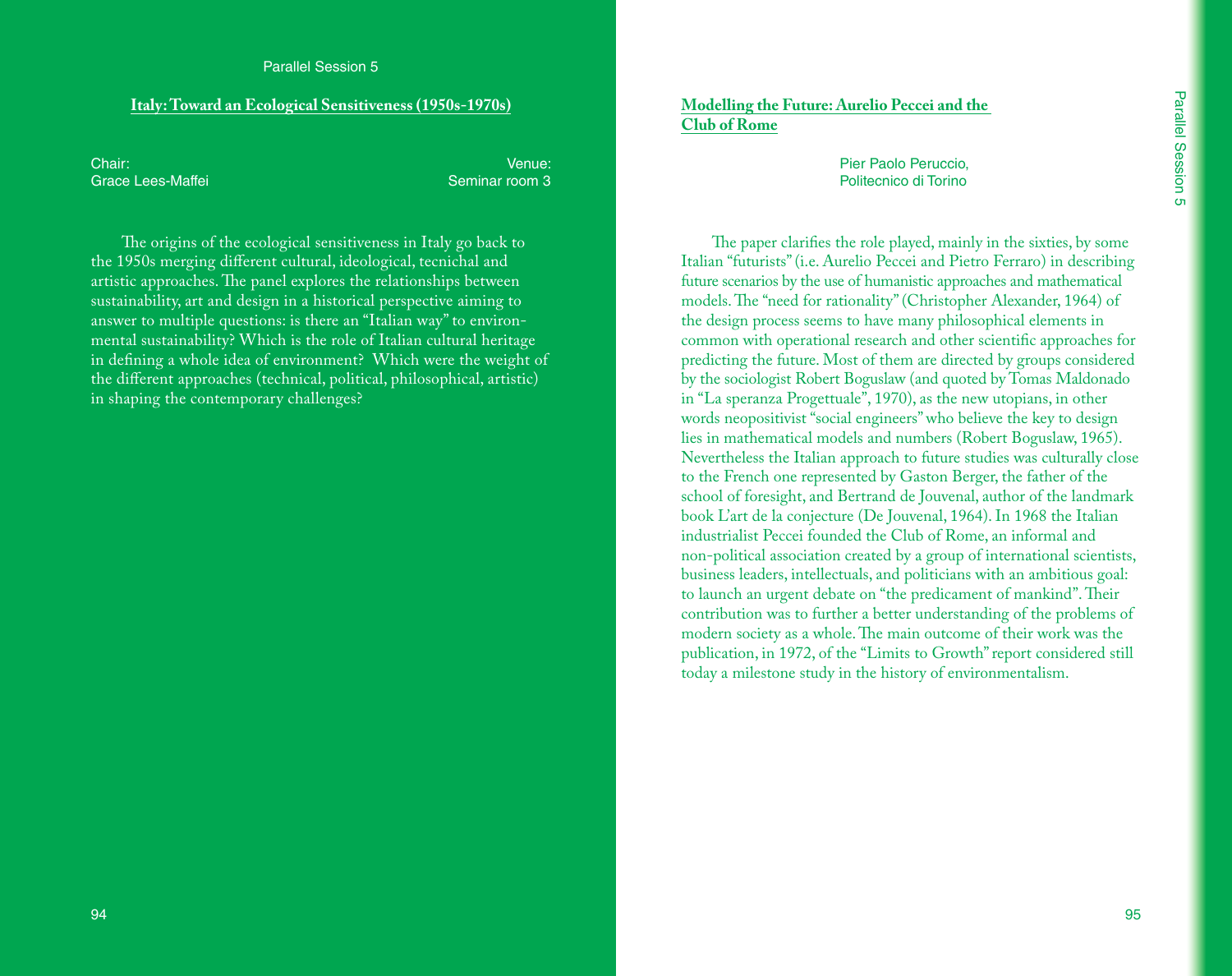# **The Image of Sustainability: Associations and Visual Communication**

Elena Dellapiana, Politecnico di Torino

Since the beginning of the Fifties, intellectuals and politicians started a debate on sustainability as members of associations, whose goals were contaminated and improved by some overseas spurs. In that period, the world of ecological associations grew up to protect the natural and anthropic environment facing the increasing sensitiveness of the general public and the political authorities. The result was the elaboration of some theories coming out from specialized and technical fields for the communication of the ecological message to a larger number of people using the most innovative graphic design and visual communication systems, in relationship with commercial and politic movements as the worldwide anti-nuclear groups. In 1970 another association, "Pubblicità Progresso" ("Progress Advertising"), was born to create a network between the professionals with the challenge to communicate these fights. Advertising campaigns communicated by all media and directed to specific publics (i.e. primary schools, neighbourhood communities) were promoted and financed by trade associations and government agencies. It gave a strong boost to social communication and trigged a debate on the use of ethical graphic.

**Landscape as Labor Force: Agriculture between Myth and Counterculture in Italian Artistic Practices**

Francecsa Comisso, a.titolo Curatorial Collective

The paper investigates some artistic experiences in Italy in order to highlight the peculiarity of a relationship with the natural environment that draws from material and agricultural culture. It anticipates some contemporary environmental issues and new post-industrial economies. To give an example, in 1957 the artist Pinot Gallizio develops the "industrial painting "in the Experimental Laboratory of the Situationist International in Alba (Piedmont). It is a painting produced on rolls of up to seventy meters, intended as a détournement of painting that, in the situationist perspective, is able to inflate the economic value through the quantity. In the same year Gallizio designs "an experimental station for medicinal and aromatic plants": an agriculture aesthetization project through cultures rich and stimulating to the senses, seen as an alternative to a massive industrialization.

Between 1973 and 1981 the conceptual artist Gianfranco Baruchello creates, on the outskirts of Rome, the Agricola Cornelia S.p.A., a project which investigates the relationship among art, agriculture, animal husbandry and the market valuation processes and culture. A "way to respond to the Land Art" (Baruchello 1983), the artist says, to tell an artistic experience and life that is among "Spiral Jetty" by Robert Smithson and "Splitting", by Gordon Matta-Clark with whom he shares Baruchello's similar strategies to subtract territory from speculation. Furthermore the research of some Arte Povera artists helps to foster the collective gestures and signs of the rural world as part of a new alphabet for redesigning man and society.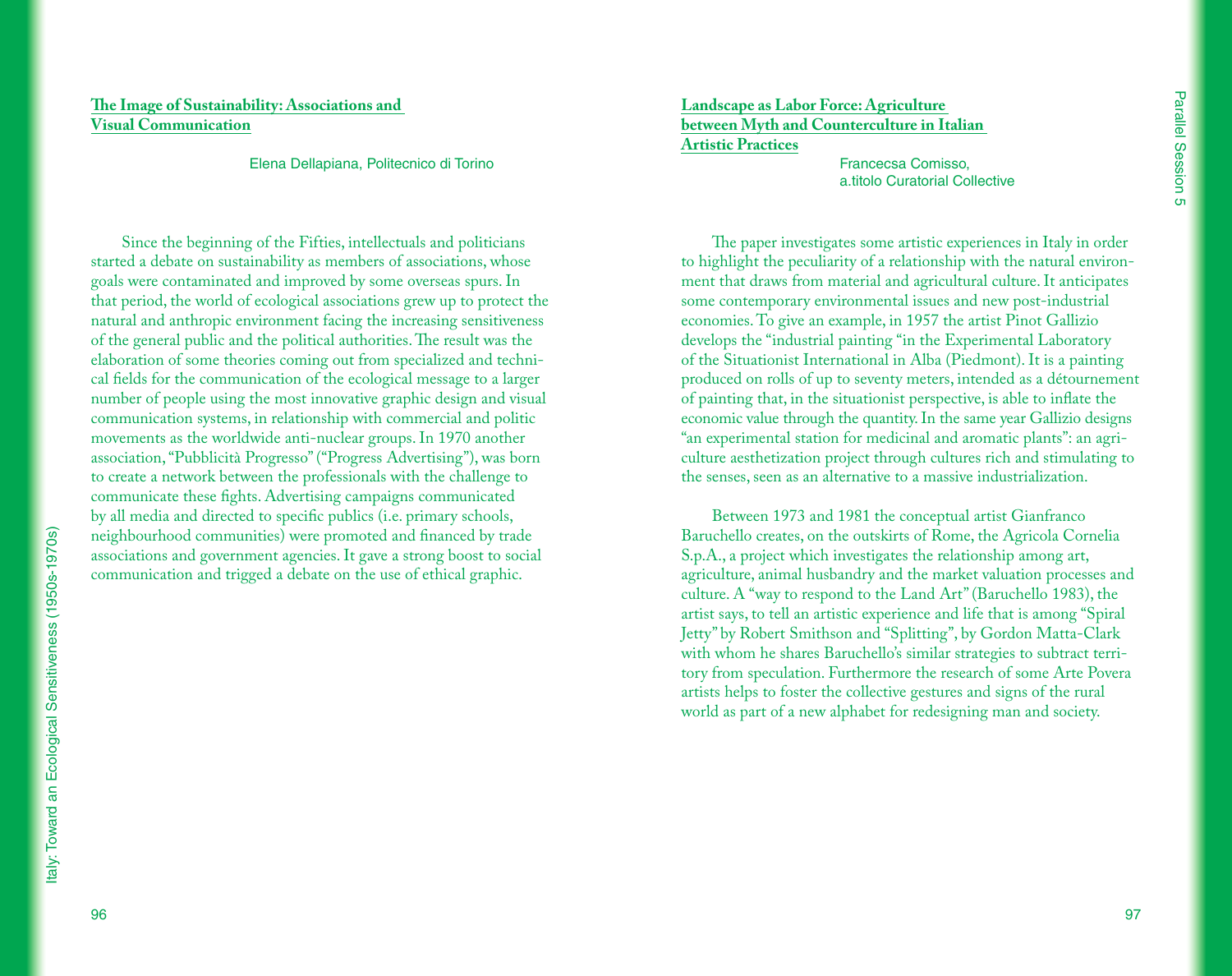#### **Repair, Textiles, and Contemporary Design**

Chair: Pat Kirkham

Venue: Seminar room 4

In 2013 the Domaine de Boisbuchet, a site of innovative design workshops in southwestern France, mounted the exhibition "Boro: The Fabric of Life." In this evocative display, heavily mended and patched Japanese workwear received a then-rare moment in the spotlight as an offering and stimulus for Boisbuchet's design-conscious audience of makers and thinkers: a lesson in the beauty of aged garments nurtured and revealed by daily use, attention, and preservation. Fast forward to 2016, and a large variety of repair-oriented textile works have been presented at art and design fairs around the world. Elsewhere on the design front we find many instances of the theme and aesthetics of repair, as expressed specifically using the language of textiles, arising as leitmotifs—or, to take it one step further, as calls to action—in contemporary art and design culture. A humble act born of necessity has become an expression of resistance to our unmaking of the environment.

In this panel of three papers—from the diverse perspectives of a university art museum curator, artist and professor of art and design, and interior architecture graduate student—we will initiate a deep investigation into the lessons that worldwide practices of mending offer designers today. The presentations will reflect on various objects and efforts that have brought the material act of mending to the forefront of creative dialogues on the design campus; explore the conceptual and creative potential unleashed by the physical act of mending; and analyze the ways that the lexicon of homegrown patched and repaired textiles can be applied to the urban landscape. Focus will move from historic objects, the maker's hand, and the care taken in the creation and life extension of singular, meaningfully crafted functional objects to overarching concerns of environmental repair evident in contemporary design projects and proposals.

**Creatively Defying Brokenness: Lessons from Repaired Textiles**

> Kate Irvin, Rhode Island School of Design

Material examples of mended and patched garments and textiles—well-used, well-loved, and well-maintained objects—have inspired contemporary designers across many fields and continue to speak to the current generation of design students. In my experience as a curator at an encyclopedic museum connected to an art and design university, such objects inspire students to not only find meaning and beauty in the ravages of time but also they underscore the care and attention that guided them into the present and into our collective vision. Made to work and to last, these objects show darns that animate them, reveal their labored history, and bind them to us with memory and emotion. They remind us that everything we wear and use is in the process of becoming and is imbued with a living history that, if given the chance, will continue well beyond our time.

Though the medium traditionally has been overlooked as a site of critical engagement within academic discourse, repaired, patched, and darned textiles have the potential to engage and connect us in crucial ways. The Latin root of the word "textile," texere, means to join or intertwine, while the Old French root of mend, amender, signifies putting right, regaining health. In contemporary design arenas, the concept and practice of repair functions at the intersection of these definitions, as an invitation to a renewed form of social exchange and an alternative, holistic way of facing environmental and social breakdown. Repair is an ethical and ecological commitment: a rejection of mass production and limitless consumption; a validation of undervalued and repressed labor; a reimagined relationship to quality and connectivity. It is also an embodied act, a way of entering into and understanding objects as material and practice. And it functions as a renewed form of social exchange.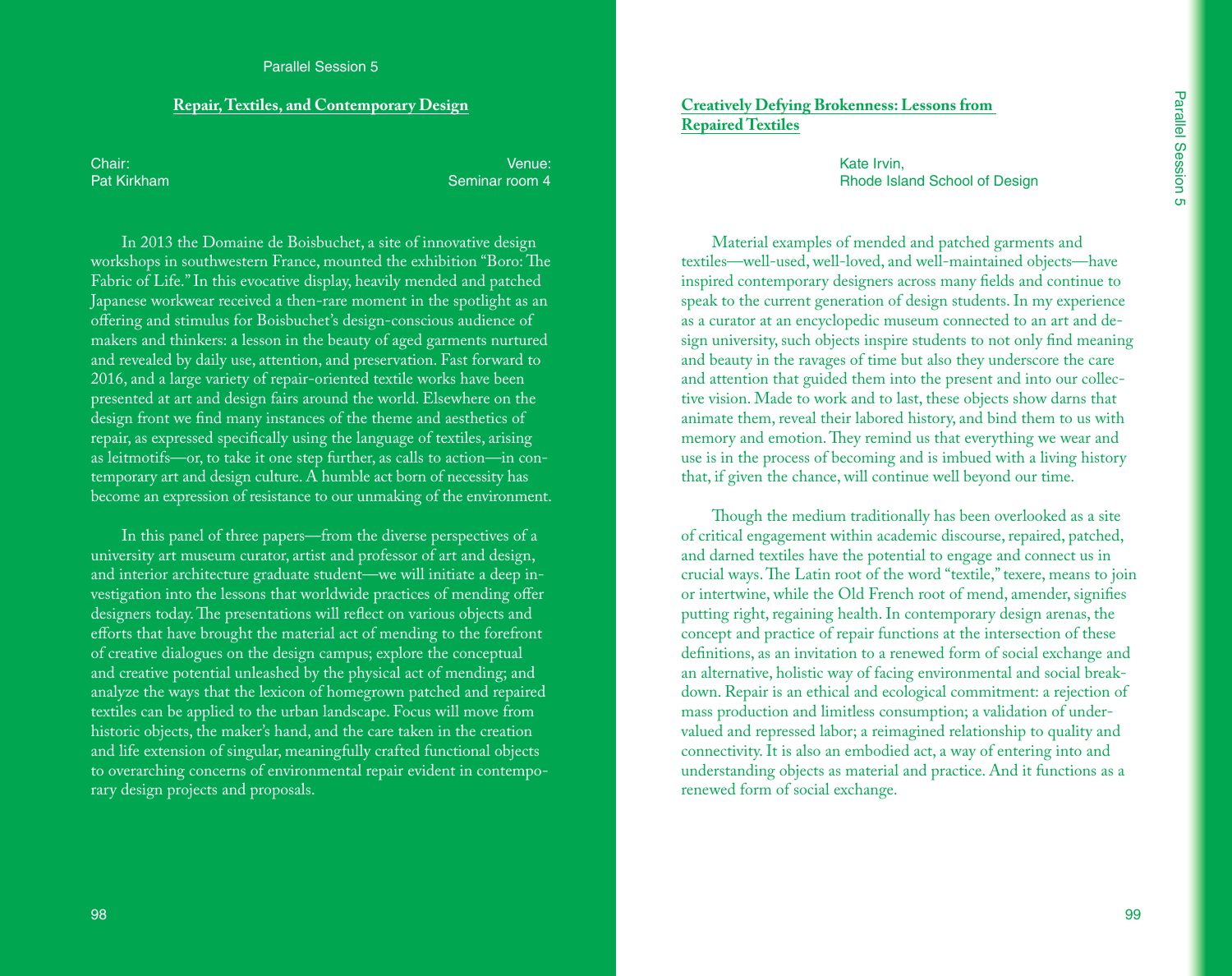#### **Filling the Void**

Lisa Z. Morgan, Rhode Island School of Design

*When I was growing up, all the women in my house were using needles. I've always had a fascination with the needle, the magic power of the needle. The needle is used to repair damage. It's a claim to forgiveness. It is never aggressive.*

—Louise Bourgeois

This paper will consider acts of repair at close range: the darning of holes, in particular the ruptures created by unwelcome pests such as moths or those caused by constant wear, by the repeated rubbing of a toe or heel against the fabric of a favored sock. The mending and re-working of such holes requires focused attention. The unwanted hole exposes. And the act of filling it has the potential to become highly subversive, a space of agency and intervention. How to fill the void is open to interpretation, and the materials chosen articulate a distinct persona. Whatever the process used, an amorphous, expanding vocabulary unfurls as one works to repair a hole, with each thread, method, and rhythm creating new meaning and insight.

It may well be far easier to throw a broken, ripped, or worn through garment away; to scrap what remains and start afresh, rebuilding and redefining. To repair, on the other hand, requires an acknowledgment and celebration of what has been, a reflection of what has gone before, a bringing together and uniting or what remains. Teaching with and considering these worn-through holes and their repair presents a method of how we might address our futures as social beings. It prompts us to celebrate what no longer works and to find a new way forward while acknowledging and taking heed of the solid structures and ways of being that continue to wear well for us and our society.

Nakeia Medcalf, Rhode Island School of Design

**Superkilen Repairs**

Exploring the parallels of insertion within the contexts of architectural adaptive reuse and textiles speaks to the language of repair. By creating a wedge of graphics within the city landscape, Superkilen in Copenhagen, Denmark, repairs the city through public works. As a project designed for a homogenous city, Superkilen highlights the existing culture, language, and ethnicities not often associated with the country. The result is a practice of adaptive reuse which uses graphic color, texture, and wayfinding to describe the area.

In this paper I will discuss how Superkilen aims to dissect the complexities of repair through an urban habitat. As we often presume built environments consist of physical walls and framing, I will argue that within such urban parks as Superkilen lies the same interiority as a physical structure. The idea of public works being woven into the infrastructure of a city will be addressed. Mending the city through reparative tactics goes beyond fixing society. It is the innate reaction to our immediate surroundings. By creating an urban park with an emphasis on community, ethics and economy, the park embodies the action of repair.

Like a godet or an ornamental section of cloth, Superkilen weaves and inserts color and culture into a once dull district. This insertion provides new structure and volume to the neighborhood by embracing the existing. Each surrounding building comprises a wall or solid form that personifies the wedge created by the graphics. The end result is a fine representation of repair strategy in public works from the lens of the ethnic and economically diverse population. It is through public works used in the context of repair that urban communities will have a greater impact on the fabric of the city.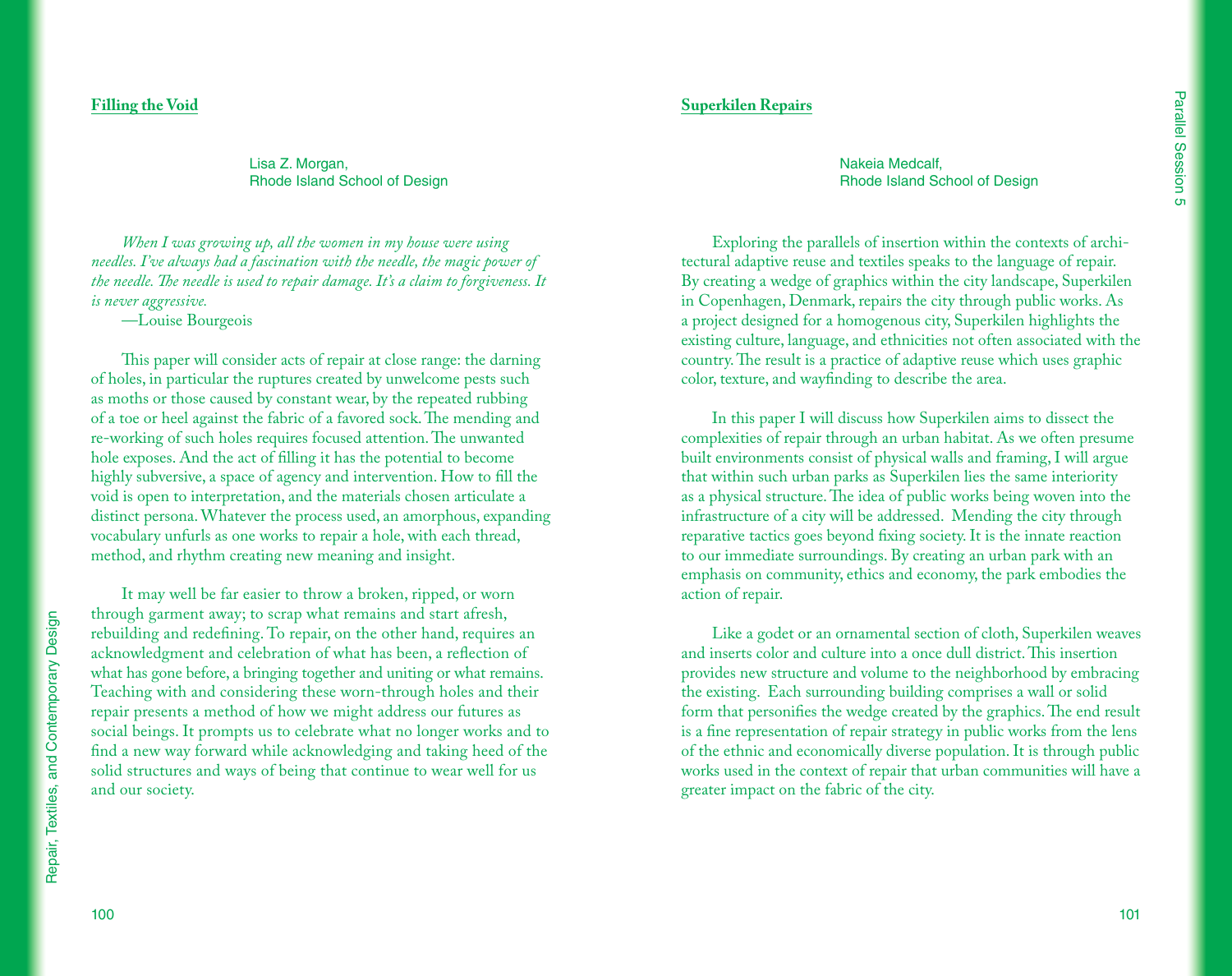#### **Socialist Sustainability**



# **Environmental Design Pedagogy in Leningrad in the 1980s**

Yulia Karpova, Aarhus university

Throughout the 1970s, Soviet designers were increasingly speaking of 'environment' (sreda) as a complex and heterogeneous surrounding, including built and natural elements, historical and newly designed areas. During 1980s, this 'environmental approach' was increasingly inciting ecological awareness. In cooperation with envi ronmentalists, philosophers, historians and other specialists, industrial designers sought for specific methods of environmentally affirmative design. They called for reconsidering design pedagogy accordingly: no adding "environmental design" as an extra discipline to design departments, but orienting the whole curriculum towards solving environmental issues.

This paper highlights tensions and contradictions of late Soviet design environmentalism by considering the case of design workshop, run by Vladimir Kirpichev at Mukhina School of Art and Industry in Leningrad from 1978, and the department of environmental design into which it was reorganized in 1990. Following the Mukhina School's tradition of educational workshops with flexible curricula and char ismatic instructors, Kirpichev developed a specific vision of environ mental design pedagogy that combined the idea of "collective genius," the emphasis on handicraft, as well as concepts inspired by systems theory. I will argue that Kirpichev approach was essentially humanist, techno-optimist and oriented at satisfying consumer needs rather than solving environmental problems. Further, I will demonstrate how this stance was challenged by the changing socio-political circumstances and broader international contacts in the early 1990s. In particular, I will consider Kirpichev team's participation in the international seminar Interdesign, organized by the Industrial Design Society of America with the support of the U.S. Environmental Protection Agency, and held in San Jose, California, in August 1992. At this event, young Leningrad designers demonstrated the tendency to decenter the consumer in their picture of environmental design, and, arguable, took a step towards post-humanist vision of design.

103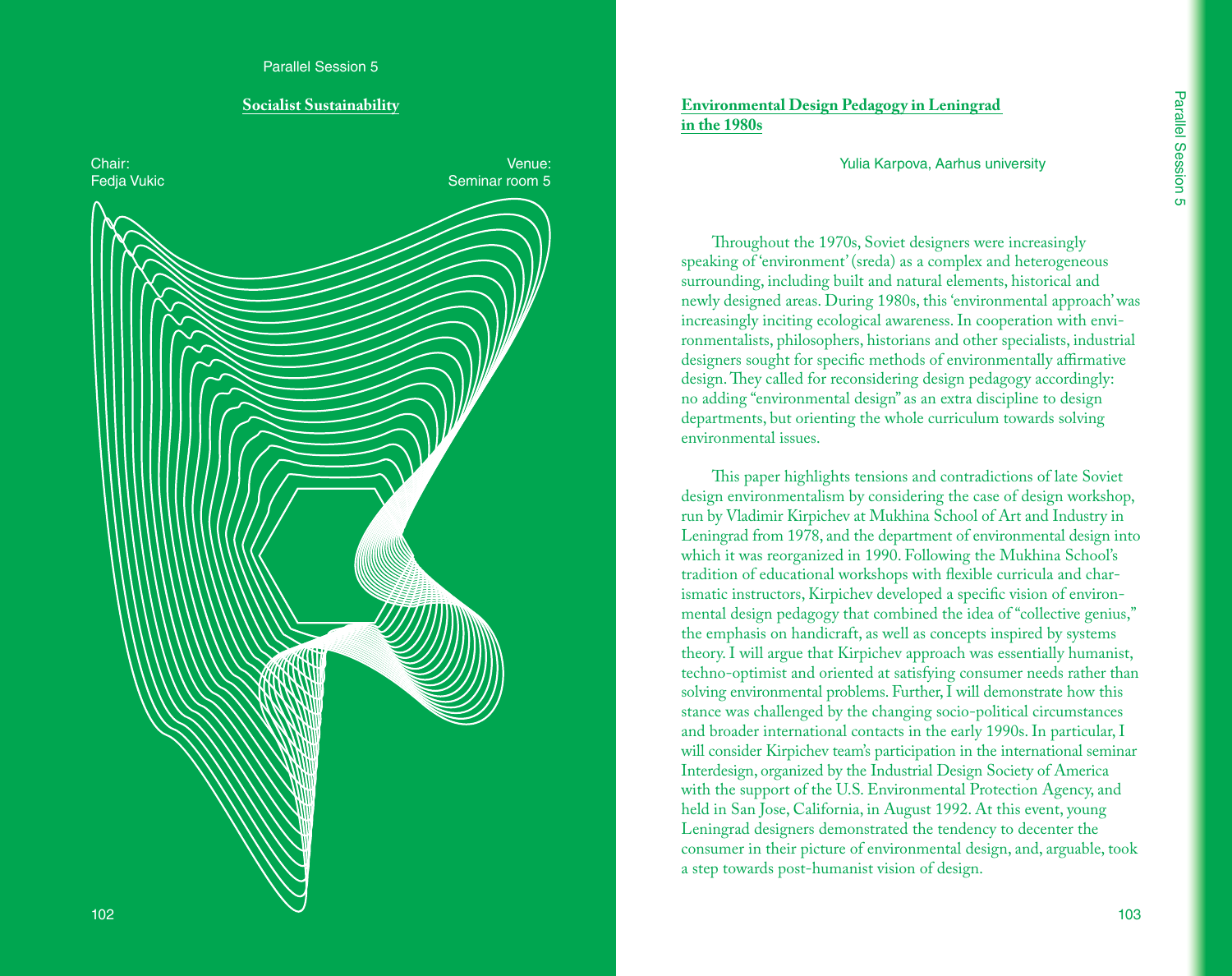# **Environmental Sustainability in GDR Industrial Design Practice**

Katharina Pfützner, National College of Art and Design, Dublin

This paper will examine the work of industrial designers in the socialist German Democratic Republic. A highly industrialised country, the GDR was not without its environmental problems. Yet - or perhaps rather because of this - environmentalism was something of a taboo subject, and environmental concerns were only rarely explicitly acknowledged in published GDR design discourse. Nevertheless, this paper will argue, the particular ideological, social and economic conditions that emerged in this country had led its community of designers to adopt a profoundly socially responsible design approach that consistently sought to curb consumption and preserve natural resources, thereby minimising man's impact on the environment. The effect of this shared design approach on the GDR's material culture was limited, however, which has contributed to it being overlooked in design historical scholarship to date and to GDR design culture itself being under-read, misunderstood and, at times, misrepresented.

Drawing on a wide variety of sources, including contemporary published texts, diverse types of archived documents and interviews with GDR designers recorded in the years since the country's demise, this paper will reconstruct their shared aims and ideals. It will also consider some of the specific practical ideas and resulting designed objects to emerge from this approach, as well as discuss the main obstacles GDR designers encountered in various areas of the socialist economy, which tended to undermine the realisation of these ideas in mass production. This paper's focus on the ideas and practices of GDR industrial designers allows it to not only draw attention to some of the hitherto unacknowledged intellectual and practical richness of GDR design culture, but also highlight an aspect that could provide pertinent insights for contemporary design practitioners, theorists and educators - particularly those with an interest in environmentally sustainable design.

**A Quiet Conversation Among Things: Decay, Cultural Ecology and Memory at the End of History**

Tom Cubbin, University of Gothenburg

From 1965 until 1992, groups of artists and designers met twice a year to undertake 90-day long projects an artists' retreat by Senezh lake, 70km outside of Moscow. The Central and Educational Studio of the USSR Union of Artists, or Senezh Studio, had been established as a site for the experimentation of artistic methods in design and to develop artistic strategies that would resist the homogenization and commodification of daily life. In the new context of perestroika, designers were faced with a dual instability: the ever-changing rearticulation of the past, combined with an uncertain future. At this time, the group refused to engage in politics, and instead began to explore the poetic qualities of objects.

In this paper, I will discuss a project undertaken in 1990 after a group of designers at the studio discovered an abandoned home. Nobody knew why it had been abandoned, or why the family who had inhabited the home left so many things behind. After some deliberation, the artists decided to remove the furniture, possessions and photographs from the house and created a series of installations that explored the colliding temporalities of people and matter, and the relationships between objects that carry meaning. Whereas the group had formerly proposed that object memory could form a resistance to official Soviet history, this project highlighted the fragility of the matter upon which we rely to construct memory. In this paper, I will contextualise this project within the intellectual history of perestroika, with particular reference Dmitry Likhachev's concepts of 'cultural ecology' and the presence of the past in the last years of the USSR.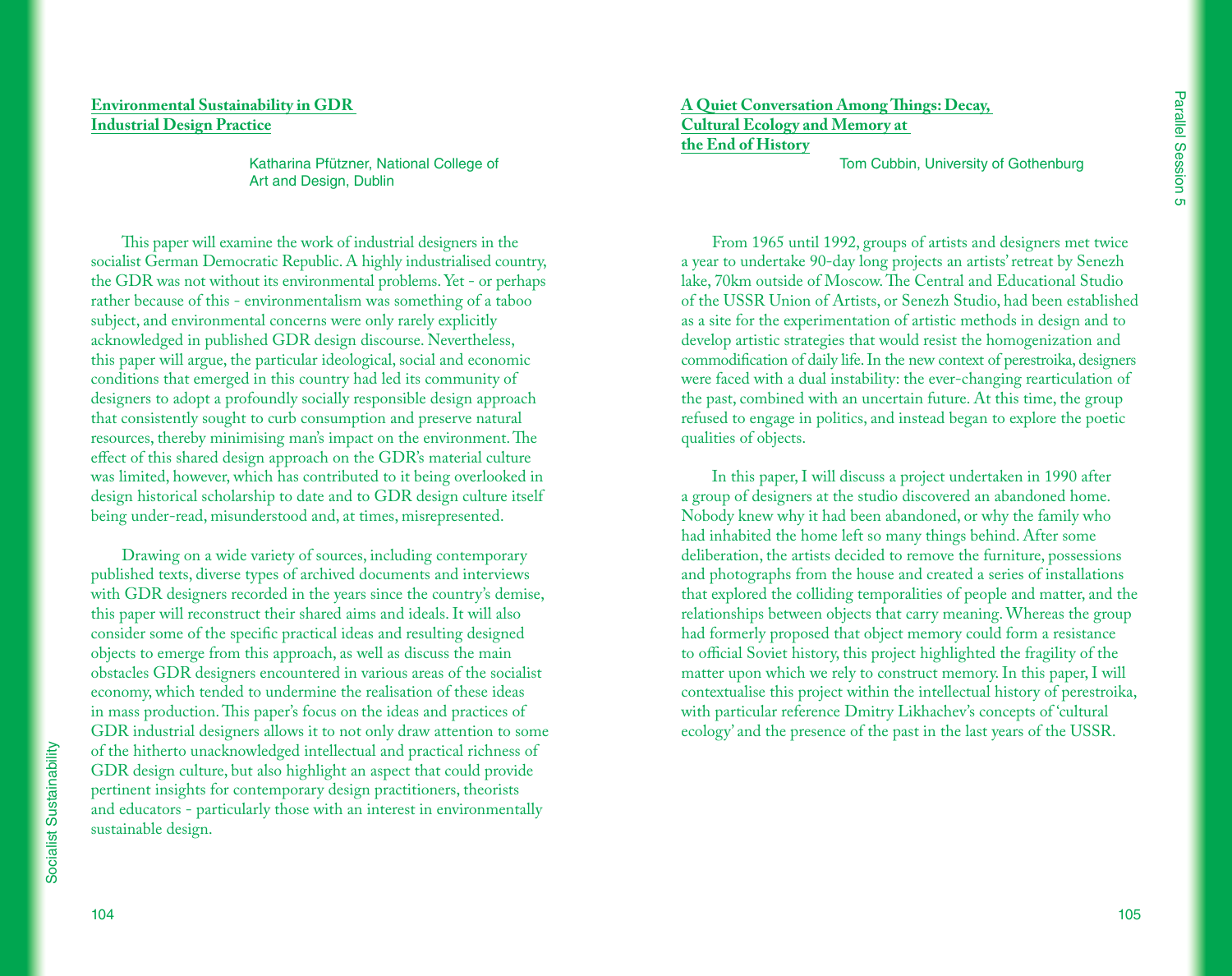#### **To Endure or Not to Endure**



# **Something Old, Something New: Ambiguous Durability in the Context of Modernism**

Peder Valle, The National Museum, Oslo

This paper examines the uneasy relation between the aspect of durability and a modernist design rhetoric. Framed by the efforts of the design reform movement of the Nordic countries in the early 20th century, the paper addresses a small, but important paradox in the evangelist rhetoric of modernism: Durability does not limit itself to 'good design'. In their attempt to design good homes for people of modest means, architects and designers were seemingly obsessed with starting from scratch – ignoring that people often did not. The simple dwellings outlined in modernist writings and projects allow for nothing old, odd or used to be brought into these homes. It materialized a break with the past, signalling for people to leave the old world behind.

 However, a lot suggests they did not. Quoting sources from literature, popular media, museum collections and historical research, I argue that people inherited, re-used, repaired, repainted and, in short, treated their environment in a markedly different way than the modernists imagined. At the core of this is durability: Despite being labelled "degenerate", many antimodern objects endured; they remained in use. The modernists, though, saw durability as a hallmark of good design. Whilst criticising the consumer's thirst for novelty (and the perceived moral deficiency of the cunning shopkeeper), the modernist advisors seem oblivious to the fact that they, too, are trying to persuade the consumer to purchase new things – things that, necessarily, will replace functional, durable things. This double-edged sword of durability raises important questions about the modernist design rhetoric, and its impact.

The paper calls attention to historical conceptions of sustainability in an age prior to environmentalist consumption critiques. Using the Nordic countries as a lens allows for particular viewpoints on modernism as a potent and political vehicle for social reform and design reform.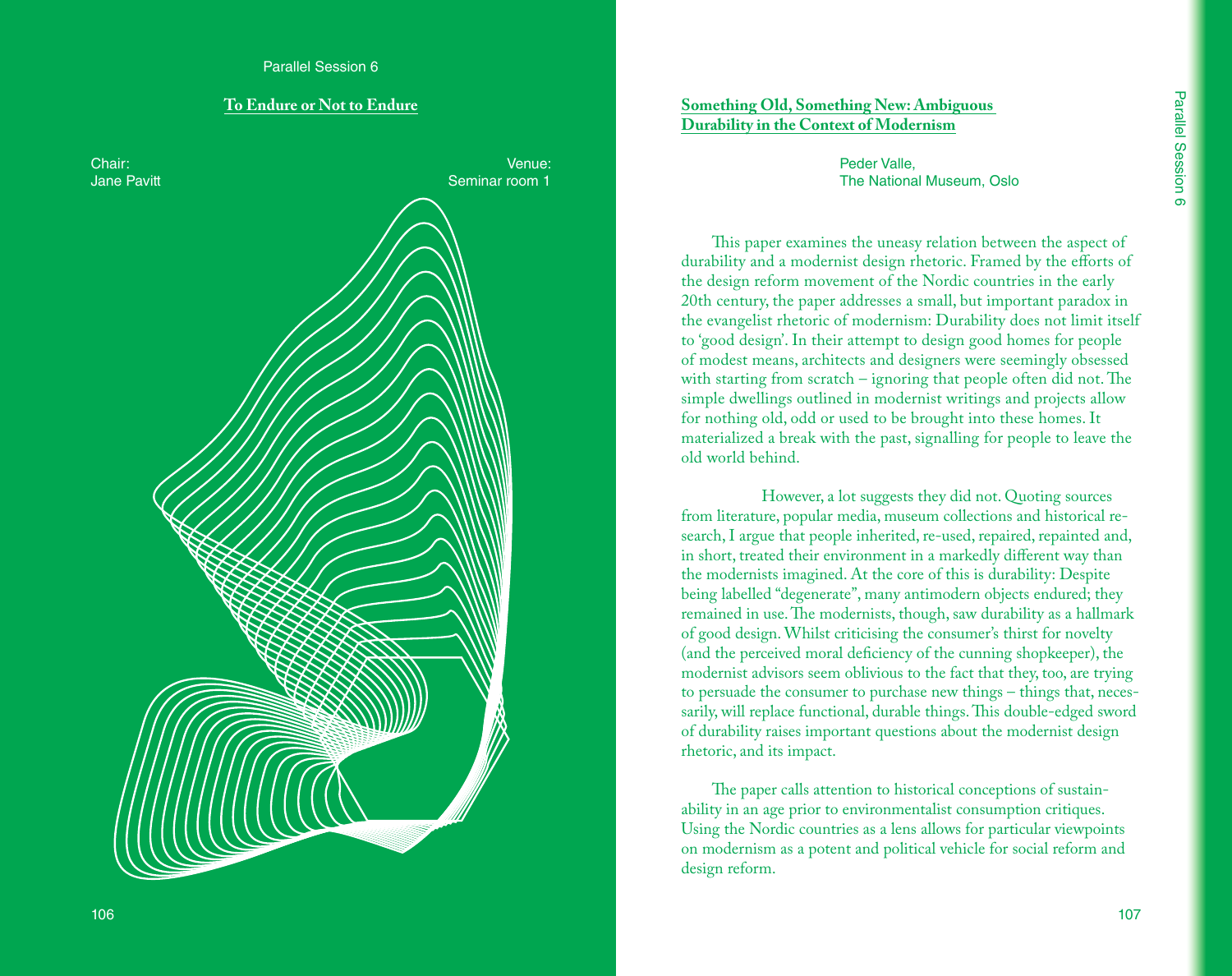## **Environment in the Museum: The ARARAT-exhibition in Stockholm 1976**

Christina Pech, Royal Institute of Technology

The ARARAT exhibition at Moderna museet in Stockholm 1976 was one of the most ambitious exhibition undertakings ever put on show in Sweden. Its aims were far-reaching; the title did not only host the biblical connotations of survival but was spelled out as Alternative Research in Architecture, Resources, Art and Technology.

This paper is a historiographical account, departing from the circumstance that the environment does not commonly form part of the history of Swedish twentieth century architecture. In this perspective ARARAT's stock-taking of environmental approaches offers a rich interface to the discourse in the mid-1970s. For example, ARARAT addressed architecture as the most comprehensive of concepts, encompassing everything from the smallest building blocks of biology to the vastest urban constructs. In its ambition to perform a full analysis of the interaction between natural resources with society and culture it resonated design theorists such as Buckminster Fuller as well as the "Only One Earth" motto of the first UN conference on the human environment held in Stockholm in 1972. ARARAT also provided a window to American counterculture, an often overlooked component in the history of Swedish post-war architecture. The exhibition's on-site three-dimensional configuration of the concept of the Whole Earth Catalog is especially striking. Complete with seminars, workshops and information centre it wished to disseminate knowledge through access to tools (a concept central to the WEC). Moreover, ARARAT challenges the conception of Swedish modern architecture as an altogether rational affair. The participatory, non-authoritative method and alternative 'look' might forebode a post-modern paradigmatic shift from futurism to historicism but the clearly utopian impetus of ARARAT also reveals a modern manifestation. The exhibition contested thus not only the idea of modernization as technological progress but also the factual design of modernity.

**Air Conditions: A Discussion on Architectural Aerodynamics**

Ingrid Halland, University of Oslo

In his magnum opus, the Sphere trilogy, philosopher Peter Sloterdijk identifies three essential events, or criteria, that could sum up what the 20th century has offered to the history of civilization. The first concept is made explicit through air; the second concept is located in product design; and the third concept is revealed through the environmental idea. Sloterdijk claims "Dasein ist Design" and that being in the 20th century especially makes itself explicit within air conditioned design: "Air design is the technological answer to the belatedly recorded phenomenological insight that human being-in-the-world is always and without exception a modification of being-in-the-air."

This paper will address the experimental research article "Air-Curtain Walls and Roofs—'Dynamic' Structures" from 1971 by Canadian architect Peter Goering and scientist Bernard Etkin. The article was a part of the special issue A discussion on Architectural Aerodynamics of the journal Philosophical Transactions of the Royal Society of London. In the article, Goering and Etkin published results from their technical research and scientific experiments on the future possibilities of air architecture. Their experiments resulted in the theoretical possibility of creating a structureless structure, an enclosed habitat of air streams. This structure would eliminate the static use of material entirely and expand only energy to provide a barrier against the environment. Their experiments showed that by altering the density and velocity of the air stream, even rainfall and snowstorms would be prevented from entering the enclave. The researchers envisioned that an algorithm could allow the enclosed air space to be responsive to the outer environment, the air would self-regulate the inner environment according to the outdoor conditions, and hence nature itself would design the immediate dynamic structure. The air in Goering and Etkin's dynamic structures conditions a space of being where object and environment becomes the same.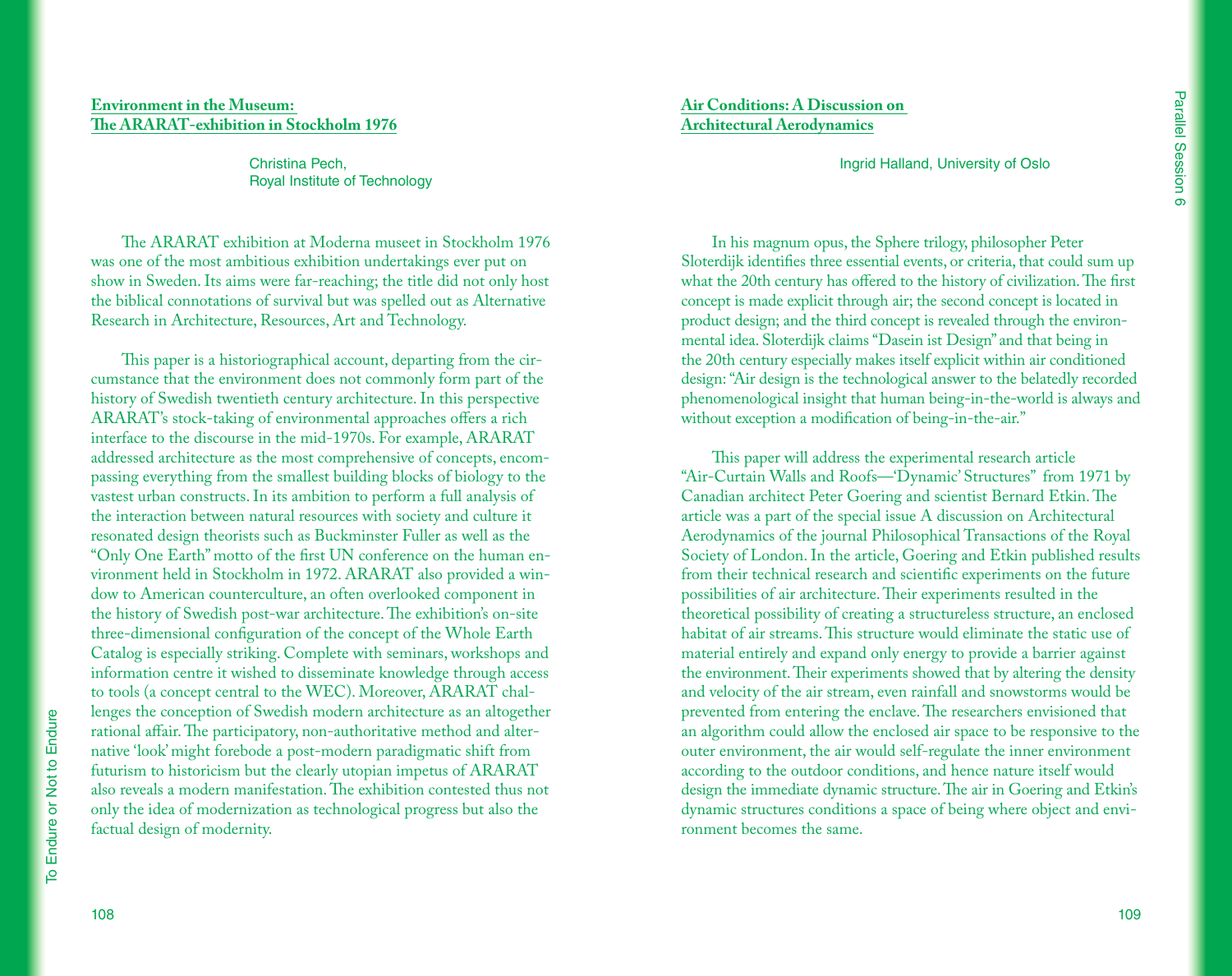Parallel Session 6

## **Drilling & Dwelling**



# **Nikel Materiality**

Katya Larina, Tatjana Gorbachewskaja, Independent scholars

Our research explores the phenomenon of the remote industrial mining settlement Nikel through the lens of unique material substances, textures and artefacts that have emerged there.

The research particularly discovering new properties of the coppernickel dust, primarily the industrial processing product and building material of the city, but later the agency of destruction of the city and new element of local ecology.

Nickel as a city was constructed within conditions which are unsuitable for living, it was built as an artificial organism covered by a top-down virtual "protecting dome" of vital infrastructure. Thereby Nickel as a city became a great sample of gradient alienation of the form from the natural climatic environment it has been placed in. The story of the material itself reveals the story of the city where the natural environment was turned to a new realm that is not anymore dependent on its geographical, geological or ecological context.

Through the catalogue of artefacts we present the Arctic city of Nikel as a "material system", a unique local assembly of interactions of matter and energies driven by nature, industry and social activity. We trace how different substances emerged here manifest themselves both on: the micro scale of material properties and macro scale of social-economic processes.

By exploring the 'materiality' of the settlement which undergone through flourishing and crisis we reveal an emergent symbiosis of nature and alienated substances appeared within an enclosed city, by this we are aiming to discover the processes of co-design driven by the local autonomy of the city and the forces of the natural environment alike.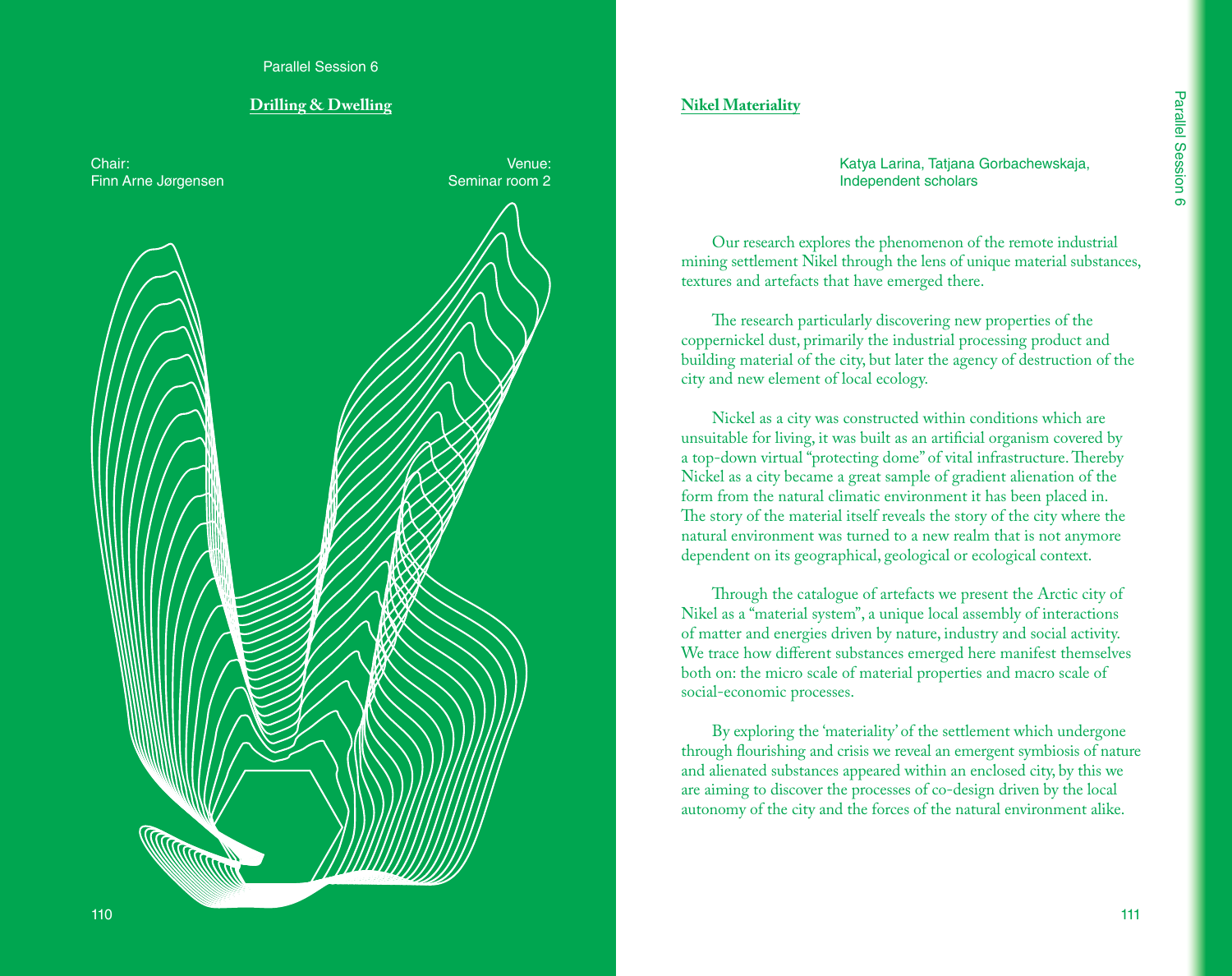# **The Hazard of Paradise: Making Place and Image in the Shadow of Oil**

#### Polyanna Rhee, Columbia University

On January 28, 1969 an offshore oil platform near Santa Barbara, California ruptured and oil began seeping into the Pacific Ocean. Following the blowout, images of the disaster from attempts to absorb oil on the ocean surface to oil-soaked birds circulated in national and international outlets provoking outrage and activism. In Santa Barbara, the center-right residents formed Get Oil Out! demanding the end of oil drilling in the vicinity to prevent the city from becoming "Oil Town, USA."

But Platform A was only one of twelve oil platforms along a fifty-mile stretch of coast. Since the early twentieth century oil constituted a vital part of the region's economy and a direct, though obscured, contributor to Santa Barbara's development. Much of the city's appeal came from what the novelist Ross Macdonald described as its "tradition of living at respectful ease with nature." With its picturesque setting between mountains and ocean, Spanish Revival architecture, and lack of all but "smokeless industry" the city's leaders worked assiduously to reinforce an image of the place as a climatic and aesthetic haven.

Historians have highlighted the ways that images from oil spills helped shape narratives of environmental awareness. In this case Santa Barbara's residents confronted the ways their city's public image helped conceal social, economic, and environmental relationships with oil—until a disaster put those relationships into relief destabilizing that sense of place. This paper builds upon this work by focusing on the interplay between the design of Santa Barbara's urban fabric, touted as a place in complete harmony with nature, and the oil extraction on its coast, raising questions about the making and unmaking of natural and designed environments and how perceptions about environmental heritage and suitability are formed.

#### **Making and Unmaking a Frontier Territory**

Andrew Morrison and Janike Kampevold Larsen, Oslo School of Architecture and Design

Longyearbyen, the main town in Svalbard, presents historical, contemporary and projected relations between environment and design. First sighted by the Dutch Barentsz in 1596, this pristine, seemingly sublime landscape has a history of the arrival and application of technologies with destructive impact on its delicate arctic ecology. Early visitors came to hunt, fish and cull whales, followed by industrial resource extraction through the mining of coal. Mines left clear markers on the landscape, including headgear and buildings (e.g. Taubansentralen), dark smudges and screeds of residue by hollowing out millenially aged carbon. Svalbard's presence as a geo-political territory grew after WWI with mining maintained together with natural environmental protection. As carbon fuels fell out of favour, since the 1990s Longyearbyen has emerged as a site for the application of experience design tourism, expansion of science education and research into climatic and biological systems. Longyearbyen is one of the world's largest sites of gathering low orbiting satellite data and techno-designs include a variety of scientific climate measurement. Longyearbyen is not merely a new datascape triangulated from above but informational and environmental mapping occurs in and about the the historial landscape in what we call an Anthropocence-scape. We unpack these 'territorial' relations through applying the section from landscape design and studies to a vertical section of the town that reveal timescapes and relations from geological to informational planes, features and intersections. Our analysis is informed by cultural history, landscape and interaction design and technology critiques, digital media and futures studies, supportedby a four year research project Future North. Manifestations of the Anthropocene need to be understood in historical context through hindsight but also through design foresight. This is to address how destructive legacies might be repaired through anticipatory acts for more resilient futures, stretching Piug de Bellasca's notions of care to 'territorial care'.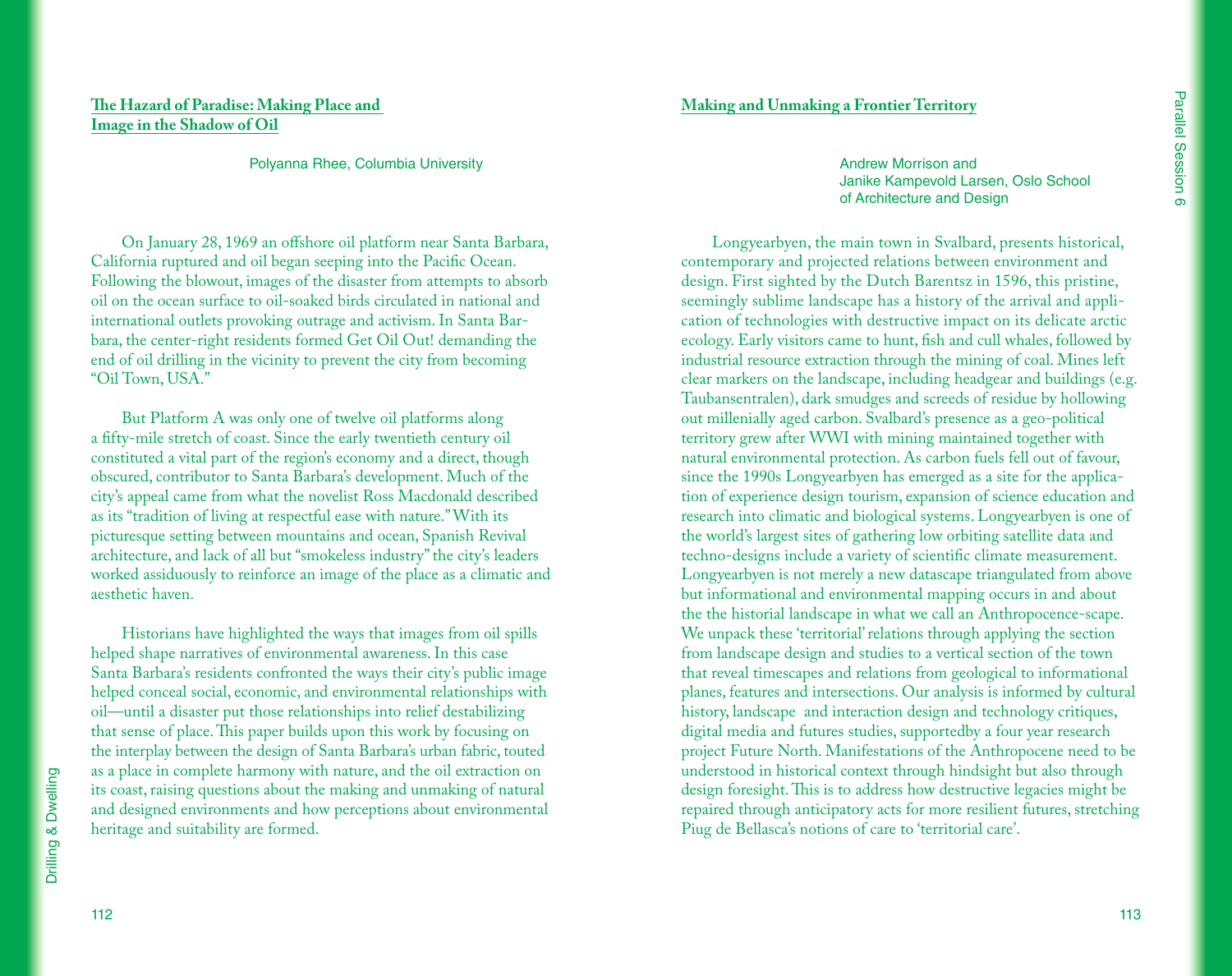#### Parallel Session 6

## **Design, International Organisations and Environmental Discourse: Mapping Concerns, 1970s-1990s**

Chair: Pat Kirkham

Venue: Seminar room 3

At a time when climate change is commonly regarded as a global challenge, environmental awareness has been put forward in the agenda of international organisations, design organisations included. As fierce advocators of design's contribution towards the enhancement of global sustainability, not only have the latter developed design standards grappling with pressing environmental needs; but these have also sought alliances with international organisations to enhance such objectives. This panel aims at mapping out and elucidating how designers have attempted to place design within global environmental policies, both through their professional organisations and through their cooperation with international organisations. As such, its two first papers will examine the extent to which environmental concerns shaped the agenda of the International Council of Societies of Industrial Design (ICSID) and the International Council of Graphic Design Associations (ICOGRADA) between 1960 and the 1990s. Conversely, a third paper will contribute to the discussion by examining the development of low-tech solutions to natural disasters by British designers in collaboration with Oxfam in the late 1960s-1970s, as such appraising how the design profession was perceived by and acted through a non-design organisation. Our case studies are guided by the following questions: When and to what extent did the design profession attempt, or neglect, to treat this concern internationally? How were the environment and the designers' contribution to it envisioned within international forums, and what can it reveal about the profession's position towards these issues between 1960 and the 1990s? By presenting three case studies that shed light on the entanglement between concerns for the design profession, as posited by design organisations and collaborations with wider global concerns through NGOs, the panel aims at mapping environmental discourse on international design platforms, as such contributing to environmental histories of design.

# **The Graphic Design Profession and the Environment: An Icograda Case Study**

Dora Souza Dias, University of Brighton

This paper aims to assess the International Council of Graphic Design Associations' almost non-existent position towards environmental concerns in order to contribute to broader discussions on sustainability in graphic design histories. Icograda was founded in 1963, same year the manifesto First things First was written. Published by Ken Garland in 1964 and signed by graphic designers, photographers and students, the manifesto proposed "a reversal of priorities in favour of the more useful and more lasting forms of communication" instead of "high pitched scream consumer selling" adverts. Both, the Council and the manifesto, revealed growing concerns about the paths of graphic design as a profession, as well as its ethical position. In the first International Congress held by Icograda in Zürich 1964, Prince Philip, Duke of Edinburgh, highlighted the increasing responsibility of design towards the environment. However, the concerns of the Council where mainly delimited to the man-made environment as it directly affected professional practice. It was not until 1993 the term 'environment' appeared in one of Icograda's General Assemblies as a matter related to the profession, possibly in response to the Rio'92 Earth Summit held the year before. Thus, the aim of this paper is to contribute to the discussion on the history of the graphic design profession and its relation to environmental causes, exploring the Council's distance to the subject as well as the relationship between graphic designers and environmental causes.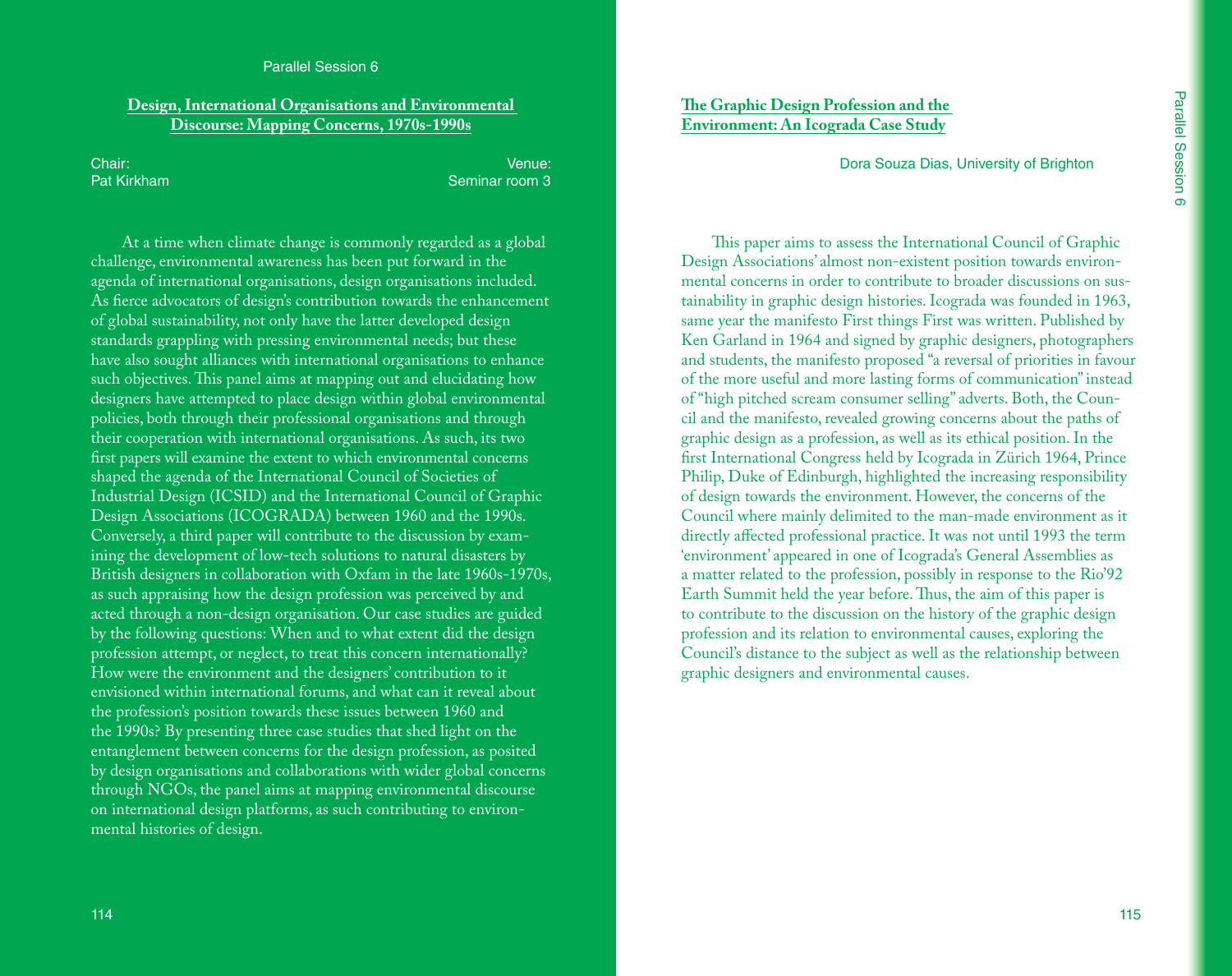# **ICSID and Enviromental Discourse, 1969-1980**

Tania Messell, University of Brighton

The International Council of Societies of Industrial Design (ICSID) was founded by designers from Europe and the United States in 1957 to raise the professional status of designers and establish international standards for the profession. By the late 1960s the organisation set out to promote a human-centred approach through a wide programme of philanthropic initiatives, often initiated in close association with United Nations agencies and international NGOs, and through the establishment of Working Groups such as 'Design for Handicapped' and 'Disaster Relief'. However, at a time when environmental concerns acted as a cornerstone of international relations and environmental discourse spread within the design profession, the topic remained peripheral to ICSID's activities between 1969 and 1980. As this paper posits, this ambivalence resulted from the council's close ties with industry, and from its members' prevailing understanding of design as an ally of increased industrial output and economic growth, a tension which culminated at ICSID's tenth congress, held in Dublin in 1977. Whilst the event aimed at reviewing the profession's capacity to alleviate pollution and the harmful impact of technology, it witnessed conflicting understandings of design's association with industry, whilst a manifesto, shared by a group of designers, rejected the profession's grappling with environmental issues and ICSID's claims of possessing "a recipe for solving world-problems" (General Assembly minutes, 1977). Examining the extent to which environmental issues shaped ICSID's activities between 1969 and 1980, and performing a close reading of ICSID's 1977 congress, this paper investigates the causes of ICSID's difficulty to align its members' main interests with its environmental discourse, and its impact on the organisations' activities in the studied period.

**Shaping the Landscape of Natural Relief: The Case of Oxfam**

> Lilian Sanchez-Moreno, University of Brighton

The design profession has largely been held responsible for much of the world's social and environmental crisis. As a response, the late 1960's witnessed the emergence of alternative modes of design, along with a liaison between the design profession and non-governmental organisations (NGOs), which sought to collaboratively address such crisis. Scholarship in design history and design studies has sought to address the broader impact of such alliances; which have arguably been intertwined with the inclusion of social responsibility within the design profession ("social design"), while simultaneously, questioned the role that the design profession played as a form of political and economical dominance over the so-called "developing countries". Thus, by focusing on the material and visual culture that emerged from the relationship between the design community and Oxfam during the period of the late 1960s-1970s in Britain; this paper seeks to address the built environment in response to "natural relief ". In doing so, it seeks to historically appraise projects such as the "Emergency Housing" project, presented at the Design for Need exhibition in 1976, with the aims to: contribute to the history of the alliance between Oxfam and the design community from the late 1960s to present; to draw attention to the largely neglected genre of objects that emerged from the need to alleviate natural disasters; map out diverse notions of the environment by untangling the multiplicity of discourses embedded in the design of such objects; and finally, to asses the broader environmental and social impact of corresponding interventions.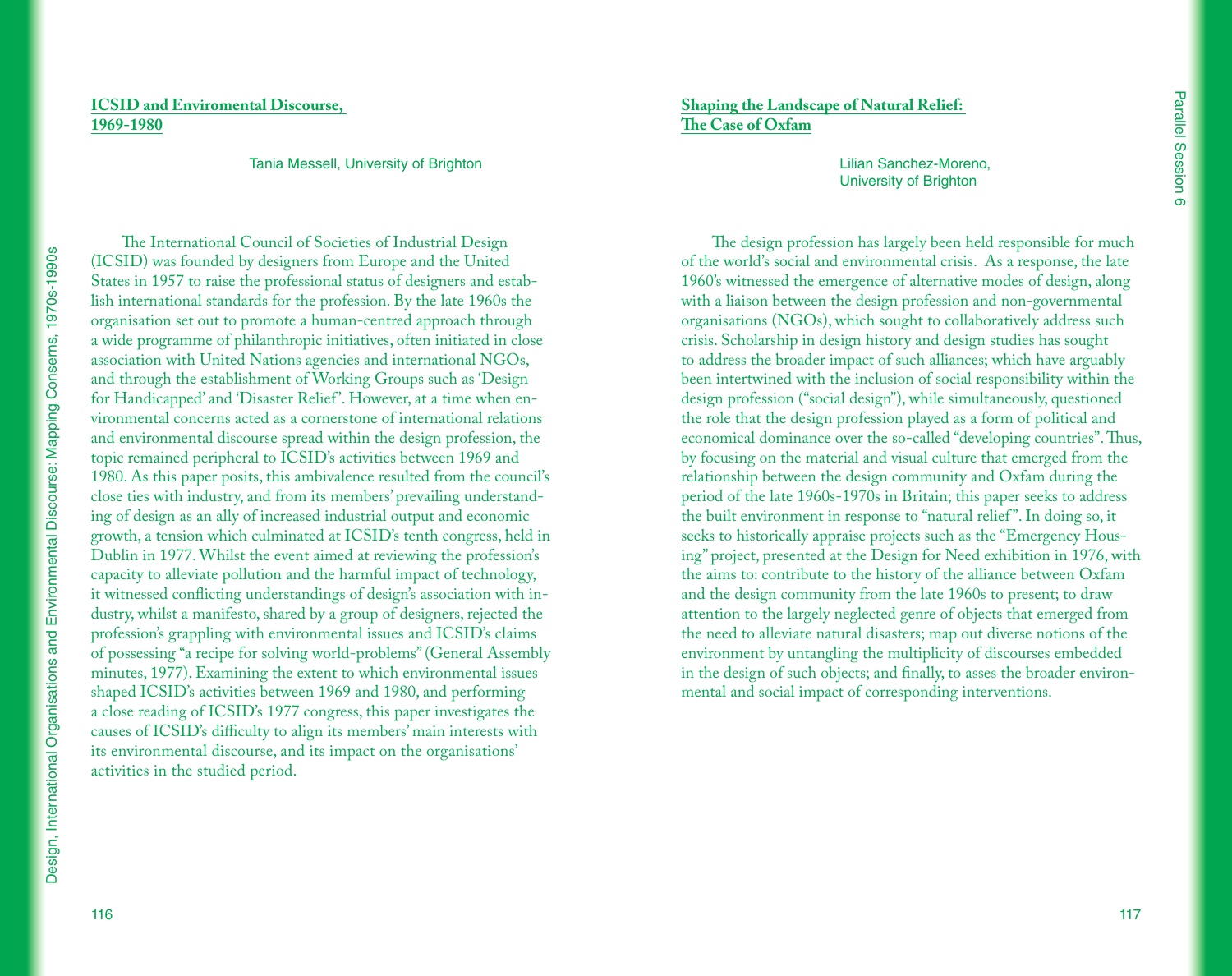#### **The Aesthetics of Sustainability**



# **Sustainable Technologies, Aesthetics and Diffusion; a Historical Perspective**

Wouter Eggink, University of Twente

This paper reflects on the diffusion of sustainable technologies in comparison with other successful technologies from a design history perspective.

Historic case studies of three successful technologies (the automobile, the television, and the personal computer) revealed that there is a strong correlation between the appearance of the technology and the aesthetics of the dominant design movements. During the diffusion period of new technologies the conformity of these technologies to the looks of the prevailing design movements of these diffusion periods increases. In other words; in the same time that these technologies became successful, they looked more and more like 'normal things'.

Two historic case studies of sustainable technologies acknowledge this mechanism; the development of solar powered watches in the 1970ies and eighties, and –more recent- the development of electric cars. Although earlier work showed that the designs of sustainable technologies are lagging behind some ten years in comparison with mainstream design, the investigated sustainable technologies showed the same development in their appearance; a convergence towards more 'normal' designs.

In conclusion we can say that designing sustainable technology like mainstream technology has helped the diffusion of these technologies maybe more than giving them a specific 'green' appearance.

119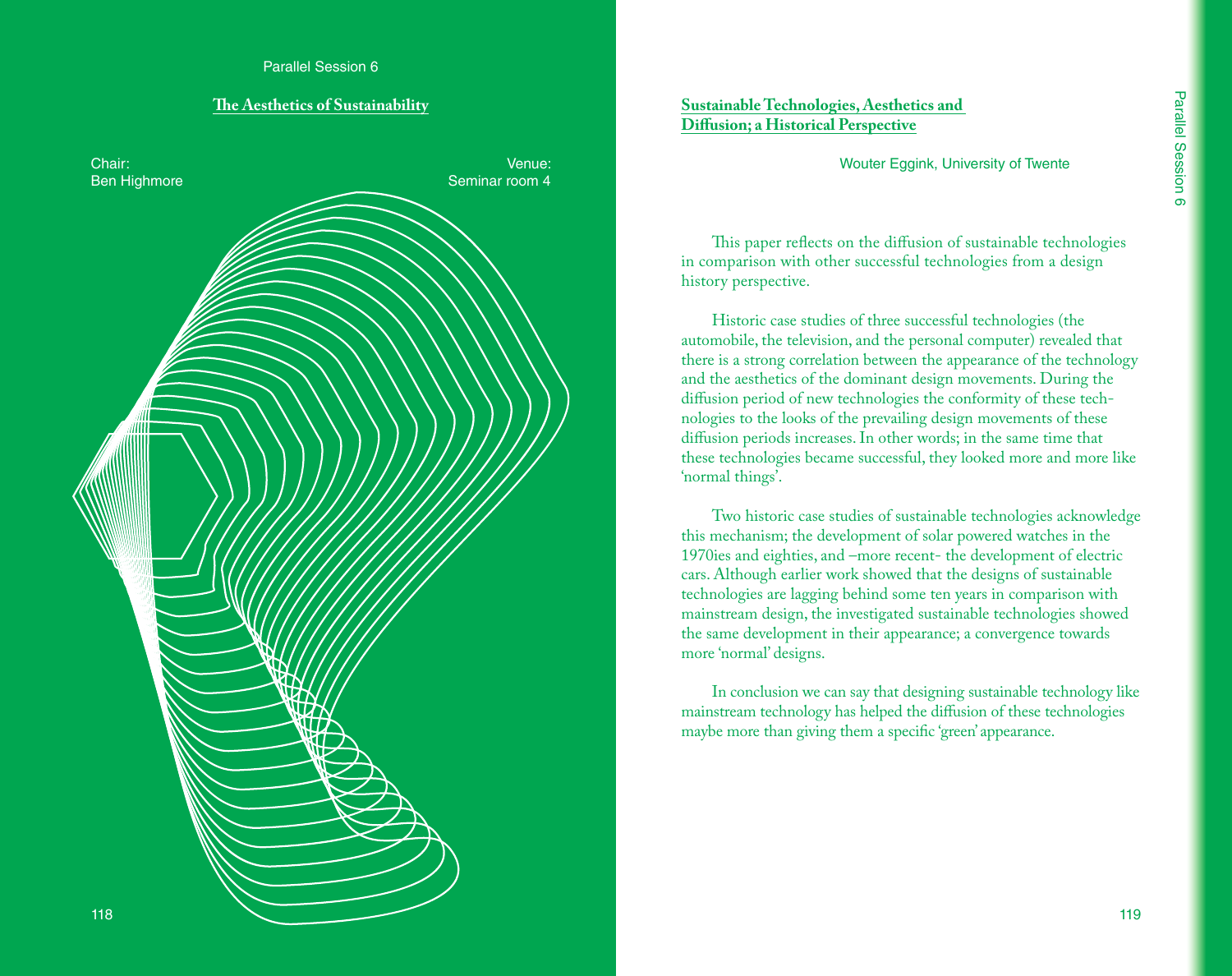#### **The Aesthetics of Sustainable Design**

Mads Nygaard Folkmann, University of Southern Denmark, Vibeke Riisberg, Design School Kolding

This paper will investigate the aesthetics of sustainable design by exploring different strategies of communicating products as being sustainable. It can be questioned how the sustainable element is present and detectable in design: Whether it is a principle of internal construction, operates as a strategy of emotional commitment and subsequent prolonged use through employing symbolic elements or is detectable through 'external' signs designating e.g. "eco design" through a specific colour palette.

"Aesthetic coding" will be employed as a central concept to describe the relationship between outer physical manifestation and inner idea of the object in the question of how the specific meaning content can be physically manifested and reflected in a variety of ways. In this way, the expression and appearance of sustainability in design may be contested along with the notions of sustainability behind the design. On this basis, the paper will methodologically pose a double question: Which types of aesthetic coding are in play, and how do they relate to historical notions (and visions) of sustainability in design? In so doing, the paper will propose both a typology of aesthetic strategies in sustainable design and connect it to its historical development.

Aesthetic strategies investigated are: 1) direct representation of the idea where the sustainable element of the design can be detected on the object surface in colour or material, which can be seen in the "nature aesthetics" and tendency to jute instead of plastic in the 1970s and 1980s, 2) indirect representation and critical-constructive reflection of sustainability as a principle of the design as in newer explorations of materials, 3) avant-gardist explorations of the potential of sustainability and 4) the evocation of emotional attachment through elements which are not directly related to sustainability.

# **Art and Social Design Objects as Blurred Communicators**

Toke Riis Ebbesen, University of Southern Denmark

Some of the most conspicuous art artefacts today are, it seems, close to being "design," and what is commonly referred to as design artefacts certainly are often seen to be artful in many respects. Perhaps the most important thing is that both art and design can also seem to be alluringly close to life itself, especially in the domain of social design. Although most people tend to speak of these types of artefacts as art, they are also posited as everyday objects, destined to be parts of the material cultures of which they partake. Of special interest, a class of objects seems to work to cross this border in a very conscious manner. These, what we may designate art and design "hybrids", are especially hard to decode because of the hidden complexities of their object. This paper will attempt to understand these tensions of art and social design in relation to anthropological and semiotic concepts of agency, intentionality and indication. It does this by examining the ideas of Alfred Gell's anthropology of art and culture as a background for suggesting an indicative framework as analytical tool, derived from Argentinian semiotician Juan Pablo Bonta and danish design historian Jørn Guldberg.

The toy-like solar lamp Little Sun, designed and marketed by Olafur Eliasson and Frederik Ottesen, is used as case for indicative framework analysis that blends the registers of sustainable or durable social design and art, and as an example of how designers attempt to determine meaning potentials through sustainable design in a complex interplay of different strategies. In the final analysis, what characterise objects like Little Sun is seldom that they communicate their meanings in themselves, but instead rely on deliberate blurring of designed meanings and thus relies heavily on forceful mediations to gain their interpretative effects. The paper will end with a discussion of the implications of this type of social and environmental design, as it seems to repeat a Western tradition of patronizing romanticism regarding the development of non-Western societies.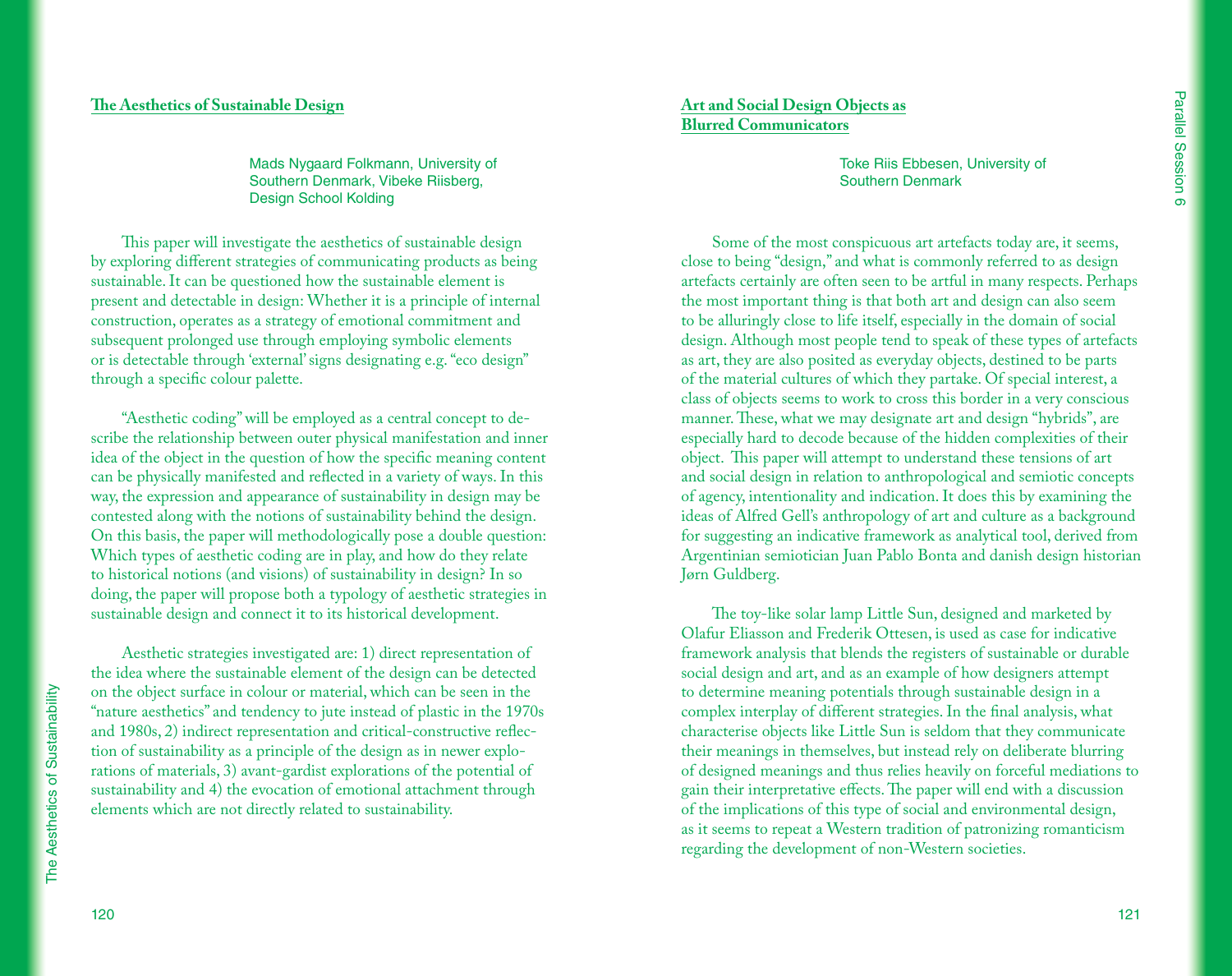#### **Design in the Age of Environmentalism**

Chair: Gabriele Oropallo Venue: Seminar room 5

# **The Promise of the Alternative: The Development of Sustainable Design in Germany's 1970s**

Martina Fineder, Academy of Fine Arts Vienna

This paper examines the promises of a green alternative future as they developed during the 1970s in Germany in the areas of conflict between counterculture and the mainstream, design and anti-design, and consumer society and its critique. The meaning and importance of design and consumption practices in the dissemination and advancement of cultural criticism, that the new social movements expressed, are highlighted and exposed, using material and visual cultural analysis by means of qualitative interviews, and the examination of objects, images and text. The focal point of the investigation concerns new, alternative product styles and product scenarios whose major concern was to connect an ethical and sensuous lifestyle with production and consumption forms that were considered socially and ecologically acceptable. This wish was expressed with the slogan "We Want Things Different". By scrutinizing how the manufacture and consumption of things were negotiated during this era, the how and the why concerning alternative cultural values surrounding nature and human creative inventiveness are revealed. Thus, the paradigm shift in the human-nature relationship and societal changes from the collective class struggle of the student movement to the lifestyle oriented protest concepts of the green alternative sector of West German society in this decade are demonstrated and clarified.

Examples used in this paper include products conceived by alternative design initiatives such as Des-In or Rotes Haus (Red House), product advertisements in alternative city magazines such as plärrer (Bowler), Pflasterstrand (Concrete Beach) and Wir wollen's anders (We Want Things Different), design exhibitions and publications launched by the International Design Centre (West) Berlin as well as lifestyle magazines such as Schöner Wohnen (Better Living).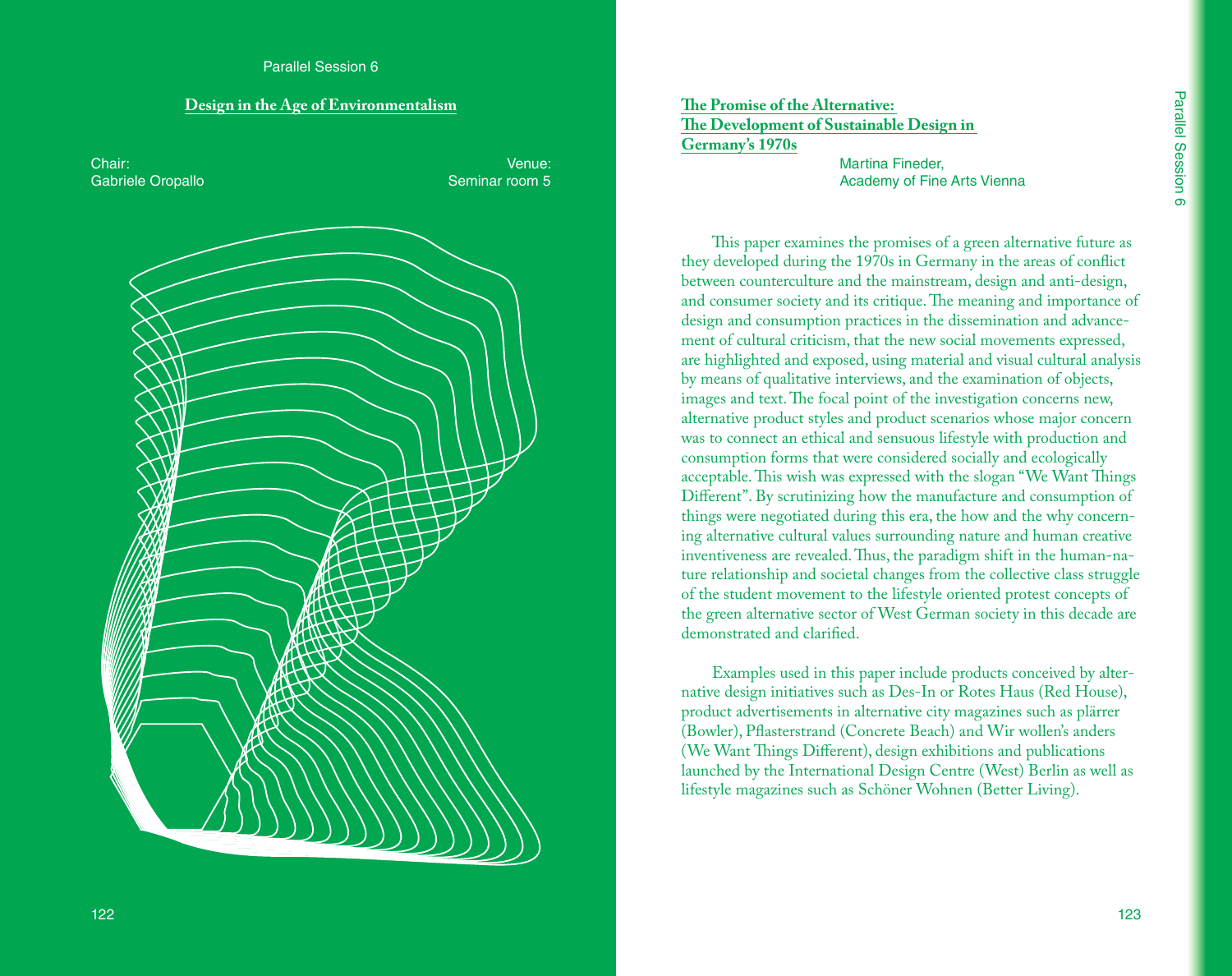# **Representations of the Global Crisis by Italian Design Cultures**

#### Elena Formia, University of Bologna

In the early 1970s Italy, like other European countries, was characterized by a great success of initiatives based on the need for a political and ideological interpretation of environmental issues and for their integration in a radical reform of social and economic processes. How did design cultures contribute to develop a visual communication of the crisis of that period?

A possible answer is provided by an event occurred in Rimini in September 1970. The Art Directors Club of Milano, the Italian association of graphic designers then directed by Giancarlo Iliprandi (1926-2016), prepared the exhibition Aggressività e violenza dell'uomo nei confronti dell'ambiente [Man's aggression and violence toward the environment], with black and white posters representing major conflicts and incongruities within Italian society: violence toward nature and historical heritage; the impact of industry and noise pollution; the risks posed by cars, drugs, war and civil conflicts; and the need for freedom and democracy. The exhibition was part of the First International Biennial of Global Design Methodology 'The forms of human environment' organized by the Pio Manzù International Research Centre, a non-governmental research organization established in 1969.

The paper investigates the implications and impacts of this exhibition. After a brief description of the cultural background, the essay 1) presents the event by framing it within the progressive critique of capitalist society, commodification and consumerist behaviours shared by design cultures and environmental movement; 2) comments the exhibition's visual syntax, comparing it to other international experiences; 3) introduces graphic design's engagement with environmental issues and the convergence between the language of professional graphic design and the discourse of Radical groups (in particular Iliprandi).

This paper examines a 1973 architectural exhibition, How to Play the Environment Game, held at London's Hayward Gallery. The exhibition aimed to evaluate the Modernist doctrines that had dominated

Juliana Kei, Royal College of Art

the post-war architectural and planning discourses, and offered a topical response towards the social, political and physical changes that were undergoing in the Western world.

**How to Play the Environment Game**

This paper contextualizes How to Play the Environment Game with the transformations in British architecture and design culture of the time. Designed by Archigram's Ron Herron, the exhibition introduced the works of architectural visionaries, such as Archizoom and Paolo Soleri, into the South Bank's institutional spaces. Yet the exhibition also expressed a strong preservationist stance, fueled by nostalgic sentiments towards Victorian Terraces, the High Street, and by-law planning. Through examining the imbued paradox of the exhibition, this paper reveals the politics behind the production of environmental discourses in 1970s Britain.

Beyond its significance in design and architectural historiography, particular attention will be paid to the exhibition's use of print, film and interactive mediums. Regarding the media realm as another human-made environment the curator, architect Theo Crosby, expanded environmental discussions beyond the natural and the built ones. He argued that the burgeoning media technology would liberate architectural and planning discourses from the grips of professionals. The exhibition urged the publics to take control of the media, thus to reclaim their rights' to the natural and built environment. This paper revisits these still relevant and provocative environmental questions from the exhibition.